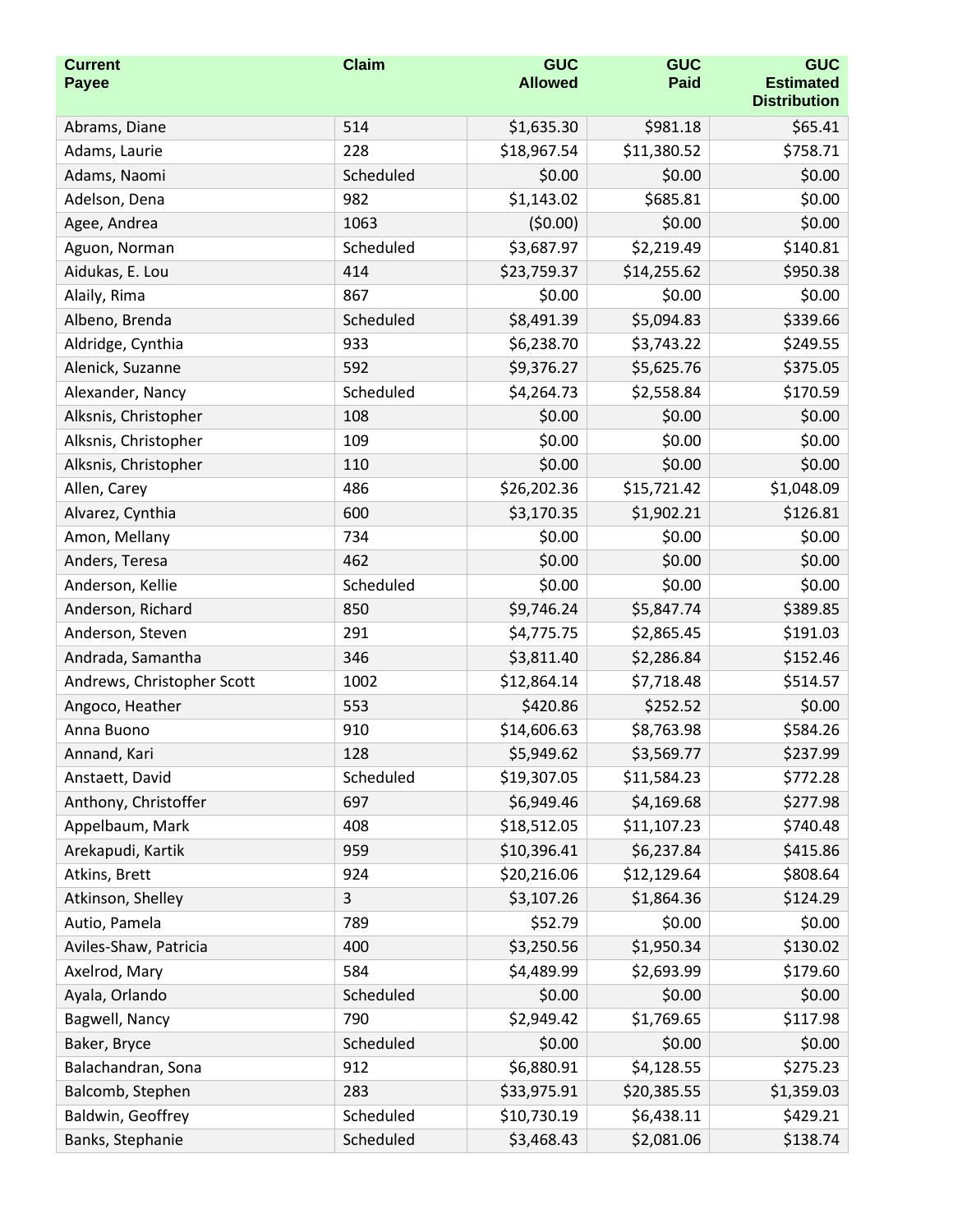| Barbaccia, Cynthia          | Scheduled | \$0.00       | \$0.00      | \$0.00     |
|-----------------------------|-----------|--------------|-------------|------------|
| Barber, Eric                | 1080      | \$16,901.77  | \$10,141.06 | \$676.07   |
| Barnes, Jennifer            | 1085      | \$4,222.23   | \$2,533.34  | \$168.89   |
| Barni, Barbara              | 672       | \$2,771.98   | \$1,663.19  | \$110.88   |
| Barnwell, Jason             | Scheduled | \$300.78     | \$159.41    | \$0.00     |
| Barquet, Celeste            | 1121      | \$793.16     | \$305.37    | \$202.26   |
| Barrs, Paul                 | 302       | \$33,517.25  | \$20,110.35 | \$1,340.69 |
| Batalov, Leo                | 863       | \$0.00       | \$0.00      | \$0.00     |
| Batchelor, Sharon           | 791       | (50.00)      | \$0.00      | \$0.00     |
| Bates, Diane                | 677       | \$3,201.07   | \$1,920.64  | \$128.04   |
| Behrend, Andrew             | Scheduled | \$7,225.14   | \$4,335.08  | \$289.01   |
| Beltran, Aileen             | Scheduled | \$0.00       | \$0.00      | \$0.00     |
| Benedetto, Matthew          | Scheduled | \$26,183.52  | \$15,710.11 | \$1,047.34 |
| Bentley, Rebecca            | Scheduled | \$0.00       | \$0.00      | \$0.00     |
| Berg, Debra                 | 660       | \$11,469.77  | \$6,881.86  | \$458.79   |
| Berninzoni, Thomas          | Scheduled | \$4,295.01   | \$2,577.01  | \$171.80   |
| Bernstein, Allyson McNamara | 985       | \$6,192.48   | \$3,715.49  | \$247.70   |
| Bernstein, Jeremy           | 517       | \$10,652.47  | \$6,391.48  | \$426.10   |
| Beshore, Trevel             | 116       | \$2,909.10   | \$1,745.46  | \$116.37   |
| <b>Bidlingmaier, Ross</b>   | Scheduled | \$0.00       | \$0.00      | \$0.00     |
| Biggers, Debora             | 668       | \$7,281.54   | \$4,368.92  | \$291.27   |
| Bina, Gabrielle             | Scheduled | \$31,641.40  | \$18,984.84 | \$1,265.66 |
| Biratu, Sirak               | Scheduled | \$1,347.88   | \$808.73    | \$53.91    |
| Birns, Kayla                | 780       | \$7,699.43   | \$4,619.66  | \$307.98   |
| Blackett, Rocel             | 1066      | \$960.17     | \$576.10    | \$0.00     |
| Blaylock, Carla             | 210       | \$8,486.16   | \$5,091.70  | \$339.44   |
| Bloodworth, Shannon         | Scheduled | \$19,470.05  | \$11,682.03 | \$778.80   |
| Blum, Lora                  | 873       | \$0.00       | \$0.00      | \$0.00     |
| Bodden, Kendall             | 1132      | \$13,019.49  | \$7,811.69  | \$520.78   |
| Boehler, Jennifer           | 704       | \$8,658.09   | \$5,194.85  | \$346.33   |
| Boger-Smith, Pheobe         | 1064      | \$0.00       | \$0.00      | \$0.00     |
| Boggs, Russell              | 999       | \$23,937.83  | \$14,362.80 | \$957.41   |
| Boggs, Tammy                | Scheduled | \$12,881.19  | \$7,728.71  | \$515.25   |
| Bond, Heather               | 918       | \$1,715.66   | \$1,029.40  | \$68.62    |
| Boonshaft, Shara            | Scheduled | \$19,973.07  | \$11,983.84 | \$798.92   |
| Borton, Robert              | 718       | \$10,833.33  | \$6,500.00  | \$433.33   |
| Bowman, Nancy               | 956       | \$1,621.98   | \$973.19    | \$64.88    |
| Bradley, Heidi              | 891       | \$22,222.63  | \$13,333.58 | \$888.90   |
| Brainerd, Alexander         | 796       | \$59,655.75  | \$35,793.45 | \$2,386.23 |
| Brand, Ilana                | Scheduled | \$5,577.90   | \$2,956.29  | \$613.57   |
| Brand, Kristian             | 1043      | \$22,748.71  | \$13,649.23 | \$909.95   |
| Bratton, Dale L.            | 728       | (50.00)      | \$0.00      | \$0.00     |
| Brazil, Lynn                | 634       | \$6,138.71   | \$3,683.22  | \$245.55   |
| Bretous, Emerson            | Scheduled | \$17,756.43  | \$10,653.86 | \$710.25   |
| Brockmeyer, Neal            | 781       | \$141,303.58 | \$84,782.15 | \$5,652.14 |
| Brophy, Troy                | 754       | \$1,416.58   | \$849.95    | \$56.66    |
|                             |           |              |             |            |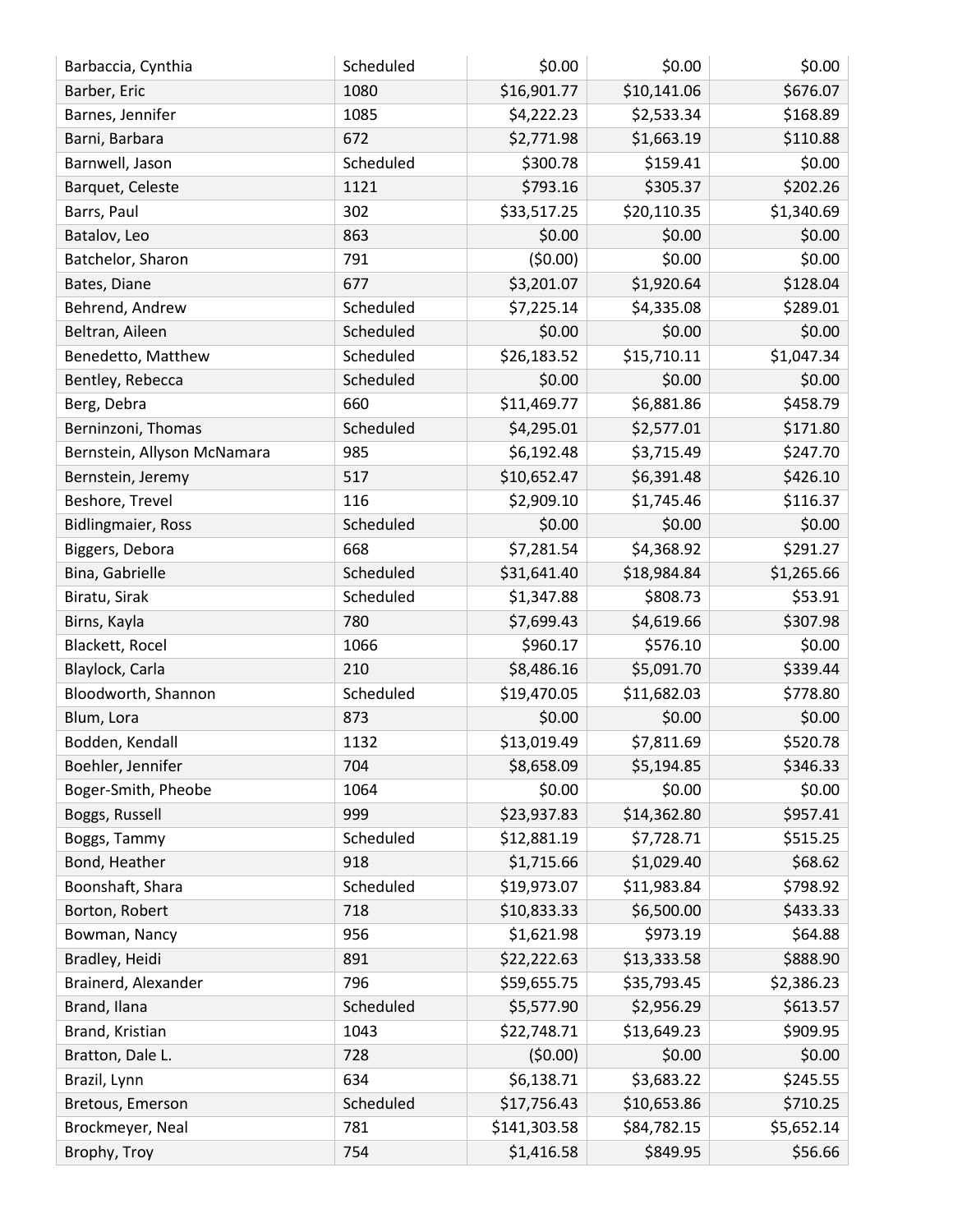| Brown, Elisabeth       | 937       | \$12,990.27 | \$7,794.16  | \$519.61   |
|------------------------|-----------|-------------|-------------|------------|
| Bruns, Charlene        | 66        | \$2,984.85  | \$1,790.91  | \$119.39   |
| Bryan, Catherine       | 585       | \$849.16    | \$450.06    | \$93.40    |
| Budinger, Carol        | 998       | \$2,255.55  | \$1,353.33  | \$90.22    |
| Burnstein, Michael     | 861       | \$0.00      | \$0.00      | \$0.00     |
| Bush, Chelseaa         | 1156      | \$18,715.51 | \$11,229.31 | \$748.62   |
| Bustamante, Frank      | 997       | \$50,398.65 | \$30,239.19 | \$2,015.95 |
| Bykin, Veronica        | 907       | \$1,327.39  | \$796.43    | \$53.10    |
| Cabasug, Lauriana      | 586       | \$0.00      | \$0.00      | \$0.00     |
| Cabbiness, Jennie      | Scheduled | \$0.00      | \$0.00      | \$0.00     |
| Calhoun, Gene          | 95        | \$1,927.19  | \$1,156.32  | \$77.08    |
| Camaya, John           | 522       | \$0.00      | \$0.00      | \$0.00     |
| Camaya, John           | 587       | \$2,589.26  | \$1,553.55  | \$103.57   |
| Cangialosi, Maureen    | 380       | \$0.00      | \$0.00      | \$0.00     |
| Capinpin, Dennis       | 235       | \$1,922.01  | \$1,153.21  | \$76.88    |
| Cardoso, Denise        | Scheduled | \$12,581.65 | \$7,548.99  | \$503.27   |
| Carey, James           | 614       | \$2,526.91  | \$1,516.15  | \$101.07   |
| Carian, Mel            | 608       | \$7,869.25  | \$4,721.55  | \$314.77   |
| Carlie, Jason          | 277       | \$11,627.18 | \$6,976.31  | \$465.08   |
| Carmichael, Lisa       | 721       | \$6,627.39  | \$3,976.43  | \$265.10   |
| Carr, Barbara          | Scheduled | \$0.00      | \$0.00      | \$0.00     |
| Cartwright, Kenneth    | Scheduled | (50.00)     | \$0.00      | \$0.00     |
| Casella, Jason         | 984       | \$18,392.38 | \$11,035.43 | \$735.69   |
| Cashman, Richard       | 759       | \$50,874.21 | \$30,524.53 | \$2,034.97 |
| Caso, Anthony          | 271       | \$24,931.75 | \$14,959.05 | \$997.27   |
| Cassidy, Michael       | 948       | \$18,594.87 | \$11,156.92 | \$743.80   |
| Castaneda Hoke, Isabel | 818       | (50.00)     | \$0.00      | \$0.00     |
| Caughey, Michael       | 383       | \$14,214.52 | \$8,528.71  | \$568.58   |
| Cenicola Thys, Janet   | 615       | \$37,546.71 | \$22,528.03 | \$1,501.87 |
| Ceniza, Jacqueline     | 995       | \$2,579.82  | \$1,547.89  | \$103.19   |
| Chan, Carly            | 493-2     | \$13,765.49 | \$8,259.30  | \$550.62   |
| Chan, Cecilia          | 701       | \$16,876.82 | \$10,126.09 | \$675.07   |
| Chand, Suresh          | 656       | \$7,704.72  | \$4,622.83  | \$308.19   |
| Charapp, David         | 463       | \$11,097.78 | \$6,658.67  | \$443.91   |
| Cheatham, Krista       | Scheduled | \$30,920.80 | \$18,552.48 | \$1,236.83 |
| Chen, Alan             | Scheduled | \$11,338.09 | \$6,802.85  | \$453.53   |
| Chen, Christine        | Scheduled | \$0.00      | \$0.00      | \$0.00     |
| Chen, Jennifer         | 1093-2    | \$2,794.09  | \$1,676.45  | \$111.77   |
| Chen, Kevin            | 972       | \$14,616.71 | \$8,770.03  | \$584.66   |
| Cheng, Priscilla       | Scheduled | \$1,674.14  | \$1,004.48  | \$66.97    |
| Chew, Linda            | 360       | \$3,957.74  | \$2,374.64  | \$158.31   |
| Chiang, Harriet        | 484       | \$2,892.59  | \$1,735.56  | \$115.70   |
| Childress, Jo Anne     | 473       | (50.00)     | \$0.00      | \$0.00     |
| Childs, Stephanie      | 1086      | \$1,782.78  | \$1,069.67  | \$71.31    |
| Chin, Luz              | 435       | \$6,382.02  | \$3,829.21  | \$255.28   |
| Chinn, Brian           | 178       | \$501.41    | \$300.85    | \$0.00     |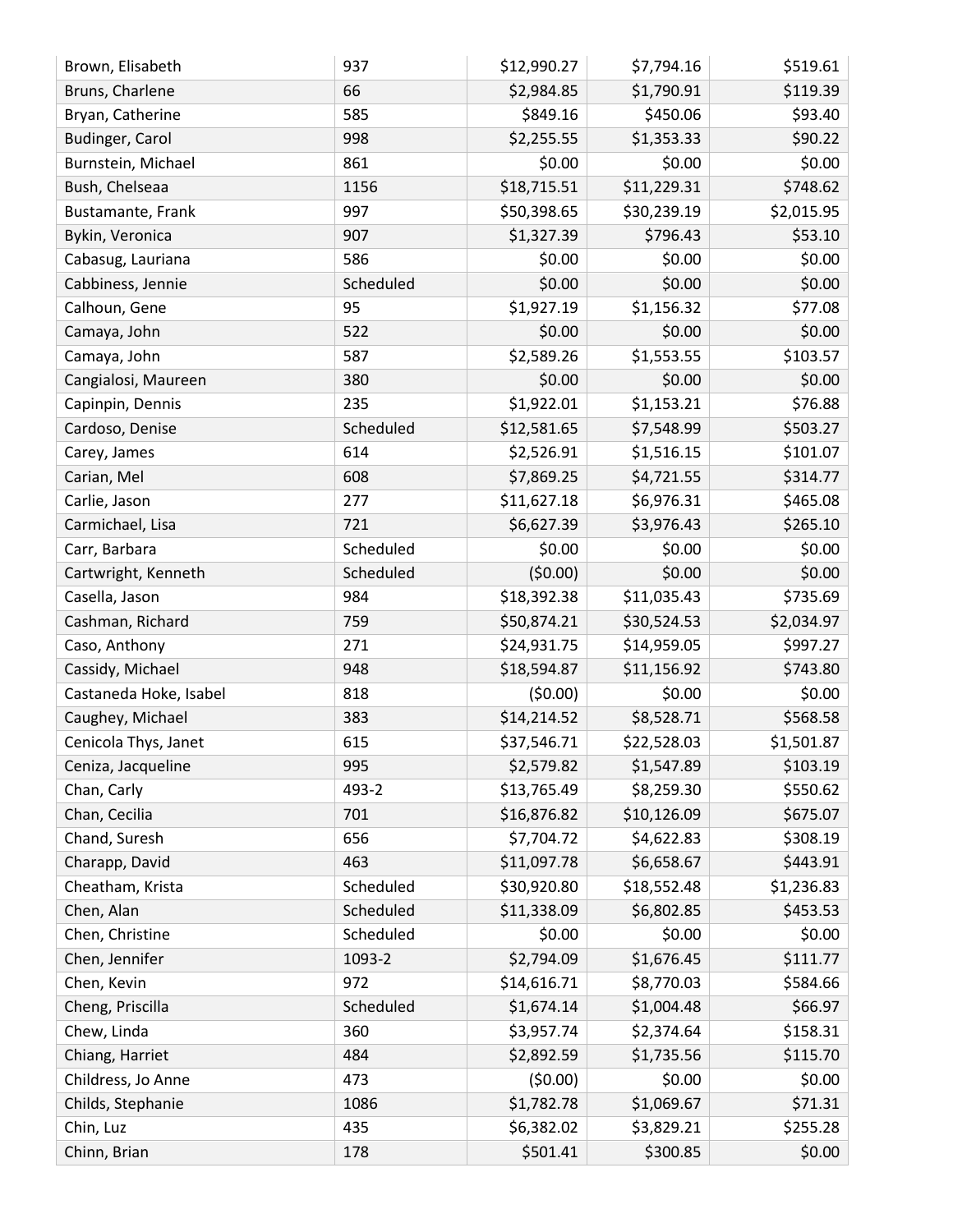| Chinn, Cathryn             | 942         | \$71,794.57 | \$43,076.74 | \$2,871.78 |
|----------------------------|-------------|-------------|-------------|------------|
| Chirino, Julio             | Scheduled   | \$4,661.22  | \$2,796.73  | \$186.45   |
| Chiu, Carol                | 588         | \$3,904.55  | \$2,342.73  | \$156.18   |
| Chmielewski, Francis       | 793         | \$43,739.21 | \$26,243.53 | \$1,749.57 |
| Christ, Catherine          | 1140        | \$11,005.92 | \$6,603.55  | \$440.24   |
| Christensen, Kent          | 60          | \$11,503.60 | \$6,902.16  | \$460.15   |
| Church, Toni               | 926         | \$0.00      | \$0.00      | \$0.00     |
| Cirando, Lisa              | 532         | \$82,193.72 | \$49,316.23 | \$3,287.75 |
| Clare, James               | 794         | \$11,588.73 | \$6,953.24  | \$463.54   |
| Clarke-Koonce, Pamela      | Scheduled   | \$0.00      | \$0.00      | \$0.00     |
| Clouse, Maren              | 208         | \$0.00      | \$0.00      | \$0.00     |
| Clouser, Devlon            | 393         | \$7,947.30  | \$4,768.38  | \$317.89   |
| Coats, Benjamin            | Scheduled   | \$4,233.07  | \$2,539.84  | \$169.32   |
| Cochener-Metcalfe, Donna   | 396         | \$27,111.30 | \$16,266.78 | \$1,084.45 |
| Coelho-Kostolny, Dominique | 735         | (50.00)     | \$0.00      | \$0.00     |
| Coleman, Daisy             | 931         | \$18,044.63 | \$10,826.78 | \$721.78   |
| Coleman, Katherine         | 1071        | \$1,986.72  | \$1,192.03  | \$79.47    |
| Colucci, Dawn              | 485         | \$0.00      | \$0.00      | \$0.00     |
| Compton, Jacqueline        | $314 - 2$   | \$2,761.05  | \$1,656.63  | \$110.44   |
| Contino, Joanne            | 831         | \$3,978.43  | \$2,387.06  | \$159.14   |
| Cook, Claudia              | 589         | \$3,376.14  | \$2,025.68  | \$135.05   |
| Cooper, Lucila             | 117         | \$6,221.84  | \$3,733.10  | \$248.88   |
| Corbett, Leanne            | Scheduled   | \$0.00      | \$0.00      | \$0.00     |
| Correa, Michaeline         | 183         | \$16,859.56 | \$10,115.74 | \$674.38   |
| Corwin, Robert             | 658         | \$14,017.69 | \$8,410.61  | \$560.71   |
| Cosina, Silvia             | 590         | (50.00)     | \$0.00      | \$0.00     |
| Cox, Jeffrey               | 775         | \$33,812.79 | \$20,287.68 | \$1,352.51 |
| Cox, Michael               | 1004        | \$9,982.91  | \$5,989.74  | \$399.32   |
| Crain, Robert              | Scheduled   | \$0.00      | \$0.00      | \$0.00     |
| Crawford, Karen            | Scheduled   | \$0.00      | \$0.00      | \$0.00     |
| Crawford, Roy              | 122         | \$1,927.07  | \$1,156.24  | \$77.08    |
| Creizman, Eric             | 944         | \$40,224.64 | \$24,134.78 | \$1,608.99 |
| Crespo, Daniel             | Scheduled   | (50.00)     | \$0.00      | \$0.00     |
| Cripps, Christopher        | Scheduled   | \$25,891.15 | \$15,534.69 | \$1,035.64 |
| Crosby, Peter              | 642         | \$29,272.13 | \$17,563.28 | \$1,170.88 |
| Cross, Julie               | 134         | \$2,027.97  | \$1,220.47  | \$77.43    |
| Croyle, Deborah            | 1033        | \$9,508.40  | \$5,705.04  | \$380.34   |
| Cruzado, Stephen           | $\mathbf 1$ | \$0.00      | \$0.00      | \$0.00     |
| Cruzado, Stephen           | 557         | \$2,346.46  | \$1,407.88  | \$93.85    |
| Cullen, Jennifer           | 377         | \$11,287.92 | \$6,772.75  | \$451.52   |
| Cunningham, Maureen        | Scheduled   | \$490.74    | \$294.44    | \$0.00     |
| Cunningham, Nicole         | 1119        | \$29,351.10 | \$17,610.66 | \$1,174.05 |
| Curlee, Heather            | Scheduled   | \$2,178.80  | \$1,307.28  | \$87.15    |
| Custodio, Lady             | Scheduled   | \$0.00      | \$0.00      | \$0.00     |
| Cutler, John               | 257         | \$0.00      | \$0.00      | \$0.00     |
| Cygnor, Jennifer           | Scheduled   | \$7,759.82  | \$4,655.89  | \$310.40   |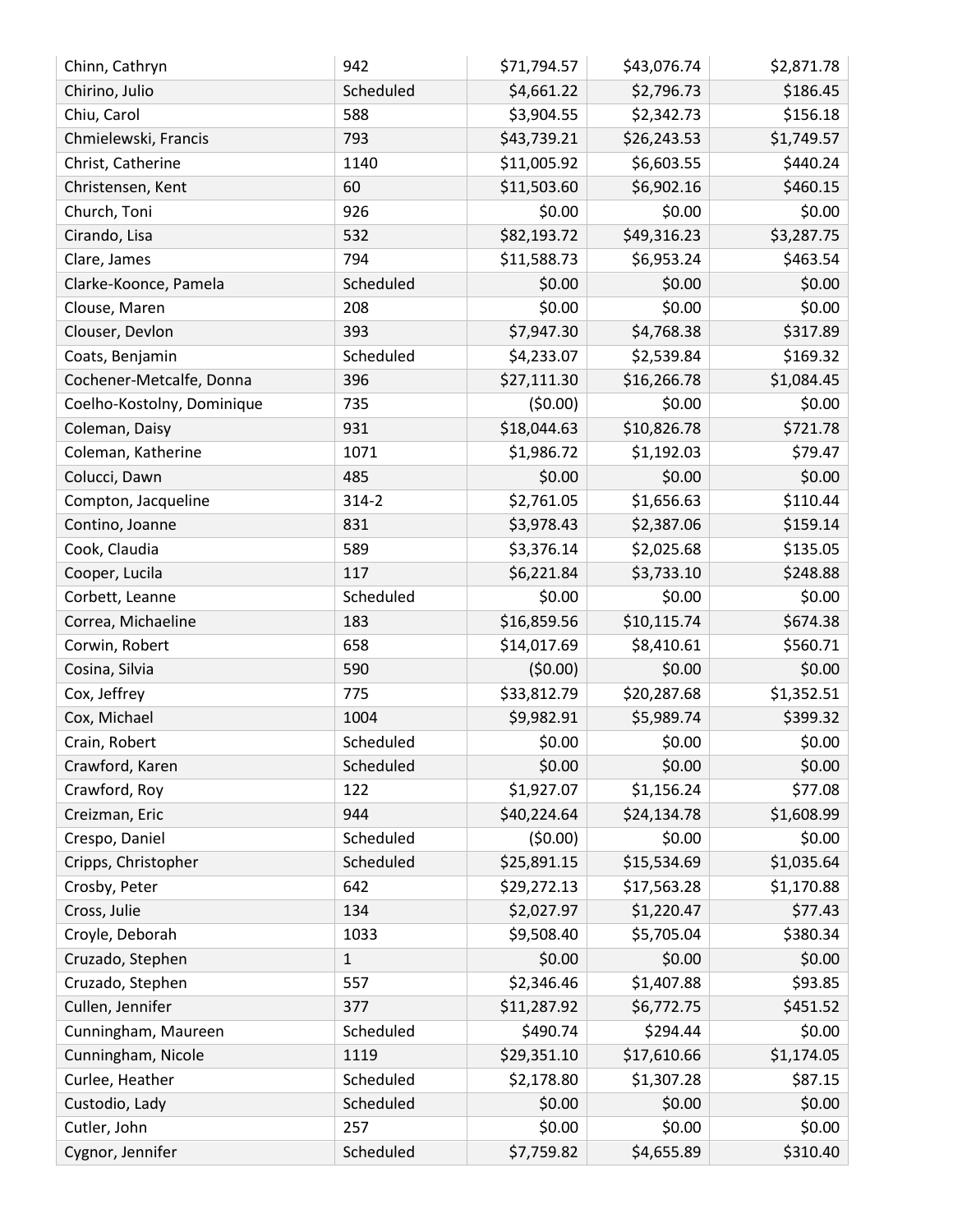| \$0.00<br>369<br>\$0.00<br>\$0.00<br>Dacuag, Evelyn<br>\$21,796.93<br>\$13,078.16<br>\$871.88<br>767<br>Dahlberg, Joyce<br>\$7,299.74<br>\$4,379.84<br>\$291.99<br>Dalessio, John Alex<br>722<br>\$0.00<br>(50.00)<br>\$0.00<br>Scheduled<br>Davenport, Barclay<br>\$253.53<br>736<br>\$6,338.15<br>\$3,802.89<br>Davis, Kathleen<br>\$744.85<br>Scheduled<br>\$18,621.31<br>\$11,172.79<br>Davis, Nancy<br>\$442.15<br>714<br>\$11,053.73<br>\$6,632.24<br>Dawson, Hannelore<br>\$0.00<br>\$0.00<br>603<br>\$0.00<br>De La Rosa, Nora<br>\$2,210.35<br>\$1,326.21<br>\$88.41<br>618-2<br>De La Rosa, Nora<br>\$515.26<br>\$309.16<br>\$0.00<br>Scheduled<br>Dean, Patricia<br>(50.00)<br>\$0.00<br>\$0.00<br>Decker, Jennifer<br>Scheduled<br>\$723.17<br>197<br>\$18,079.33<br>\$10,847.60<br>Deckman, Elizabeth<br>\$905.69<br>Scheduled<br>\$13,585.39<br>DeLarco, Michael<br>\$22,642.32<br>\$105.00<br>DeLorio, Danielle M.<br>Scheduled<br>\$55.65<br>\$0.00<br>DeLorio, Danielle M.<br>Scheduled<br>\$0.00<br>\$0.00<br>\$0.00<br>\$974.84<br>498<br>\$24,371.21<br>\$14,622.73<br>DeMelis, Linda<br>\$508.37<br>\$305.02<br>\$0.00<br>Dempski, Karen<br>443<br>499<br>\$2,097.64<br>\$83.91<br>Dewan, Daniel<br>\$1,258.58<br>\$328.45<br>\$8,211.41<br>\$4,926.85<br>Dietrick, Heather<br>374<br>688<br>\$406.50<br>\$10,162.60<br>\$6,097.56<br>Diggs, Benjamin<br>\$5,371.36<br>\$3,222.82<br>\$214.85<br>Dimuzio, Elena<br>325<br>\$855.82<br>\$513.49<br>\$0.00<br>Scheduled<br>Dira, Ricardo<br>Scheduled<br>\$0.00<br>\$0.00<br>\$0.00<br>Distin, Laura<br>\$0.00<br>\$0.00<br>\$0.00<br>Donald, Kim<br>Scheduled<br>\$259.33<br>Dong, Guanglin<br>849<br>\$6,483.32<br>\$3,889.99<br>\$240.03<br>Dowell, Sidney<br>Scheduled<br>\$6,003.28<br>\$3,602.07<br>Dubois, Matthew<br>\$9,291.13<br>\$371.64<br>372<br>\$5,574.68<br>\$461.19<br>50<br>\$11,529.82<br>\$6,917.89<br>Dudley, Nancy<br>Dvorkin, Robin<br>402<br>\$29,382.88<br>\$17,629.73<br>\$1,175.31<br>\$87.28<br>Dzikonski, Anke<br>676<br>\$2,182.02<br>\$1,309.21<br>\$5,830.88<br>\$3,498.53<br>\$233.23<br>Scheduled<br>Earl, Scott<br>1106<br>\$29,981.43<br>\$17,988.86<br>\$1,199.25<br>Eaton, Malaika<br>\$0.00<br>Scheduled<br>\$0.00<br>\$0.00<br>Ebue, Cecelia<br>\$0.00<br>Scheduled<br>\$5,428.12<br>\$4,688.14<br>Edison, Jason<br>\$59.15<br>879<br>\$1,478.86<br>\$887.32<br>Efimchik, Inna<br>\$8,055.40<br>\$4,833.24<br>\$322.22<br>Ekpo, Conway<br>481<br>\$0.00<br>\$0.00<br>\$0.00<br>Ekstedt, Carolyn<br>993<br>\$2,824.75<br>\$1,694.85<br>\$112.99<br>Ekstedt, Carolyn<br>883<br>Elder, Kristi<br>Scheduled<br>\$5,996.27<br>\$3,597.76<br>\$239.85<br>\$12,554.98<br>\$837.00<br>Ellis, Valerie<br>1157<br>\$20,924.97<br>Empey, Gordon<br>Scheduled<br>\$0.00<br>\$0.00<br>\$0.00<br>\$0.00<br>Scheduled<br>\$0.00<br>\$0.00<br>Eppich, Christopher<br>971<br>\$10,832.76<br>\$6,499.65<br>\$433.31<br>Eppler, Jefferson<br>Scheduled<br>\$134.73<br>\$0.00<br>Epps, Doryne<br>\$51.87<br>\$0.00<br>Epsen, Robert<br>\$0.00<br>137<br>\$0.00 | Czaplinski-Mirek, Anna | Scheduled | \$0.00 | \$0.00 | \$0.00 |
|-------------------------------------------------------------------------------------------------------------------------------------------------------------------------------------------------------------------------------------------------------------------------------------------------------------------------------------------------------------------------------------------------------------------------------------------------------------------------------------------------------------------------------------------------------------------------------------------------------------------------------------------------------------------------------------------------------------------------------------------------------------------------------------------------------------------------------------------------------------------------------------------------------------------------------------------------------------------------------------------------------------------------------------------------------------------------------------------------------------------------------------------------------------------------------------------------------------------------------------------------------------------------------------------------------------------------------------------------------------------------------------------------------------------------------------------------------------------------------------------------------------------------------------------------------------------------------------------------------------------------------------------------------------------------------------------------------------------------------------------------------------------------------------------------------------------------------------------------------------------------------------------------------------------------------------------------------------------------------------------------------------------------------------------------------------------------------------------------------------------------------------------------------------------------------------------------------------------------------------------------------------------------------------------------------------------------------------------------------------------------------------------------------------------------------------------------------------------------------------------------------------------------------------------------------------------------------------------------------------------------------------------------------------------------------------------------------------------------------------------------------------------------------------------------------------------------------------------------------------------------------------------------------------------------------------------------------------------------------------------------------------------------------------------------------|------------------------|-----------|--------|--------|--------|
|                                                                                                                                                                                                                                                                                                                                                                                                                                                                                                                                                                                                                                                                                                                                                                                                                                                                                                                                                                                                                                                                                                                                                                                                                                                                                                                                                                                                                                                                                                                                                                                                                                                                                                                                                                                                                                                                                                                                                                                                                                                                                                                                                                                                                                                                                                                                                                                                                                                                                                                                                                                                                                                                                                                                                                                                                                                                                                                                                                                                                                                       |                        |           |        |        |        |
|                                                                                                                                                                                                                                                                                                                                                                                                                                                                                                                                                                                                                                                                                                                                                                                                                                                                                                                                                                                                                                                                                                                                                                                                                                                                                                                                                                                                                                                                                                                                                                                                                                                                                                                                                                                                                                                                                                                                                                                                                                                                                                                                                                                                                                                                                                                                                                                                                                                                                                                                                                                                                                                                                                                                                                                                                                                                                                                                                                                                                                                       |                        |           |        |        |        |
|                                                                                                                                                                                                                                                                                                                                                                                                                                                                                                                                                                                                                                                                                                                                                                                                                                                                                                                                                                                                                                                                                                                                                                                                                                                                                                                                                                                                                                                                                                                                                                                                                                                                                                                                                                                                                                                                                                                                                                                                                                                                                                                                                                                                                                                                                                                                                                                                                                                                                                                                                                                                                                                                                                                                                                                                                                                                                                                                                                                                                                                       |                        |           |        |        |        |
|                                                                                                                                                                                                                                                                                                                                                                                                                                                                                                                                                                                                                                                                                                                                                                                                                                                                                                                                                                                                                                                                                                                                                                                                                                                                                                                                                                                                                                                                                                                                                                                                                                                                                                                                                                                                                                                                                                                                                                                                                                                                                                                                                                                                                                                                                                                                                                                                                                                                                                                                                                                                                                                                                                                                                                                                                                                                                                                                                                                                                                                       |                        |           |        |        |        |
|                                                                                                                                                                                                                                                                                                                                                                                                                                                                                                                                                                                                                                                                                                                                                                                                                                                                                                                                                                                                                                                                                                                                                                                                                                                                                                                                                                                                                                                                                                                                                                                                                                                                                                                                                                                                                                                                                                                                                                                                                                                                                                                                                                                                                                                                                                                                                                                                                                                                                                                                                                                                                                                                                                                                                                                                                                                                                                                                                                                                                                                       |                        |           |        |        |        |
|                                                                                                                                                                                                                                                                                                                                                                                                                                                                                                                                                                                                                                                                                                                                                                                                                                                                                                                                                                                                                                                                                                                                                                                                                                                                                                                                                                                                                                                                                                                                                                                                                                                                                                                                                                                                                                                                                                                                                                                                                                                                                                                                                                                                                                                                                                                                                                                                                                                                                                                                                                                                                                                                                                                                                                                                                                                                                                                                                                                                                                                       |                        |           |        |        |        |
|                                                                                                                                                                                                                                                                                                                                                                                                                                                                                                                                                                                                                                                                                                                                                                                                                                                                                                                                                                                                                                                                                                                                                                                                                                                                                                                                                                                                                                                                                                                                                                                                                                                                                                                                                                                                                                                                                                                                                                                                                                                                                                                                                                                                                                                                                                                                                                                                                                                                                                                                                                                                                                                                                                                                                                                                                                                                                                                                                                                                                                                       |                        |           |        |        |        |
|                                                                                                                                                                                                                                                                                                                                                                                                                                                                                                                                                                                                                                                                                                                                                                                                                                                                                                                                                                                                                                                                                                                                                                                                                                                                                                                                                                                                                                                                                                                                                                                                                                                                                                                                                                                                                                                                                                                                                                                                                                                                                                                                                                                                                                                                                                                                                                                                                                                                                                                                                                                                                                                                                                                                                                                                                                                                                                                                                                                                                                                       |                        |           |        |        |        |
|                                                                                                                                                                                                                                                                                                                                                                                                                                                                                                                                                                                                                                                                                                                                                                                                                                                                                                                                                                                                                                                                                                                                                                                                                                                                                                                                                                                                                                                                                                                                                                                                                                                                                                                                                                                                                                                                                                                                                                                                                                                                                                                                                                                                                                                                                                                                                                                                                                                                                                                                                                                                                                                                                                                                                                                                                                                                                                                                                                                                                                                       |                        |           |        |        |        |
|                                                                                                                                                                                                                                                                                                                                                                                                                                                                                                                                                                                                                                                                                                                                                                                                                                                                                                                                                                                                                                                                                                                                                                                                                                                                                                                                                                                                                                                                                                                                                                                                                                                                                                                                                                                                                                                                                                                                                                                                                                                                                                                                                                                                                                                                                                                                                                                                                                                                                                                                                                                                                                                                                                                                                                                                                                                                                                                                                                                                                                                       |                        |           |        |        |        |
|                                                                                                                                                                                                                                                                                                                                                                                                                                                                                                                                                                                                                                                                                                                                                                                                                                                                                                                                                                                                                                                                                                                                                                                                                                                                                                                                                                                                                                                                                                                                                                                                                                                                                                                                                                                                                                                                                                                                                                                                                                                                                                                                                                                                                                                                                                                                                                                                                                                                                                                                                                                                                                                                                                                                                                                                                                                                                                                                                                                                                                                       |                        |           |        |        |        |
|                                                                                                                                                                                                                                                                                                                                                                                                                                                                                                                                                                                                                                                                                                                                                                                                                                                                                                                                                                                                                                                                                                                                                                                                                                                                                                                                                                                                                                                                                                                                                                                                                                                                                                                                                                                                                                                                                                                                                                                                                                                                                                                                                                                                                                                                                                                                                                                                                                                                                                                                                                                                                                                                                                                                                                                                                                                                                                                                                                                                                                                       |                        |           |        |        |        |
|                                                                                                                                                                                                                                                                                                                                                                                                                                                                                                                                                                                                                                                                                                                                                                                                                                                                                                                                                                                                                                                                                                                                                                                                                                                                                                                                                                                                                                                                                                                                                                                                                                                                                                                                                                                                                                                                                                                                                                                                                                                                                                                                                                                                                                                                                                                                                                                                                                                                                                                                                                                                                                                                                                                                                                                                                                                                                                                                                                                                                                                       |                        |           |        |        |        |
|                                                                                                                                                                                                                                                                                                                                                                                                                                                                                                                                                                                                                                                                                                                                                                                                                                                                                                                                                                                                                                                                                                                                                                                                                                                                                                                                                                                                                                                                                                                                                                                                                                                                                                                                                                                                                                                                                                                                                                                                                                                                                                                                                                                                                                                                                                                                                                                                                                                                                                                                                                                                                                                                                                                                                                                                                                                                                                                                                                                                                                                       |                        |           |        |        |        |
|                                                                                                                                                                                                                                                                                                                                                                                                                                                                                                                                                                                                                                                                                                                                                                                                                                                                                                                                                                                                                                                                                                                                                                                                                                                                                                                                                                                                                                                                                                                                                                                                                                                                                                                                                                                                                                                                                                                                                                                                                                                                                                                                                                                                                                                                                                                                                                                                                                                                                                                                                                                                                                                                                                                                                                                                                                                                                                                                                                                                                                                       |                        |           |        |        |        |
|                                                                                                                                                                                                                                                                                                                                                                                                                                                                                                                                                                                                                                                                                                                                                                                                                                                                                                                                                                                                                                                                                                                                                                                                                                                                                                                                                                                                                                                                                                                                                                                                                                                                                                                                                                                                                                                                                                                                                                                                                                                                                                                                                                                                                                                                                                                                                                                                                                                                                                                                                                                                                                                                                                                                                                                                                                                                                                                                                                                                                                                       |                        |           |        |        |        |
|                                                                                                                                                                                                                                                                                                                                                                                                                                                                                                                                                                                                                                                                                                                                                                                                                                                                                                                                                                                                                                                                                                                                                                                                                                                                                                                                                                                                                                                                                                                                                                                                                                                                                                                                                                                                                                                                                                                                                                                                                                                                                                                                                                                                                                                                                                                                                                                                                                                                                                                                                                                                                                                                                                                                                                                                                                                                                                                                                                                                                                                       |                        |           |        |        |        |
|                                                                                                                                                                                                                                                                                                                                                                                                                                                                                                                                                                                                                                                                                                                                                                                                                                                                                                                                                                                                                                                                                                                                                                                                                                                                                                                                                                                                                                                                                                                                                                                                                                                                                                                                                                                                                                                                                                                                                                                                                                                                                                                                                                                                                                                                                                                                                                                                                                                                                                                                                                                                                                                                                                                                                                                                                                                                                                                                                                                                                                                       |                        |           |        |        |        |
|                                                                                                                                                                                                                                                                                                                                                                                                                                                                                                                                                                                                                                                                                                                                                                                                                                                                                                                                                                                                                                                                                                                                                                                                                                                                                                                                                                                                                                                                                                                                                                                                                                                                                                                                                                                                                                                                                                                                                                                                                                                                                                                                                                                                                                                                                                                                                                                                                                                                                                                                                                                                                                                                                                                                                                                                                                                                                                                                                                                                                                                       |                        |           |        |        |        |
|                                                                                                                                                                                                                                                                                                                                                                                                                                                                                                                                                                                                                                                                                                                                                                                                                                                                                                                                                                                                                                                                                                                                                                                                                                                                                                                                                                                                                                                                                                                                                                                                                                                                                                                                                                                                                                                                                                                                                                                                                                                                                                                                                                                                                                                                                                                                                                                                                                                                                                                                                                                                                                                                                                                                                                                                                                                                                                                                                                                                                                                       |                        |           |        |        |        |
|                                                                                                                                                                                                                                                                                                                                                                                                                                                                                                                                                                                                                                                                                                                                                                                                                                                                                                                                                                                                                                                                                                                                                                                                                                                                                                                                                                                                                                                                                                                                                                                                                                                                                                                                                                                                                                                                                                                                                                                                                                                                                                                                                                                                                                                                                                                                                                                                                                                                                                                                                                                                                                                                                                                                                                                                                                                                                                                                                                                                                                                       |                        |           |        |        |        |
|                                                                                                                                                                                                                                                                                                                                                                                                                                                                                                                                                                                                                                                                                                                                                                                                                                                                                                                                                                                                                                                                                                                                                                                                                                                                                                                                                                                                                                                                                                                                                                                                                                                                                                                                                                                                                                                                                                                                                                                                                                                                                                                                                                                                                                                                                                                                                                                                                                                                                                                                                                                                                                                                                                                                                                                                                                                                                                                                                                                                                                                       |                        |           |        |        |        |
|                                                                                                                                                                                                                                                                                                                                                                                                                                                                                                                                                                                                                                                                                                                                                                                                                                                                                                                                                                                                                                                                                                                                                                                                                                                                                                                                                                                                                                                                                                                                                                                                                                                                                                                                                                                                                                                                                                                                                                                                                                                                                                                                                                                                                                                                                                                                                                                                                                                                                                                                                                                                                                                                                                                                                                                                                                                                                                                                                                                                                                                       |                        |           |        |        |        |
|                                                                                                                                                                                                                                                                                                                                                                                                                                                                                                                                                                                                                                                                                                                                                                                                                                                                                                                                                                                                                                                                                                                                                                                                                                                                                                                                                                                                                                                                                                                                                                                                                                                                                                                                                                                                                                                                                                                                                                                                                                                                                                                                                                                                                                                                                                                                                                                                                                                                                                                                                                                                                                                                                                                                                                                                                                                                                                                                                                                                                                                       |                        |           |        |        |        |
|                                                                                                                                                                                                                                                                                                                                                                                                                                                                                                                                                                                                                                                                                                                                                                                                                                                                                                                                                                                                                                                                                                                                                                                                                                                                                                                                                                                                                                                                                                                                                                                                                                                                                                                                                                                                                                                                                                                                                                                                                                                                                                                                                                                                                                                                                                                                                                                                                                                                                                                                                                                                                                                                                                                                                                                                                                                                                                                                                                                                                                                       |                        |           |        |        |        |
|                                                                                                                                                                                                                                                                                                                                                                                                                                                                                                                                                                                                                                                                                                                                                                                                                                                                                                                                                                                                                                                                                                                                                                                                                                                                                                                                                                                                                                                                                                                                                                                                                                                                                                                                                                                                                                                                                                                                                                                                                                                                                                                                                                                                                                                                                                                                                                                                                                                                                                                                                                                                                                                                                                                                                                                                                                                                                                                                                                                                                                                       |                        |           |        |        |        |
|                                                                                                                                                                                                                                                                                                                                                                                                                                                                                                                                                                                                                                                                                                                                                                                                                                                                                                                                                                                                                                                                                                                                                                                                                                                                                                                                                                                                                                                                                                                                                                                                                                                                                                                                                                                                                                                                                                                                                                                                                                                                                                                                                                                                                                                                                                                                                                                                                                                                                                                                                                                                                                                                                                                                                                                                                                                                                                                                                                                                                                                       |                        |           |        |        |        |
|                                                                                                                                                                                                                                                                                                                                                                                                                                                                                                                                                                                                                                                                                                                                                                                                                                                                                                                                                                                                                                                                                                                                                                                                                                                                                                                                                                                                                                                                                                                                                                                                                                                                                                                                                                                                                                                                                                                                                                                                                                                                                                                                                                                                                                                                                                                                                                                                                                                                                                                                                                                                                                                                                                                                                                                                                                                                                                                                                                                                                                                       |                        |           |        |        |        |
|                                                                                                                                                                                                                                                                                                                                                                                                                                                                                                                                                                                                                                                                                                                                                                                                                                                                                                                                                                                                                                                                                                                                                                                                                                                                                                                                                                                                                                                                                                                                                                                                                                                                                                                                                                                                                                                                                                                                                                                                                                                                                                                                                                                                                                                                                                                                                                                                                                                                                                                                                                                                                                                                                                                                                                                                                                                                                                                                                                                                                                                       |                        |           |        |        |        |
|                                                                                                                                                                                                                                                                                                                                                                                                                                                                                                                                                                                                                                                                                                                                                                                                                                                                                                                                                                                                                                                                                                                                                                                                                                                                                                                                                                                                                                                                                                                                                                                                                                                                                                                                                                                                                                                                                                                                                                                                                                                                                                                                                                                                                                                                                                                                                                                                                                                                                                                                                                                                                                                                                                                                                                                                                                                                                                                                                                                                                                                       |                        |           |        |        |        |
|                                                                                                                                                                                                                                                                                                                                                                                                                                                                                                                                                                                                                                                                                                                                                                                                                                                                                                                                                                                                                                                                                                                                                                                                                                                                                                                                                                                                                                                                                                                                                                                                                                                                                                                                                                                                                                                                                                                                                                                                                                                                                                                                                                                                                                                                                                                                                                                                                                                                                                                                                                                                                                                                                                                                                                                                                                                                                                                                                                                                                                                       |                        |           |        |        |        |
|                                                                                                                                                                                                                                                                                                                                                                                                                                                                                                                                                                                                                                                                                                                                                                                                                                                                                                                                                                                                                                                                                                                                                                                                                                                                                                                                                                                                                                                                                                                                                                                                                                                                                                                                                                                                                                                                                                                                                                                                                                                                                                                                                                                                                                                                                                                                                                                                                                                                                                                                                                                                                                                                                                                                                                                                                                                                                                                                                                                                                                                       |                        |           |        |        |        |
|                                                                                                                                                                                                                                                                                                                                                                                                                                                                                                                                                                                                                                                                                                                                                                                                                                                                                                                                                                                                                                                                                                                                                                                                                                                                                                                                                                                                                                                                                                                                                                                                                                                                                                                                                                                                                                                                                                                                                                                                                                                                                                                                                                                                                                                                                                                                                                                                                                                                                                                                                                                                                                                                                                                                                                                                                                                                                                                                                                                                                                                       |                        |           |        |        |        |
|                                                                                                                                                                                                                                                                                                                                                                                                                                                                                                                                                                                                                                                                                                                                                                                                                                                                                                                                                                                                                                                                                                                                                                                                                                                                                                                                                                                                                                                                                                                                                                                                                                                                                                                                                                                                                                                                                                                                                                                                                                                                                                                                                                                                                                                                                                                                                                                                                                                                                                                                                                                                                                                                                                                                                                                                                                                                                                                                                                                                                                                       |                        |           |        |        |        |
|                                                                                                                                                                                                                                                                                                                                                                                                                                                                                                                                                                                                                                                                                                                                                                                                                                                                                                                                                                                                                                                                                                                                                                                                                                                                                                                                                                                                                                                                                                                                                                                                                                                                                                                                                                                                                                                                                                                                                                                                                                                                                                                                                                                                                                                                                                                                                                                                                                                                                                                                                                                                                                                                                                                                                                                                                                                                                                                                                                                                                                                       |                        |           |        |        |        |
|                                                                                                                                                                                                                                                                                                                                                                                                                                                                                                                                                                                                                                                                                                                                                                                                                                                                                                                                                                                                                                                                                                                                                                                                                                                                                                                                                                                                                                                                                                                                                                                                                                                                                                                                                                                                                                                                                                                                                                                                                                                                                                                                                                                                                                                                                                                                                                                                                                                                                                                                                                                                                                                                                                                                                                                                                                                                                                                                                                                                                                                       |                        |           |        |        |        |
|                                                                                                                                                                                                                                                                                                                                                                                                                                                                                                                                                                                                                                                                                                                                                                                                                                                                                                                                                                                                                                                                                                                                                                                                                                                                                                                                                                                                                                                                                                                                                                                                                                                                                                                                                                                                                                                                                                                                                                                                                                                                                                                                                                                                                                                                                                                                                                                                                                                                                                                                                                                                                                                                                                                                                                                                                                                                                                                                                                                                                                                       |                        |           |        |        |        |
|                                                                                                                                                                                                                                                                                                                                                                                                                                                                                                                                                                                                                                                                                                                                                                                                                                                                                                                                                                                                                                                                                                                                                                                                                                                                                                                                                                                                                                                                                                                                                                                                                                                                                                                                                                                                                                                                                                                                                                                                                                                                                                                                                                                                                                                                                                                                                                                                                                                                                                                                                                                                                                                                                                                                                                                                                                                                                                                                                                                                                                                       |                        |           |        |        |        |
|                                                                                                                                                                                                                                                                                                                                                                                                                                                                                                                                                                                                                                                                                                                                                                                                                                                                                                                                                                                                                                                                                                                                                                                                                                                                                                                                                                                                                                                                                                                                                                                                                                                                                                                                                                                                                                                                                                                                                                                                                                                                                                                                                                                                                                                                                                                                                                                                                                                                                                                                                                                                                                                                                                                                                                                                                                                                                                                                                                                                                                                       |                        |           |        |        |        |
|                                                                                                                                                                                                                                                                                                                                                                                                                                                                                                                                                                                                                                                                                                                                                                                                                                                                                                                                                                                                                                                                                                                                                                                                                                                                                                                                                                                                                                                                                                                                                                                                                                                                                                                                                                                                                                                                                                                                                                                                                                                                                                                                                                                                                                                                                                                                                                                                                                                                                                                                                                                                                                                                                                                                                                                                                                                                                                                                                                                                                                                       |                        |           |        |        |        |
|                                                                                                                                                                                                                                                                                                                                                                                                                                                                                                                                                                                                                                                                                                                                                                                                                                                                                                                                                                                                                                                                                                                                                                                                                                                                                                                                                                                                                                                                                                                                                                                                                                                                                                                                                                                                                                                                                                                                                                                                                                                                                                                                                                                                                                                                                                                                                                                                                                                                                                                                                                                                                                                                                                                                                                                                                                                                                                                                                                                                                                                       |                        |           |        |        |        |
|                                                                                                                                                                                                                                                                                                                                                                                                                                                                                                                                                                                                                                                                                                                                                                                                                                                                                                                                                                                                                                                                                                                                                                                                                                                                                                                                                                                                                                                                                                                                                                                                                                                                                                                                                                                                                                                                                                                                                                                                                                                                                                                                                                                                                                                                                                                                                                                                                                                                                                                                                                                                                                                                                                                                                                                                                                                                                                                                                                                                                                                       |                        |           |        |        |        |
|                                                                                                                                                                                                                                                                                                                                                                                                                                                                                                                                                                                                                                                                                                                                                                                                                                                                                                                                                                                                                                                                                                                                                                                                                                                                                                                                                                                                                                                                                                                                                                                                                                                                                                                                                                                                                                                                                                                                                                                                                                                                                                                                                                                                                                                                                                                                                                                                                                                                                                                                                                                                                                                                                                                                                                                                                                                                                                                                                                                                                                                       |                        |           |        |        |        |
|                                                                                                                                                                                                                                                                                                                                                                                                                                                                                                                                                                                                                                                                                                                                                                                                                                                                                                                                                                                                                                                                                                                                                                                                                                                                                                                                                                                                                                                                                                                                                                                                                                                                                                                                                                                                                                                                                                                                                                                                                                                                                                                                                                                                                                                                                                                                                                                                                                                                                                                                                                                                                                                                                                                                                                                                                                                                                                                                                                                                                                                       |                        |           |        |        |        |
|                                                                                                                                                                                                                                                                                                                                                                                                                                                                                                                                                                                                                                                                                                                                                                                                                                                                                                                                                                                                                                                                                                                                                                                                                                                                                                                                                                                                                                                                                                                                                                                                                                                                                                                                                                                                                                                                                                                                                                                                                                                                                                                                                                                                                                                                                                                                                                                                                                                                                                                                                                                                                                                                                                                                                                                                                                                                                                                                                                                                                                                       |                        |           |        |        |        |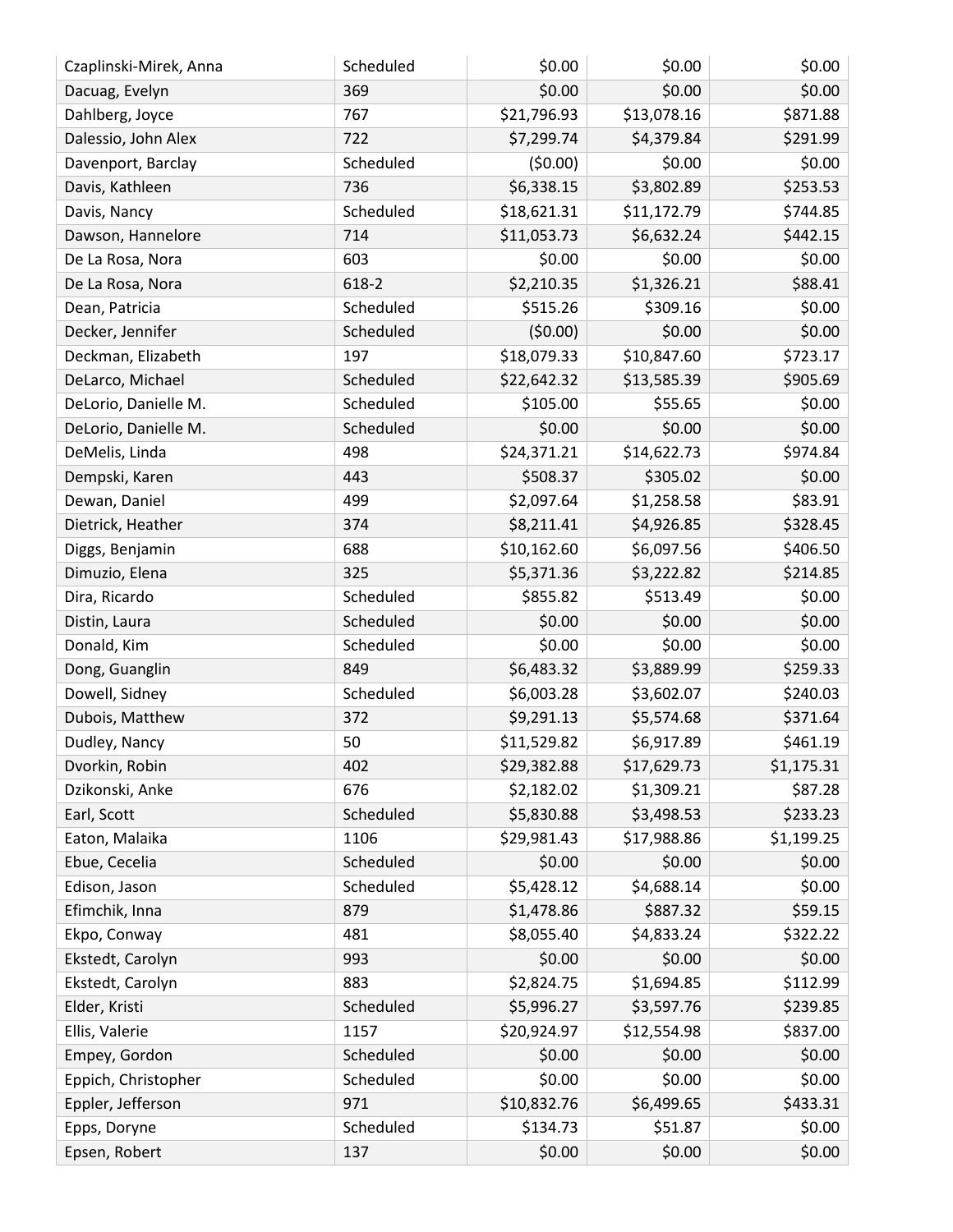| Erekson, Joshua                            | Scheduled | \$4,639.83  | \$2,783.90  | \$185.59   |
|--------------------------------------------|-----------|-------------|-------------|------------|
| Erlich, Elizabeth                          | 119       | \$3,326.96  | \$1,996.18  | \$133.07   |
| Erlwein, Jennifer                          | 591       | \$4,842.49  | \$2,905.49  | \$193.70   |
| Esparza, Ralph                             | Scheduled | \$4,623.61  | \$2,774.17  | \$184.94   |
| Estrella, Maria                            | 806       | \$0.00      | \$0.00      | \$0.00     |
| Ettori, Paul                               | 799       | \$9,151.61  | \$4,850.35  | \$1,006.68 |
| Ewers, Michael                             | Scheduled | \$5,290.06  | \$3,174.04  | \$211.60   |
| Fagan, Joseph                              | 853       | \$0.00      | \$0.00      | \$0.00     |
| Fang, Xin-Ying                             | 800       | \$1,033.91  | \$620.35    | \$0.00     |
| Farrow, Diane                              | 409       | \$495.12    | \$297.07    | \$0.00     |
| Farrow, Diane                              | 188       | \$0.00      | \$0.00      | \$0.00     |
| Farrow, Diane                              | 379       | \$0.00      | \$0.00      | \$0.00     |
| Fedele, John                               | 579       | \$3,901.03  | \$2,340.62  | \$156.04   |
| Felch, Jeffrey                             | Scheduled | \$1,022.23  | \$613.34    | \$0.00     |
| Feltmate, Cynthia Heather<br>(Kozakiewicz) | 1013      | \$6,599.58  | \$3,959.75  | \$263.98   |
| Fernandez, Alejandra                       | Scheduled | \$130.78    | \$50.35     | \$0.00     |
| Ferrier, Michael                           | 1222-1    | \$366.61    | \$219.97    | \$0.00     |
| Finley, Norma                              | 954       | \$0.00      | \$0.00      | \$0.00     |
| Finrow, Brian                              | 398.1     | \$32,613.20 | \$19,567.92 | \$1,304.53 |
| Finrow, Katherine                          | 801       | \$16,729.67 | \$10,037.80 | \$669.19   |
| Forbes, Stephanie                          | 56        | \$0.00      | \$0.00      | \$0.00     |
| Forbes, Stephanie                          | 184       | \$2,486.22  | \$1,491.73  | \$99.45    |
| Forman, William                            | 1046      | \$44,757.77 | \$26,854.66 | \$1,790.31 |
| Forsyth, Kelly                             | 738       | \$0.00      | \$0.00      | \$0.00     |
| Forsyth, Kelly                             | 1095      | \$7,163.98  | \$4,298.39  | \$286.56   |
| Foster, Jacob                              | 887       | \$14,119.81 | \$8,471.88  | \$564.80   |
| Foster, Karen                              | 320       | \$858.66    | \$442.22    | \$107.32   |
| Foust, Paul                                | 525       | \$34,960.05 | \$20,976.03 | \$1,398.40 |
| Fowler, Ruby                               | 583       | \$2,037.98  | \$1,222.79  | \$81.52    |
| Fox, Sheri                                 | 572       | \$44,117.38 | \$26,470.43 | \$1,764.69 |
| Frank, Michele                             | Scheduled | (50.00)     | \$0.00      | \$0.00     |
| Freeman, Darlene                           | 570       | \$1,488.43  | \$893.06    | \$59.54    |
| Frey, Cheryl                               | 605       | \$0.00      | \$0.00      | \$0.00     |
| Fuller, Chad R.                            | 854       | \$0.00      | \$0.00      | \$0.00     |
| Fuller, Hope                               | Scheduled | \$336.64    | \$178.42    | \$0.00     |
| Fung, Sharon                               | 57        | \$2,839.49  | \$1,703.69  | \$113.58   |
| Gallagher, Erin                            | 399       | \$2,096.63  | \$1,257.98  | \$83.86    |
| Garcia, Benjamin                           | Scheduled | \$0.00      | \$0.00      | \$0.00     |
| Garcia, Nan                                | 802       | \$648.76    | \$343.84    | \$71.37    |
| Gardewick, Shelley                         | 803       | (50.00)     | \$0.00      | \$0.00     |
| Garten, Thomas                             | Scheduled | \$0.00      | \$0.00      | \$0.00     |
| Garza, Rosa                                | 285       | \$2,838.25  | \$1,702.95  | \$113.53   |
| Gates, Deborah                             | 1050      | \$472.30    | \$283.38    | \$0.00     |
| Gatta, George                              | 739       | \$0.00      | \$0.00      | \$0.00     |
| Gaul, Tamara                               | 740       | \$1,386.93  | \$832.16    | \$55.48    |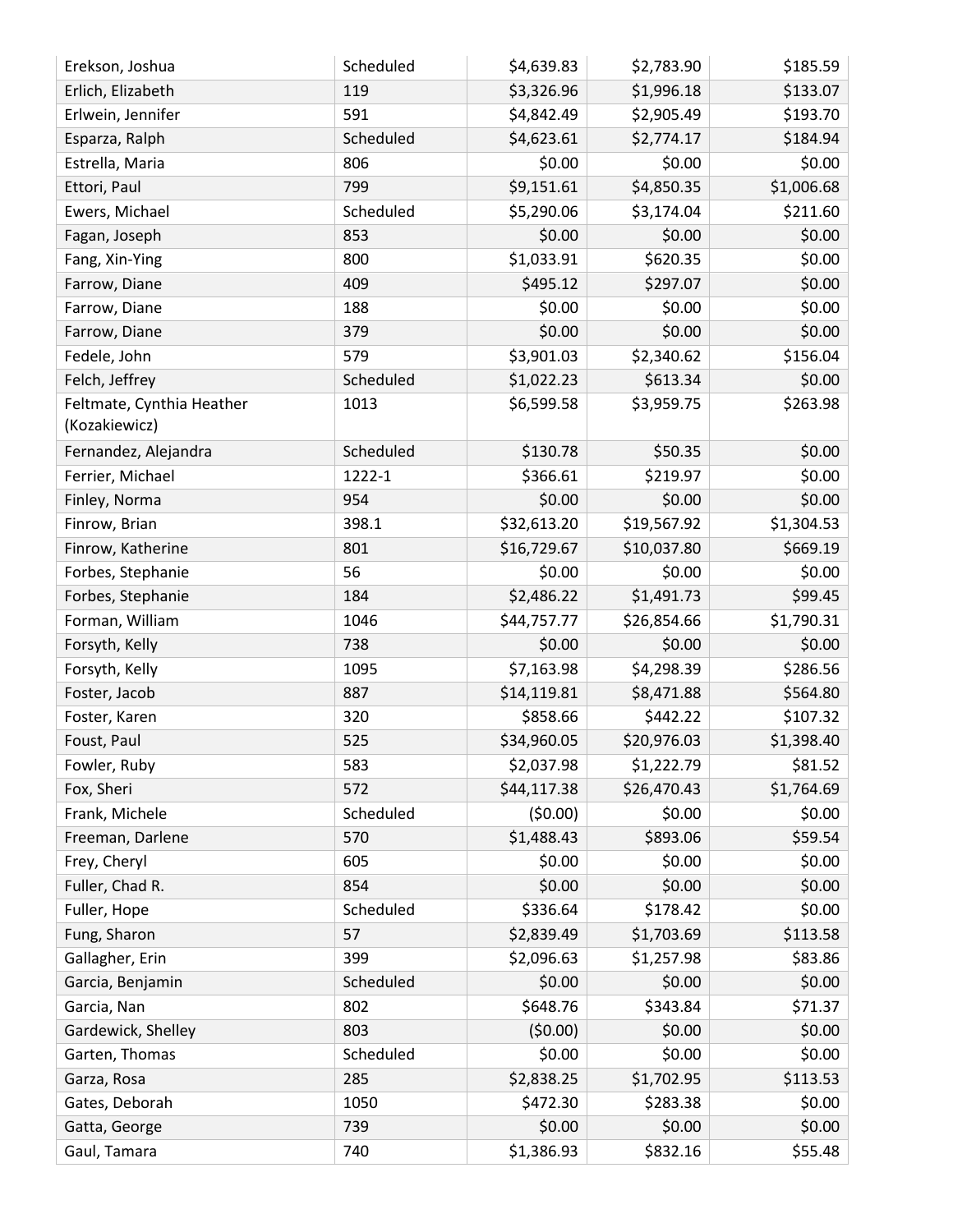| Gee, Benjamin       | 332       | \$1,962.89   | \$1,177.74  | \$78.51    |
|---------------------|-----------|--------------|-------------|------------|
| Gee, Reyman         | 406       | \$6,792.02   | \$4,075.21  | \$271.68   |
| Gehrt, Michael      | 1072      | \$13,283.19  | \$7,969.91  | \$531.33   |
| Gibney, Nicolle     | 723       | \$5,459.24   | \$3,246.31  | \$247.60   |
| Giusti, Darlene     | Scheduled | \$1,432.77   | \$859.66    | \$57.31    |
| Giusti, Darlene     | 71        | \$2,545.00   | \$1,348.85  | \$279.95   |
| Givens, Tara        | 33        | \$4,652.75   | \$2,791.65  | \$186.11   |
| Glazer, Melody      | Scheduled | \$15,053.78  | \$9,032.27  | \$602.15   |
| Glick, Robert       | 1056      | \$0.00       | \$0.00      | \$0.00     |
| Glickman, Jacob     | 487       | \$6,576.59   | \$3,945.95  | \$263.07   |
| Goebel, Teresa      | Scheduled | \$20,323.63  | \$12,194.18 | \$812.94   |
| Goff, Richard       | 258       | \$0.00       | \$0.00      | \$0.00     |
| Gold, Judith        | 350       | \$3,065.00   | \$1,839.00  | \$122.60   |
| Goldfarb, Susan     | 1114      | \$25,732.47  | \$15,439.48 | \$1,029.30 |
| Goldstein, Danielle | Scheduled | \$5,936.06   | \$2,611.87  | \$1,187.21 |
| Goncalves, Beatrice | 1008      | \$910.07     | \$546.04    | \$0.00     |
| Gonzales, Victor    | Scheduled | (50.00)      | \$0.00      | \$0.00     |
| Goodman, Andrea     | 593       | \$12,575.80  | \$7,545.48  | \$503.03   |
| Goodman, Carl       | 552       | \$14,466.76  | \$8,680.05  | \$578.67   |
| Gordon, Diane       | 1069      | \$330.81     | \$175.33    | \$0.00     |
| Gordon, Jennifer    | 457       | \$4,010.27   | \$2,406.16  | \$160.41   |
| Gotham, Michael     | 815       | \$43,516.67  | \$26,110.00 | \$1,740.67 |
| Grace, Sandy        | Scheduled | \$0.00       | \$0.00      | \$0.00     |
| Granett, Garfield   | 724       | \$524.78     | \$314.87    | \$0.00     |
| Grayson, Rhonda     | 1076      | \$9,377.88   | \$5,626.73  | \$375.11   |
| Green, Brenda       | Scheduled | \$7,905.58   | \$4,743.35  | \$316.22   |
| Greenberg, Brett    | 633       | \$7,861.83   | \$4,717.10  | \$314.47   |
| Greene, Sarah       | 1155      | \$664.54     | \$352.21    | \$73.10    |
| Greeson, Lisa       | 1149      | \$0.00       | \$0.00      | \$0.00     |
| Greeson, Lisa       | 1150      | \$0.00       | \$0.00      | \$0.00     |
| Greeson, Lisa       | 1151      | \$7,254.39   | \$4,352.63  | \$290.18   |
| Gresl, Theresa      | Scheduled | \$500.36     | \$300.22    | \$0.00     |
| Grey, Dara          | 669       | (50.00)      | \$0.00      | \$0.00     |
| Griffin, Susan      | 741       | \$2,359.51   | \$1,415.71  | \$94.38    |
| Grignon, Lynn       | 816       | (50.00)      | \$0.00      | \$0.00     |
| Gu, Wayne J.        | 418       | \$72,158.00  | \$43,294.80 | \$2,886.32 |
| Guerrero, Mary      | Scheduled | \$0.00       | \$0.00      | \$0.00     |
| Guevara, Manuel     | 725       | \$9,636.90   | \$5,782.14  | \$385.48   |
| Guggenhime, Richard | 343       | \$116,053.91 | \$69,632.35 | \$4,642.15 |
| Guilbeaux, Amanda   | 675       | \$984.53     | \$590.72    | \$0.00     |
| Gully, Chavah       | Scheduled | \$5,725.86   | \$3,034.71  | \$629.84   |
| Gupta, Aseem        | 1053      | \$7,683.35   | \$4,610.01  | \$307.34   |
| Guzman, Marilyn     | 452       | \$127.84     | \$56.25     | \$0.00     |
| Guzman, Marilyn     | 451       | \$0.00       | \$0.00      | \$0.00     |
| Ha, Charles         | 776       | \$18,566.69  | \$11,140.01 | \$742.67   |
| Hale, M. Alexuss    | 947       | \$615.21     | \$326.07    | \$67.67    |
|                     |           |              |             |            |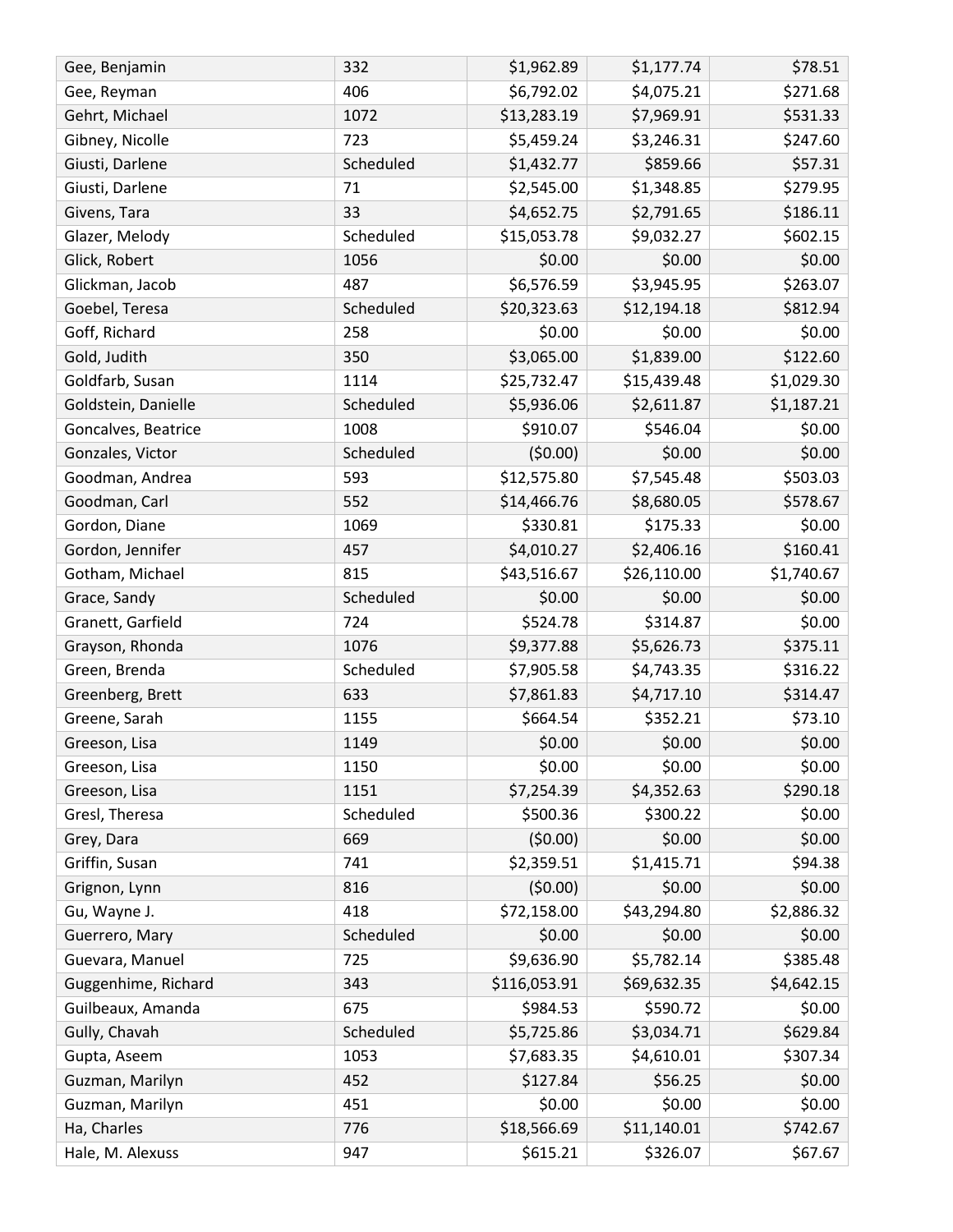| \$0.00<br>\$0.00<br>\$0.00<br>Hall, Rona<br>502<br>\$137.71<br>\$3,442.76<br>\$2,065.65<br>Hallenbeck, Joanne<br>919<br>361<br>\$0.00<br>\$0.00<br>\$0.00<br>Halverson, Dawn<br>\$268.50<br>\$142.31<br>\$0.00<br>Hamadalla, Lillie<br>596<br>\$0.00<br>Hambelton, Alan<br>987<br>\$0.00<br>\$0.00<br>\$12,616.53<br>\$7,569.92<br>\$504.66<br>Hamilton, Robert<br>620<br>Scheduled<br>\$23,597.81<br>\$943.91<br>Hanewicz, Christopher<br>\$14,158.69<br>\$340.00<br>Hansford, Susan<br>376<br>\$8,499.95<br>\$5,099.97<br>\$1,452.20<br>Hapiuk, William<br>\$36,305.00<br>\$21,783.00<br>1125<br>\$320.53<br>846<br>\$8,013.24<br>\$4,807.95<br>Haq, Adil<br>\$481.48<br>992<br>Hardy, Catherine<br>\$12,037.02<br>\$7,222.21<br>\$590.11<br>\$0.00<br>917<br>\$983.52<br>Harper, Sean<br>\$1,002.50<br>1054<br>\$25,062.29<br>\$15,037.37<br>Harrington, Mathew |
|--------------------------------------------------------------------------------------------------------------------------------------------------------------------------------------------------------------------------------------------------------------------------------------------------------------------------------------------------------------------------------------------------------------------------------------------------------------------------------------------------------------------------------------------------------------------------------------------------------------------------------------------------------------------------------------------------------------------------------------------------------------------------------------------------------------------------------------------------------------------|
|                                                                                                                                                                                                                                                                                                                                                                                                                                                                                                                                                                                                                                                                                                                                                                                                                                                                    |
|                                                                                                                                                                                                                                                                                                                                                                                                                                                                                                                                                                                                                                                                                                                                                                                                                                                                    |
|                                                                                                                                                                                                                                                                                                                                                                                                                                                                                                                                                                                                                                                                                                                                                                                                                                                                    |
|                                                                                                                                                                                                                                                                                                                                                                                                                                                                                                                                                                                                                                                                                                                                                                                                                                                                    |
|                                                                                                                                                                                                                                                                                                                                                                                                                                                                                                                                                                                                                                                                                                                                                                                                                                                                    |
|                                                                                                                                                                                                                                                                                                                                                                                                                                                                                                                                                                                                                                                                                                                                                                                                                                                                    |
|                                                                                                                                                                                                                                                                                                                                                                                                                                                                                                                                                                                                                                                                                                                                                                                                                                                                    |
|                                                                                                                                                                                                                                                                                                                                                                                                                                                                                                                                                                                                                                                                                                                                                                                                                                                                    |
|                                                                                                                                                                                                                                                                                                                                                                                                                                                                                                                                                                                                                                                                                                                                                                                                                                                                    |
|                                                                                                                                                                                                                                                                                                                                                                                                                                                                                                                                                                                                                                                                                                                                                                                                                                                                    |
|                                                                                                                                                                                                                                                                                                                                                                                                                                                                                                                                                                                                                                                                                                                                                                                                                                                                    |
|                                                                                                                                                                                                                                                                                                                                                                                                                                                                                                                                                                                                                                                                                                                                                                                                                                                                    |
|                                                                                                                                                                                                                                                                                                                                                                                                                                                                                                                                                                                                                                                                                                                                                                                                                                                                    |
| \$0.00<br>Harris, Deborah<br>429<br>\$0.00<br>\$0.00                                                                                                                                                                                                                                                                                                                                                                                                                                                                                                                                                                                                                                                                                                                                                                                                               |
| \$0.00<br>\$0.00<br>\$0.00<br>Harty, Candida<br>27                                                                                                                                                                                                                                                                                                                                                                                                                                                                                                                                                                                                                                                                                                                                                                                                                 |
| \$8,950.95<br>\$5,370.57<br>\$358.04<br>Harty, Candida<br>61                                                                                                                                                                                                                                                                                                                                                                                                                                                                                                                                                                                                                                                                                                                                                                                                       |
| 559<br>\$48,854.54<br>Hawkins, Suzanne<br>\$29,312.72<br>\$1,954.18                                                                                                                                                                                                                                                                                                                                                                                                                                                                                                                                                                                                                                                                                                                                                                                                |
| \$814.38<br>Scheduled<br>\$20,359.57<br>\$12,215.74<br>Haws, Janet                                                                                                                                                                                                                                                                                                                                                                                                                                                                                                                                                                                                                                                                                                                                                                                                 |
| Heard, Sheila<br>506<br>\$0.00<br>\$0.00<br>\$0.00                                                                                                                                                                                                                                                                                                                                                                                                                                                                                                                                                                                                                                                                                                                                                                                                                 |
| \$0.00<br>611<br>\$0.00<br>\$0.00<br>Hebert, Victor                                                                                                                                                                                                                                                                                                                                                                                                                                                                                                                                                                                                                                                                                                                                                                                                                |
| \$281,046.58<br>\$168,627.95<br>\$11,241.86<br>611B<br>Hebert, Victor                                                                                                                                                                                                                                                                                                                                                                                                                                                                                                                                                                                                                                                                                                                                                                                              |
| \$61.71<br>\$1,542.85<br>\$925.71<br>Hechtkopf, Helene<br>1152                                                                                                                                                                                                                                                                                                                                                                                                                                                                                                                                                                                                                                                                                                                                                                                                     |
| \$564.86<br>Heffernan, Edmond<br>695<br>\$8,472.86<br>\$14,121.44                                                                                                                                                                                                                                                                                                                                                                                                                                                                                                                                                                                                                                                                                                                                                                                                  |
| Hellfeld, Samuel<br>1120<br>\$24,880.79<br>\$14,928.48<br>\$995.23                                                                                                                                                                                                                                                                                                                                                                                                                                                                                                                                                                                                                                                                                                                                                                                                 |
| \$214.92<br>Henn, William<br>Scheduled<br>\$3,223.76<br>\$5,372.94                                                                                                                                                                                                                                                                                                                                                                                                                                                                                                                                                                                                                                                                                                                                                                                                 |
| \$83.36<br>Hensley, Barbara<br>21<br>\$2,084.07<br>\$1,250.44                                                                                                                                                                                                                                                                                                                                                                                                                                                                                                                                                                                                                                                                                                                                                                                                      |
| 742<br>\$2,895.69<br>\$1,737.41<br>\$115.83<br>Hild, Lisa                                                                                                                                                                                                                                                                                                                                                                                                                                                                                                                                                                                                                                                                                                                                                                                                          |
| \$0.00<br>\$0.00<br>\$0.00<br>Hobbs, Kenneth<br>1035                                                                                                                                                                                                                                                                                                                                                                                                                                                                                                                                                                                                                                                                                                                                                                                                               |
| Hoffman, Gilbert<br>977<br>\$37.28<br>\$0.00<br>\$0.00                                                                                                                                                                                                                                                                                                                                                                                                                                                                                                                                                                                                                                                                                                                                                                                                             |
| \$15,485.07<br>\$9,291.04<br>\$619.40<br>Holdrup, Richard<br>970                                                                                                                                                                                                                                                                                                                                                                                                                                                                                                                                                                                                                                                                                                                                                                                                   |
| \$827.15<br>\$496.29<br>\$0.00<br>Holzer, Michele<br>881                                                                                                                                                                                                                                                                                                                                                                                                                                                                                                                                                                                                                                                                                                                                                                                                           |
| \$299.53<br>Scheduled<br>\$7,488.29<br>\$4,492.97<br>Hong, Jenny                                                                                                                                                                                                                                                                                                                                                                                                                                                                                                                                                                                                                                                                                                                                                                                                   |
| \$6,097.56<br>\$406.50<br>Hoogland, Mark<br>953<br>\$10,162.60                                                                                                                                                                                                                                                                                                                                                                                                                                                                                                                                                                                                                                                                                                                                                                                                     |
| \$20,603.85<br>\$824.15<br>Hornbeck, Kirk<br>\$12,362.31<br>1087                                                                                                                                                                                                                                                                                                                                                                                                                                                                                                                                                                                                                                                                                                                                                                                                   |
| \$378.69<br>\$9,467.27<br>\$5,680.36<br>Horne, Samuel<br>324                                                                                                                                                                                                                                                                                                                                                                                                                                                                                                                                                                                                                                                                                                                                                                                                       |
| Horne, Samuel<br>335<br>\$6,752.31<br>\$450.15<br>\$11,253.85                                                                                                                                                                                                                                                                                                                                                                                                                                                                                                                                                                                                                                                                                                                                                                                                      |
| \$62.04<br>Horton-Brown, Yvonne<br>\$1,551.06<br>\$930.64<br>777                                                                                                                                                                                                                                                                                                                                                                                                                                                                                                                                                                                                                                                                                                                                                                                                   |
| \$36,366.42<br>\$1,454.66<br>Horvath, August<br>\$21,819.85<br>445                                                                                                                                                                                                                                                                                                                                                                                                                                                                                                                                                                                                                                                                                                                                                                                                 |
| Hough, Bethzaida<br>921<br>(50.00)<br>\$0.00<br>\$0.00                                                                                                                                                                                                                                                                                                                                                                                                                                                                                                                                                                                                                                                                                                                                                                                                             |
| (50.00)<br>\$0.00<br>\$0.00<br>Howard, Angela<br>757                                                                                                                                                                                                                                                                                                                                                                                                                                                                                                                                                                                                                                                                                                                                                                                                               |
| \$810.76<br>Hsieh, Hutch<br>\$20,268.97<br>\$12,161.38<br>973                                                                                                                                                                                                                                                                                                                                                                                                                                                                                                                                                                                                                                                                                                                                                                                                      |
| \$0.00<br>Scheduled<br>\$0.00<br>\$0.00<br>Huesca, Elizabeth                                                                                                                                                                                                                                                                                                                                                                                                                                                                                                                                                                                                                                                                                                                                                                                                       |
| \$8,573.71<br>Hui, Bernie<br>670<br>\$5,144.23<br>\$342.94                                                                                                                                                                                                                                                                                                                                                                                                                                                                                                                                                                                                                                                                                                                                                                                                         |
| \$3,257.99<br>Hungerford, Charles<br>\$81,449.86<br>\$48,869.92<br>819                                                                                                                                                                                                                                                                                                                                                                                                                                                                                                                                                                                                                                                                                                                                                                                             |
| \$90,314.32<br>\$54,188.59<br>\$3,612.57<br>Husa, Christopher<br>783                                                                                                                                                                                                                                                                                                                                                                                                                                                                                                                                                                                                                                                                                                                                                                                               |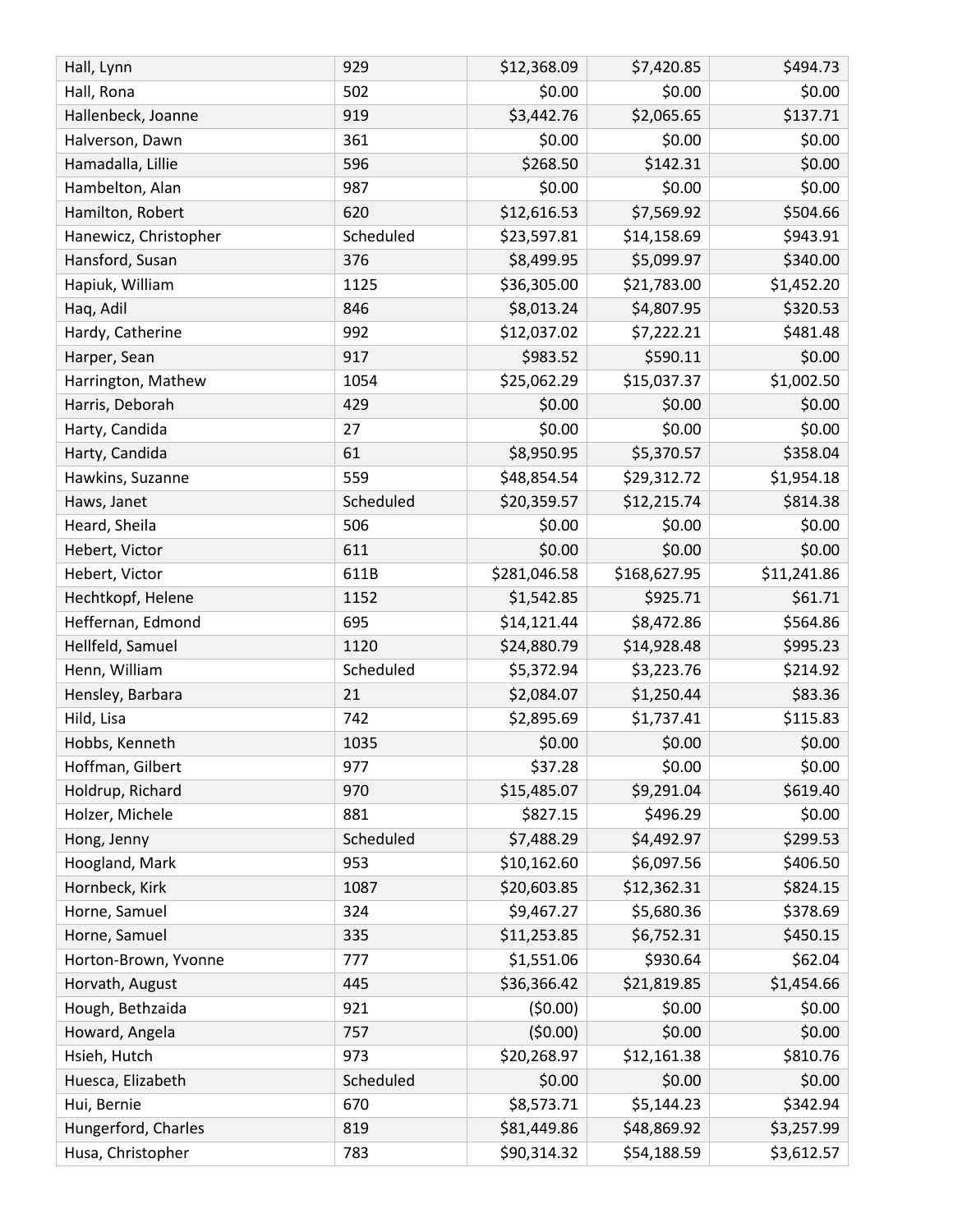| Hutchinson, Lou         | 1042      | \$12,333.16 | \$7,399.90  | \$493.32   |
|-------------------------|-----------|-------------|-------------|------------|
| Huxford, Dale           | 820       | \$9,105.87  | \$5,463.52  | \$364.24   |
| Ilstrup, Blake A.       | 220       | \$0.00      | \$0.00      | \$0.00     |
| Ilstrup, Blake A.       | 1195-1    | \$0.00      | \$0.00      | \$0.00     |
| Ilstrup, Blake A.       | 19        | \$21,629.64 | \$12,977.78 | \$865.19   |
| Inabathini, Kshama      | 548       | \$8,305.57  | \$4,983.34  | \$332.23   |
| Isaacs, Maria           | 282       | \$12,452.78 | \$7,471.67  | \$498.11   |
| Jackson, Celia          | 458       | \$11,897.74 | \$7,138.64  | \$475.91   |
| Jackson, Michael        | 448       | \$2,760.78  | \$1,656.47  | \$110.43   |
| Jacobs, Aaron           | 322       | \$39,218.61 | \$23,531.16 | \$1,568.75 |
| Jacquline K. Williams   | 824       | \$785.07    | \$471.04    | \$0.00     |
| Jalkut, Ellen           | 778       | \$26,357.78 | \$15,814.67 | \$1,054.31 |
| Jarrett, Nicole         | 941       | \$0.00      | \$0.00      | \$0.00     |
| Jezick, Paul            | Scheduled | \$0.00      | \$0.00      | \$0.00     |
| Jin, Xiao Long          | Scheduled | \$0.00      | \$0.00      | \$0.00     |
| Johe, Cynthia           | 1010      | \$0.00      | \$0.00      | \$0.00     |
| John, Richard           | Scheduled | \$6,521.75  | \$3,913.05  | \$260.87   |
| Johnsen, Patricia       | 823       | \$3,720.04  | \$2,232.02  | \$148.80   |
| Joneja, Bhavana         | Scheduled | \$20,336.89 | \$12,202.13 | \$813.48   |
| Jones, Jean             | Scheduled | \$0.00      | \$0.00      | \$0.00     |
| Jones, Lea              | Scheduled | \$0.00      | \$0.00      | \$0.00     |
| Jones, Rachel           | Scheduled | \$30,348.93 | \$18,209.36 | \$1,213.96 |
| Joseph, Linda           | 431.2     | (50.00)     | \$0.00      | \$0.00     |
| Jurata, John A.         | 869       | \$0.00      | \$0.00      | \$0.00     |
| Kaider, Brian           | 974       | \$36,865.05 | \$22,119.03 | \$1,474.60 |
| Kalman, Seth            | 1012      | \$0.00      | \$0.00      | \$0.00     |
| Kaltschmidt, Russell    | Scheduled | \$5,840.12  | \$3,504.07  | \$233.61   |
| Kanazi, Ramzi           | 1097      | \$1,115.91  | \$591.43    | \$122.76   |
| Kaplan-Sears, Sebastian | 698       | \$16,083.09 | \$9,649.85  | \$643.32   |
| Kassabian, Daniel       | 395       | \$4,631.12  | \$2,778.67  | \$185.25   |
| Kassabian, Matthew      | 911       | \$1,542.63  | \$925.58    | \$61.70    |
| Katz, Marilyn           | 437       | \$0.00      | \$0.00      | \$0.00     |
| Kaufman, Daniel         | 705.1     | \$21,650.95 | \$12,990.57 | \$866.04   |
| Keepnews, Megan         | Scheduled | \$0.00      | \$0.00      | \$0.00     |
| Kelley, Colin           | 338       | \$4,778.74  | \$2,867.24  | \$191.15   |
| Kelly, Kate             | 428       | \$0.00      | \$0.00      | \$0.00     |
| Kelly, Kate             | 534       | \$0.00      | \$0.00      | \$0.00     |
| Kelly, Kevin            | 1202-3    | \$56,385.60 | \$33,831.36 | \$2,255.42 |
| Kelly, Scott            | 934       | \$17,324.49 | \$10,394.69 | \$692.98   |
| Kenyon, Jean            | 44        | \$0.00      | \$0.00      | \$0.00     |
| Kercher, Kristen        | Scheduled | \$41,062.33 | \$24,637.40 | \$1,642.49 |
| Khim, Khattavy          | 788       | \$20,900.39 | \$12,540.23 | \$836.02   |
| Kim, Stacy              | 368       | \$16,152.87 | \$9,691.72  | \$646.12   |
| Kimbrell, Thomas        | 965       | \$20,294.00 | \$12,176.40 | \$811.76   |
| King, David             | Scheduled | \$1,401.83  | \$742.97    | \$154.20   |
| King, Shannon           | 598.1     | \$17,088.08 | \$10,252.85 | \$683.52   |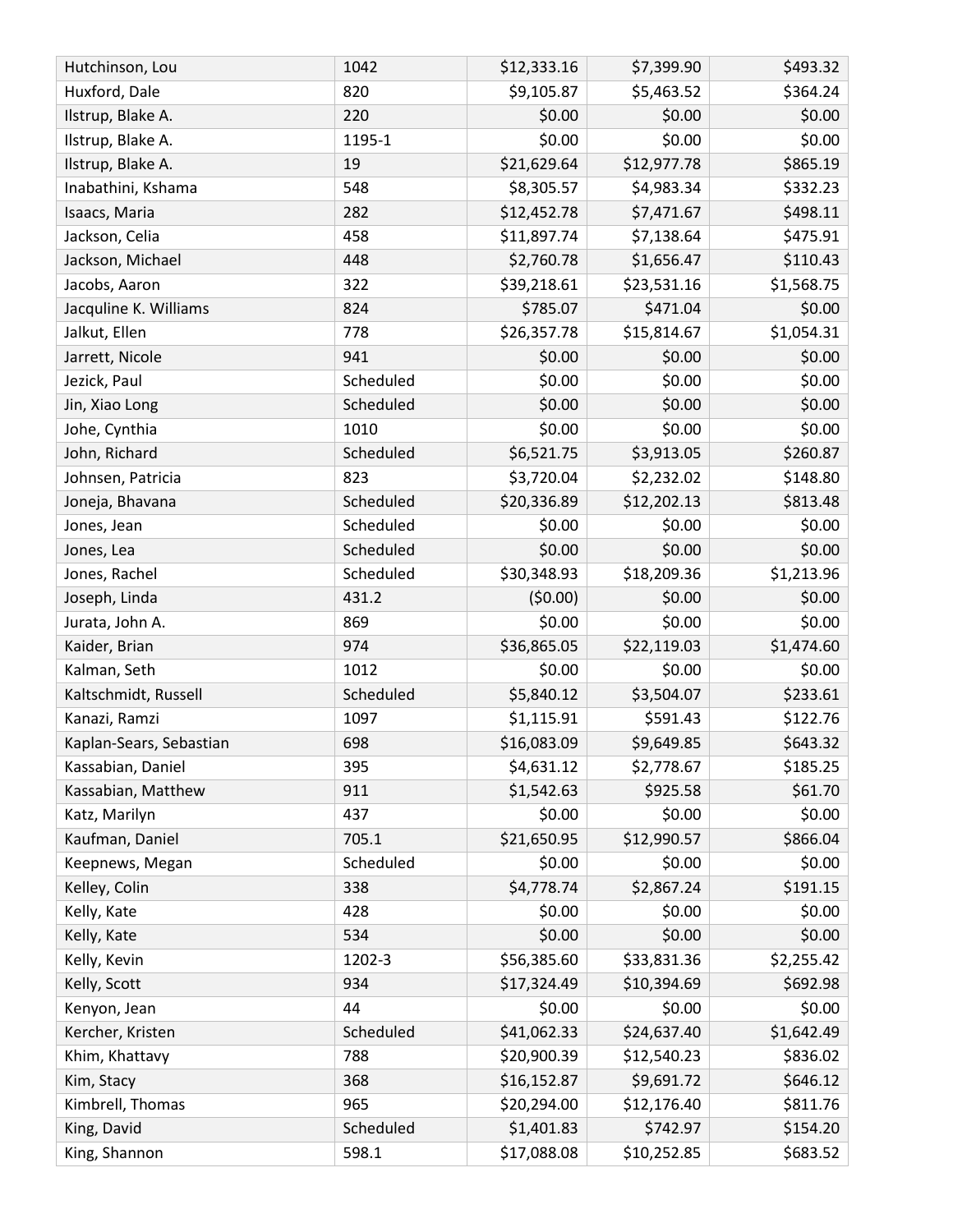| \$75,530.18<br>1060<br>\$45,318.11<br>\$3,021.20<br>Kirk, Lynn<br>\$339.59<br>\$8,489.85<br>\$5,093.91<br>1003<br>Kjome, Lea<br>196<br>\$977.33<br>\$586.40<br>\$0.00<br>Knickmeier, Kristine<br>\$0.00<br>363<br>\$0.00<br>\$0.00<br>Knudson, Rayne<br>\$0.00<br>562<br>\$0.00<br>\$0.00<br>Knudson, Rayne<br>\$9,867.33<br>\$5,920.40<br>\$394.69<br>Koch, Jocelyn<br>Scheduled<br>558<br>\$9,411.16<br>\$5,646.70<br>\$376.44<br>Koester, Eric<br>Kong, David<br>950<br>\$3,724.81<br>\$2,234.89<br>\$148.99<br>\$478.92<br>651<br>\$11,972.79<br>\$7,183.67<br>Koop, Lissa<br>1048<br>\$1,339.87<br>\$803.92<br>\$53.60<br>Kosola, Karen<br>\$0.00<br>\$216.48<br>\$129.89<br>Kostrzak, Nicole<br>Scheduled<br>\$254.52<br>Krobot, Kristine<br>925<br>\$6,363.00<br>\$3,817.80<br>323<br>\$2,580.14<br>\$103.21<br>Kropp, Kimberley<br>\$1,548.08<br>\$15,030.09<br>\$601.20<br>Krueger, Brad<br>901<br>\$9,018.06<br>\$647.20<br>Scheduled<br>\$16,180.00<br>\$9,708.00<br>Kudon, Jeremy<br>\$560.00<br>\$61.60<br>Kwan, Wendy<br>Scheduled<br>\$296.80<br>\$144.05<br>\$3,601.23<br>\$2,160.74<br>Kwan, Wendy<br>737<br>814<br>\$25,390.24<br>\$15,234.14<br>\$1,015.61<br>Lacy, Brian<br>\$162.65<br>\$4,066.14<br>LaFollette, Claudia<br>1030<br>\$2,439.68<br>1102<br>\$3,447.88<br>\$137.91<br>\$2,068.73<br>Lam, Jameson<br>\$90.84<br>Scheduled<br>\$2,271.13<br>\$1,362.68<br>Lamoureux, Yvonne<br>\$153.02<br>Landfried, Paul<br>1005<br>\$3,825.44<br>\$2,295.26<br>\$441.44<br>\$264.86<br>\$0.00<br>Lane, Jared<br>744<br>\$30,361.06<br>\$18,216.63<br>Lanese, Christopher<br>899<br>\$1,214.45<br>\$299.53<br>990<br>\$7,488.22<br>\$4,492.93<br>Lang, Daniel<br>\$834.47<br>Scheduled<br>\$20,861.54<br>\$12,516.92<br>Lapple, Matthew<br>Scheduled<br>\$10,765.42<br>\$6,459.25<br>\$430.62<br>Larivee, Franklyn<br>\$0.00<br>\$0.00<br>\$0.00<br>Larson, Alissa<br>1067<br>\$31,973.81<br>\$19,184.29<br>\$1,278.95<br>Larson, Jennifer<br>637<br>\$0.00<br>\$0.00<br>\$0.00<br>Scheduled<br>Larson, Ryan<br>\$247.70<br>1210-1<br>\$6,192.50<br>\$3,715.50<br>Laster, Jana<br>Lathrop, Alexander<br>Scheduled<br>\$14,077.78<br>\$8,446.67<br>\$563.11<br>\$6,572.72<br>Lau, Ronald<br>Scheduled<br>\$3,943.63<br>\$262.91<br>Laura Ferrari<br>\$4,021.32<br>\$2,412.79<br>\$160.85<br>1083<br>\$894.83<br>\$0.00<br>Lavallee, Paula<br>986<br>\$536.90<br>\$1,214.35<br>\$0.00<br>Law, Susan<br>840<br>\$728.61<br>\$748.62<br>916<br>\$11,229.31<br>Le Master, Matt<br>\$18,715.51<br>\$8,507.04<br>\$567.14<br>945<br>\$14,178.40<br>Le, Han<br>Scheduled<br>\$0.00<br>\$0.00<br>\$0.00<br>Lee, Emily<br>\$3,973.51<br>908<br>\$2,384.10<br>\$158.94<br>Lee, Judy<br>\$33,682.31<br>\$20,209.39<br>\$1,347.29<br>Lee, Monika<br>772<br>\$224.53<br>456<br>\$5,613.34<br>\$3,368.01<br>Lee, Norman<br>(50.00)<br>\$0.00<br>\$0.00<br>Lee, Robyn<br>Scheduled<br>\$6,600.27<br>\$3,960.16<br>\$264.01<br>Lee, Wei-Drin<br>Scheduled<br>\$8,343.94<br>\$5,006.36<br>\$333.76<br>Lefko, Elliott<br>1226 | Kirk, Janet | 927 | \$539.53 | \$323.72 | \$0.00 |
|-------------------------------------------------------------------------------------------------------------------------------------------------------------------------------------------------------------------------------------------------------------------------------------------------------------------------------------------------------------------------------------------------------------------------------------------------------------------------------------------------------------------------------------------------------------------------------------------------------------------------------------------------------------------------------------------------------------------------------------------------------------------------------------------------------------------------------------------------------------------------------------------------------------------------------------------------------------------------------------------------------------------------------------------------------------------------------------------------------------------------------------------------------------------------------------------------------------------------------------------------------------------------------------------------------------------------------------------------------------------------------------------------------------------------------------------------------------------------------------------------------------------------------------------------------------------------------------------------------------------------------------------------------------------------------------------------------------------------------------------------------------------------------------------------------------------------------------------------------------------------------------------------------------------------------------------------------------------------------------------------------------------------------------------------------------------------------------------------------------------------------------------------------------------------------------------------------------------------------------------------------------------------------------------------------------------------------------------------------------------------------------------------------------------------------------------------------------------------------------------------------------------------------------------------------------------------------------------------------------------------------------------------------------------------------------------------------------------------------------------------------------------------------------------------------------------------------------------------------------------------------------------------------------------------------------------------------------------------------------------------------------------------------|-------------|-----|----------|----------|--------|
|                                                                                                                                                                                                                                                                                                                                                                                                                                                                                                                                                                                                                                                                                                                                                                                                                                                                                                                                                                                                                                                                                                                                                                                                                                                                                                                                                                                                                                                                                                                                                                                                                                                                                                                                                                                                                                                                                                                                                                                                                                                                                                                                                                                                                                                                                                                                                                                                                                                                                                                                                                                                                                                                                                                                                                                                                                                                                                                                                                                                                               |             |     |          |          |        |
|                                                                                                                                                                                                                                                                                                                                                                                                                                                                                                                                                                                                                                                                                                                                                                                                                                                                                                                                                                                                                                                                                                                                                                                                                                                                                                                                                                                                                                                                                                                                                                                                                                                                                                                                                                                                                                                                                                                                                                                                                                                                                                                                                                                                                                                                                                                                                                                                                                                                                                                                                                                                                                                                                                                                                                                                                                                                                                                                                                                                                               |             |     |          |          |        |
|                                                                                                                                                                                                                                                                                                                                                                                                                                                                                                                                                                                                                                                                                                                                                                                                                                                                                                                                                                                                                                                                                                                                                                                                                                                                                                                                                                                                                                                                                                                                                                                                                                                                                                                                                                                                                                                                                                                                                                                                                                                                                                                                                                                                                                                                                                                                                                                                                                                                                                                                                                                                                                                                                                                                                                                                                                                                                                                                                                                                                               |             |     |          |          |        |
|                                                                                                                                                                                                                                                                                                                                                                                                                                                                                                                                                                                                                                                                                                                                                                                                                                                                                                                                                                                                                                                                                                                                                                                                                                                                                                                                                                                                                                                                                                                                                                                                                                                                                                                                                                                                                                                                                                                                                                                                                                                                                                                                                                                                                                                                                                                                                                                                                                                                                                                                                                                                                                                                                                                                                                                                                                                                                                                                                                                                                               |             |     |          |          |        |
|                                                                                                                                                                                                                                                                                                                                                                                                                                                                                                                                                                                                                                                                                                                                                                                                                                                                                                                                                                                                                                                                                                                                                                                                                                                                                                                                                                                                                                                                                                                                                                                                                                                                                                                                                                                                                                                                                                                                                                                                                                                                                                                                                                                                                                                                                                                                                                                                                                                                                                                                                                                                                                                                                                                                                                                                                                                                                                                                                                                                                               |             |     |          |          |        |
|                                                                                                                                                                                                                                                                                                                                                                                                                                                                                                                                                                                                                                                                                                                                                                                                                                                                                                                                                                                                                                                                                                                                                                                                                                                                                                                                                                                                                                                                                                                                                                                                                                                                                                                                                                                                                                                                                                                                                                                                                                                                                                                                                                                                                                                                                                                                                                                                                                                                                                                                                                                                                                                                                                                                                                                                                                                                                                                                                                                                                               |             |     |          |          |        |
|                                                                                                                                                                                                                                                                                                                                                                                                                                                                                                                                                                                                                                                                                                                                                                                                                                                                                                                                                                                                                                                                                                                                                                                                                                                                                                                                                                                                                                                                                                                                                                                                                                                                                                                                                                                                                                                                                                                                                                                                                                                                                                                                                                                                                                                                                                                                                                                                                                                                                                                                                                                                                                                                                                                                                                                                                                                                                                                                                                                                                               |             |     |          |          |        |
|                                                                                                                                                                                                                                                                                                                                                                                                                                                                                                                                                                                                                                                                                                                                                                                                                                                                                                                                                                                                                                                                                                                                                                                                                                                                                                                                                                                                                                                                                                                                                                                                                                                                                                                                                                                                                                                                                                                                                                                                                                                                                                                                                                                                                                                                                                                                                                                                                                                                                                                                                                                                                                                                                                                                                                                                                                                                                                                                                                                                                               |             |     |          |          |        |
|                                                                                                                                                                                                                                                                                                                                                                                                                                                                                                                                                                                                                                                                                                                                                                                                                                                                                                                                                                                                                                                                                                                                                                                                                                                                                                                                                                                                                                                                                                                                                                                                                                                                                                                                                                                                                                                                                                                                                                                                                                                                                                                                                                                                                                                                                                                                                                                                                                                                                                                                                                                                                                                                                                                                                                                                                                                                                                                                                                                                                               |             |     |          |          |        |
|                                                                                                                                                                                                                                                                                                                                                                                                                                                                                                                                                                                                                                                                                                                                                                                                                                                                                                                                                                                                                                                                                                                                                                                                                                                                                                                                                                                                                                                                                                                                                                                                                                                                                                                                                                                                                                                                                                                                                                                                                                                                                                                                                                                                                                                                                                                                                                                                                                                                                                                                                                                                                                                                                                                                                                                                                                                                                                                                                                                                                               |             |     |          |          |        |
|                                                                                                                                                                                                                                                                                                                                                                                                                                                                                                                                                                                                                                                                                                                                                                                                                                                                                                                                                                                                                                                                                                                                                                                                                                                                                                                                                                                                                                                                                                                                                                                                                                                                                                                                                                                                                                                                                                                                                                                                                                                                                                                                                                                                                                                                                                                                                                                                                                                                                                                                                                                                                                                                                                                                                                                                                                                                                                                                                                                                                               |             |     |          |          |        |
|                                                                                                                                                                                                                                                                                                                                                                                                                                                                                                                                                                                                                                                                                                                                                                                                                                                                                                                                                                                                                                                                                                                                                                                                                                                                                                                                                                                                                                                                                                                                                                                                                                                                                                                                                                                                                                                                                                                                                                                                                                                                                                                                                                                                                                                                                                                                                                                                                                                                                                                                                                                                                                                                                                                                                                                                                                                                                                                                                                                                                               |             |     |          |          |        |
|                                                                                                                                                                                                                                                                                                                                                                                                                                                                                                                                                                                                                                                                                                                                                                                                                                                                                                                                                                                                                                                                                                                                                                                                                                                                                                                                                                                                                                                                                                                                                                                                                                                                                                                                                                                                                                                                                                                                                                                                                                                                                                                                                                                                                                                                                                                                                                                                                                                                                                                                                                                                                                                                                                                                                                                                                                                                                                                                                                                                                               |             |     |          |          |        |
|                                                                                                                                                                                                                                                                                                                                                                                                                                                                                                                                                                                                                                                                                                                                                                                                                                                                                                                                                                                                                                                                                                                                                                                                                                                                                                                                                                                                                                                                                                                                                                                                                                                                                                                                                                                                                                                                                                                                                                                                                                                                                                                                                                                                                                                                                                                                                                                                                                                                                                                                                                                                                                                                                                                                                                                                                                                                                                                                                                                                                               |             |     |          |          |        |
|                                                                                                                                                                                                                                                                                                                                                                                                                                                                                                                                                                                                                                                                                                                                                                                                                                                                                                                                                                                                                                                                                                                                                                                                                                                                                                                                                                                                                                                                                                                                                                                                                                                                                                                                                                                                                                                                                                                                                                                                                                                                                                                                                                                                                                                                                                                                                                                                                                                                                                                                                                                                                                                                                                                                                                                                                                                                                                                                                                                                                               |             |     |          |          |        |
|                                                                                                                                                                                                                                                                                                                                                                                                                                                                                                                                                                                                                                                                                                                                                                                                                                                                                                                                                                                                                                                                                                                                                                                                                                                                                                                                                                                                                                                                                                                                                                                                                                                                                                                                                                                                                                                                                                                                                                                                                                                                                                                                                                                                                                                                                                                                                                                                                                                                                                                                                                                                                                                                                                                                                                                                                                                                                                                                                                                                                               |             |     |          |          |        |
|                                                                                                                                                                                                                                                                                                                                                                                                                                                                                                                                                                                                                                                                                                                                                                                                                                                                                                                                                                                                                                                                                                                                                                                                                                                                                                                                                                                                                                                                                                                                                                                                                                                                                                                                                                                                                                                                                                                                                                                                                                                                                                                                                                                                                                                                                                                                                                                                                                                                                                                                                                                                                                                                                                                                                                                                                                                                                                                                                                                                                               |             |     |          |          |        |
|                                                                                                                                                                                                                                                                                                                                                                                                                                                                                                                                                                                                                                                                                                                                                                                                                                                                                                                                                                                                                                                                                                                                                                                                                                                                                                                                                                                                                                                                                                                                                                                                                                                                                                                                                                                                                                                                                                                                                                                                                                                                                                                                                                                                                                                                                                                                                                                                                                                                                                                                                                                                                                                                                                                                                                                                                                                                                                                                                                                                                               |             |     |          |          |        |
|                                                                                                                                                                                                                                                                                                                                                                                                                                                                                                                                                                                                                                                                                                                                                                                                                                                                                                                                                                                                                                                                                                                                                                                                                                                                                                                                                                                                                                                                                                                                                                                                                                                                                                                                                                                                                                                                                                                                                                                                                                                                                                                                                                                                                                                                                                                                                                                                                                                                                                                                                                                                                                                                                                                                                                                                                                                                                                                                                                                                                               |             |     |          |          |        |
|                                                                                                                                                                                                                                                                                                                                                                                                                                                                                                                                                                                                                                                                                                                                                                                                                                                                                                                                                                                                                                                                                                                                                                                                                                                                                                                                                                                                                                                                                                                                                                                                                                                                                                                                                                                                                                                                                                                                                                                                                                                                                                                                                                                                                                                                                                                                                                                                                                                                                                                                                                                                                                                                                                                                                                                                                                                                                                                                                                                                                               |             |     |          |          |        |
|                                                                                                                                                                                                                                                                                                                                                                                                                                                                                                                                                                                                                                                                                                                                                                                                                                                                                                                                                                                                                                                                                                                                                                                                                                                                                                                                                                                                                                                                                                                                                                                                                                                                                                                                                                                                                                                                                                                                                                                                                                                                                                                                                                                                                                                                                                                                                                                                                                                                                                                                                                                                                                                                                                                                                                                                                                                                                                                                                                                                                               |             |     |          |          |        |
|                                                                                                                                                                                                                                                                                                                                                                                                                                                                                                                                                                                                                                                                                                                                                                                                                                                                                                                                                                                                                                                                                                                                                                                                                                                                                                                                                                                                                                                                                                                                                                                                                                                                                                                                                                                                                                                                                                                                                                                                                                                                                                                                                                                                                                                                                                                                                                                                                                                                                                                                                                                                                                                                                                                                                                                                                                                                                                                                                                                                                               |             |     |          |          |        |
|                                                                                                                                                                                                                                                                                                                                                                                                                                                                                                                                                                                                                                                                                                                                                                                                                                                                                                                                                                                                                                                                                                                                                                                                                                                                                                                                                                                                                                                                                                                                                                                                                                                                                                                                                                                                                                                                                                                                                                                                                                                                                                                                                                                                                                                                                                                                                                                                                                                                                                                                                                                                                                                                                                                                                                                                                                                                                                                                                                                                                               |             |     |          |          |        |
|                                                                                                                                                                                                                                                                                                                                                                                                                                                                                                                                                                                                                                                                                                                                                                                                                                                                                                                                                                                                                                                                                                                                                                                                                                                                                                                                                                                                                                                                                                                                                                                                                                                                                                                                                                                                                                                                                                                                                                                                                                                                                                                                                                                                                                                                                                                                                                                                                                                                                                                                                                                                                                                                                                                                                                                                                                                                                                                                                                                                                               |             |     |          |          |        |
|                                                                                                                                                                                                                                                                                                                                                                                                                                                                                                                                                                                                                                                                                                                                                                                                                                                                                                                                                                                                                                                                                                                                                                                                                                                                                                                                                                                                                                                                                                                                                                                                                                                                                                                                                                                                                                                                                                                                                                                                                                                                                                                                                                                                                                                                                                                                                                                                                                                                                                                                                                                                                                                                                                                                                                                                                                                                                                                                                                                                                               |             |     |          |          |        |
|                                                                                                                                                                                                                                                                                                                                                                                                                                                                                                                                                                                                                                                                                                                                                                                                                                                                                                                                                                                                                                                                                                                                                                                                                                                                                                                                                                                                                                                                                                                                                                                                                                                                                                                                                                                                                                                                                                                                                                                                                                                                                                                                                                                                                                                                                                                                                                                                                                                                                                                                                                                                                                                                                                                                                                                                                                                                                                                                                                                                                               |             |     |          |          |        |
|                                                                                                                                                                                                                                                                                                                                                                                                                                                                                                                                                                                                                                                                                                                                                                                                                                                                                                                                                                                                                                                                                                                                                                                                                                                                                                                                                                                                                                                                                                                                                                                                                                                                                                                                                                                                                                                                                                                                                                                                                                                                                                                                                                                                                                                                                                                                                                                                                                                                                                                                                                                                                                                                                                                                                                                                                                                                                                                                                                                                                               |             |     |          |          |        |
|                                                                                                                                                                                                                                                                                                                                                                                                                                                                                                                                                                                                                                                                                                                                                                                                                                                                                                                                                                                                                                                                                                                                                                                                                                                                                                                                                                                                                                                                                                                                                                                                                                                                                                                                                                                                                                                                                                                                                                                                                                                                                                                                                                                                                                                                                                                                                                                                                                                                                                                                                                                                                                                                                                                                                                                                                                                                                                                                                                                                                               |             |     |          |          |        |
|                                                                                                                                                                                                                                                                                                                                                                                                                                                                                                                                                                                                                                                                                                                                                                                                                                                                                                                                                                                                                                                                                                                                                                                                                                                                                                                                                                                                                                                                                                                                                                                                                                                                                                                                                                                                                                                                                                                                                                                                                                                                                                                                                                                                                                                                                                                                                                                                                                                                                                                                                                                                                                                                                                                                                                                                                                                                                                                                                                                                                               |             |     |          |          |        |
|                                                                                                                                                                                                                                                                                                                                                                                                                                                                                                                                                                                                                                                                                                                                                                                                                                                                                                                                                                                                                                                                                                                                                                                                                                                                                                                                                                                                                                                                                                                                                                                                                                                                                                                                                                                                                                                                                                                                                                                                                                                                                                                                                                                                                                                                                                                                                                                                                                                                                                                                                                                                                                                                                                                                                                                                                                                                                                                                                                                                                               |             |     |          |          |        |
|                                                                                                                                                                                                                                                                                                                                                                                                                                                                                                                                                                                                                                                                                                                                                                                                                                                                                                                                                                                                                                                                                                                                                                                                                                                                                                                                                                                                                                                                                                                                                                                                                                                                                                                                                                                                                                                                                                                                                                                                                                                                                                                                                                                                                                                                                                                                                                                                                                                                                                                                                                                                                                                                                                                                                                                                                                                                                                                                                                                                                               |             |     |          |          |        |
|                                                                                                                                                                                                                                                                                                                                                                                                                                                                                                                                                                                                                                                                                                                                                                                                                                                                                                                                                                                                                                                                                                                                                                                                                                                                                                                                                                                                                                                                                                                                                                                                                                                                                                                                                                                                                                                                                                                                                                                                                                                                                                                                                                                                                                                                                                                                                                                                                                                                                                                                                                                                                                                                                                                                                                                                                                                                                                                                                                                                                               |             |     |          |          |        |
|                                                                                                                                                                                                                                                                                                                                                                                                                                                                                                                                                                                                                                                                                                                                                                                                                                                                                                                                                                                                                                                                                                                                                                                                                                                                                                                                                                                                                                                                                                                                                                                                                                                                                                                                                                                                                                                                                                                                                                                                                                                                                                                                                                                                                                                                                                                                                                                                                                                                                                                                                                                                                                                                                                                                                                                                                                                                                                                                                                                                                               |             |     |          |          |        |
|                                                                                                                                                                                                                                                                                                                                                                                                                                                                                                                                                                                                                                                                                                                                                                                                                                                                                                                                                                                                                                                                                                                                                                                                                                                                                                                                                                                                                                                                                                                                                                                                                                                                                                                                                                                                                                                                                                                                                                                                                                                                                                                                                                                                                                                                                                                                                                                                                                                                                                                                                                                                                                                                                                                                                                                                                                                                                                                                                                                                                               |             |     |          |          |        |
|                                                                                                                                                                                                                                                                                                                                                                                                                                                                                                                                                                                                                                                                                                                                                                                                                                                                                                                                                                                                                                                                                                                                                                                                                                                                                                                                                                                                                                                                                                                                                                                                                                                                                                                                                                                                                                                                                                                                                                                                                                                                                                                                                                                                                                                                                                                                                                                                                                                                                                                                                                                                                                                                                                                                                                                                                                                                                                                                                                                                                               |             |     |          |          |        |
|                                                                                                                                                                                                                                                                                                                                                                                                                                                                                                                                                                                                                                                                                                                                                                                                                                                                                                                                                                                                                                                                                                                                                                                                                                                                                                                                                                                                                                                                                                                                                                                                                                                                                                                                                                                                                                                                                                                                                                                                                                                                                                                                                                                                                                                                                                                                                                                                                                                                                                                                                                                                                                                                                                                                                                                                                                                                                                                                                                                                                               |             |     |          |          |        |
|                                                                                                                                                                                                                                                                                                                                                                                                                                                                                                                                                                                                                                                                                                                                                                                                                                                                                                                                                                                                                                                                                                                                                                                                                                                                                                                                                                                                                                                                                                                                                                                                                                                                                                                                                                                                                                                                                                                                                                                                                                                                                                                                                                                                                                                                                                                                                                                                                                                                                                                                                                                                                                                                                                                                                                                                                                                                                                                                                                                                                               |             |     |          |          |        |
|                                                                                                                                                                                                                                                                                                                                                                                                                                                                                                                                                                                                                                                                                                                                                                                                                                                                                                                                                                                                                                                                                                                                                                                                                                                                                                                                                                                                                                                                                                                                                                                                                                                                                                                                                                                                                                                                                                                                                                                                                                                                                                                                                                                                                                                                                                                                                                                                                                                                                                                                                                                                                                                                                                                                                                                                                                                                                                                                                                                                                               |             |     |          |          |        |
|                                                                                                                                                                                                                                                                                                                                                                                                                                                                                                                                                                                                                                                                                                                                                                                                                                                                                                                                                                                                                                                                                                                                                                                                                                                                                                                                                                                                                                                                                                                                                                                                                                                                                                                                                                                                                                                                                                                                                                                                                                                                                                                                                                                                                                                                                                                                                                                                                                                                                                                                                                                                                                                                                                                                                                                                                                                                                                                                                                                                                               |             |     |          |          |        |
|                                                                                                                                                                                                                                                                                                                                                                                                                                                                                                                                                                                                                                                                                                                                                                                                                                                                                                                                                                                                                                                                                                                                                                                                                                                                                                                                                                                                                                                                                                                                                                                                                                                                                                                                                                                                                                                                                                                                                                                                                                                                                                                                                                                                                                                                                                                                                                                                                                                                                                                                                                                                                                                                                                                                                                                                                                                                                                                                                                                                                               |             |     |          |          |        |
|                                                                                                                                                                                                                                                                                                                                                                                                                                                                                                                                                                                                                                                                                                                                                                                                                                                                                                                                                                                                                                                                                                                                                                                                                                                                                                                                                                                                                                                                                                                                                                                                                                                                                                                                                                                                                                                                                                                                                                                                                                                                                                                                                                                                                                                                                                                                                                                                                                                                                                                                                                                                                                                                                                                                                                                                                                                                                                                                                                                                                               |             |     |          |          |        |
|                                                                                                                                                                                                                                                                                                                                                                                                                                                                                                                                                                                                                                                                                                                                                                                                                                                                                                                                                                                                                                                                                                                                                                                                                                                                                                                                                                                                                                                                                                                                                                                                                                                                                                                                                                                                                                                                                                                                                                                                                                                                                                                                                                                                                                                                                                                                                                                                                                                                                                                                                                                                                                                                                                                                                                                                                                                                                                                                                                                                                               |             |     |          |          |        |
|                                                                                                                                                                                                                                                                                                                                                                                                                                                                                                                                                                                                                                                                                                                                                                                                                                                                                                                                                                                                                                                                                                                                                                                                                                                                                                                                                                                                                                                                                                                                                                                                                                                                                                                                                                                                                                                                                                                                                                                                                                                                                                                                                                                                                                                                                                                                                                                                                                                                                                                                                                                                                                                                                                                                                                                                                                                                                                                                                                                                                               |             |     |          |          |        |
|                                                                                                                                                                                                                                                                                                                                                                                                                                                                                                                                                                                                                                                                                                                                                                                                                                                                                                                                                                                                                                                                                                                                                                                                                                                                                                                                                                                                                                                                                                                                                                                                                                                                                                                                                                                                                                                                                                                                                                                                                                                                                                                                                                                                                                                                                                                                                                                                                                                                                                                                                                                                                                                                                                                                                                                                                                                                                                                                                                                                                               |             |     |          |          |        |
|                                                                                                                                                                                                                                                                                                                                                                                                                                                                                                                                                                                                                                                                                                                                                                                                                                                                                                                                                                                                                                                                                                                                                                                                                                                                                                                                                                                                                                                                                                                                                                                                                                                                                                                                                                                                                                                                                                                                                                                                                                                                                                                                                                                                                                                                                                                                                                                                                                                                                                                                                                                                                                                                                                                                                                                                                                                                                                                                                                                                                               |             |     |          |          |        |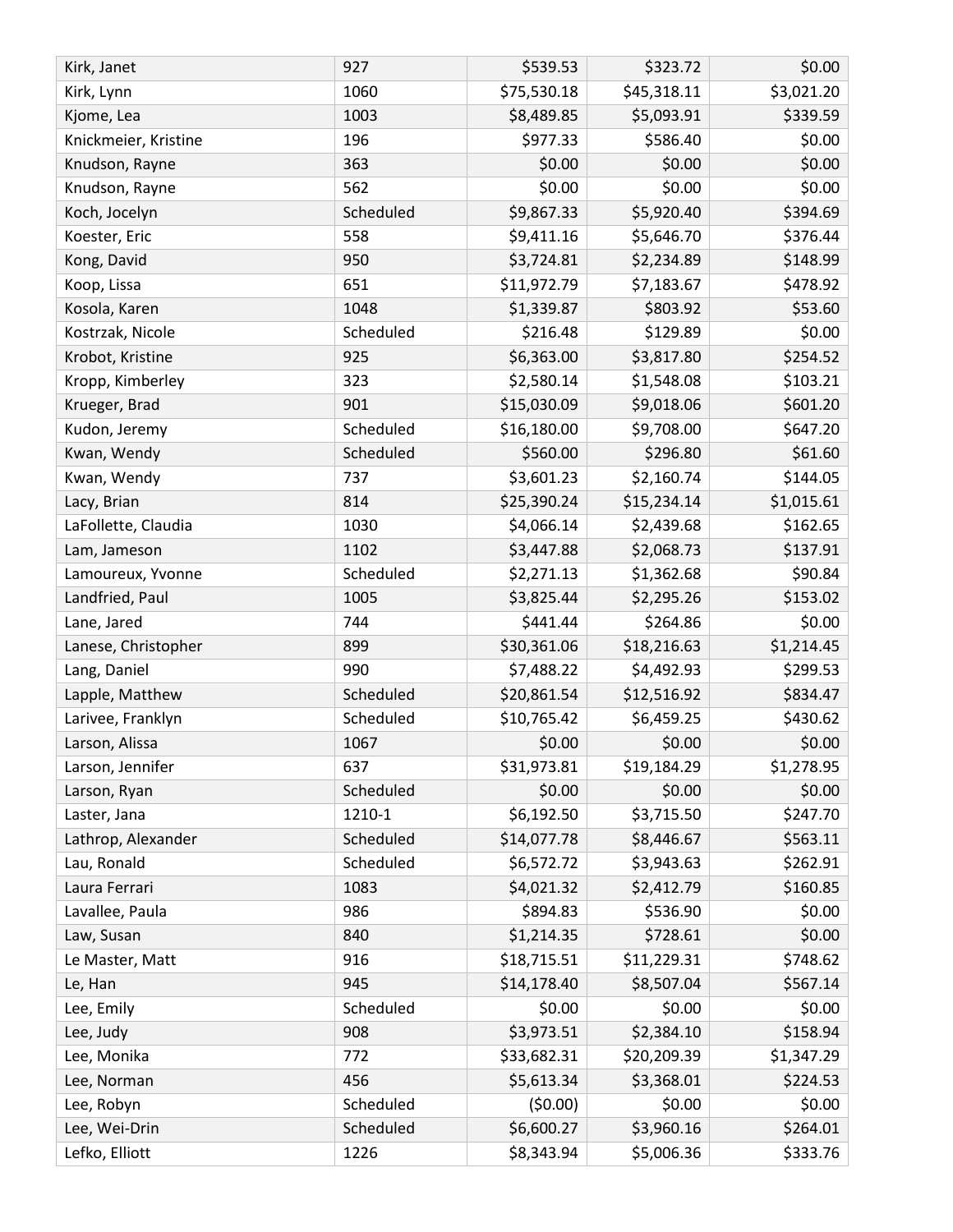| Leith, Debra                      | 1092      | \$17,813.45  | \$10,688.07 | \$712.54   |
|-----------------------------------|-----------|--------------|-------------|------------|
| Leitzen, Dean                     | 936       | \$4,469.89   | \$2,681.94  | \$178.79   |
| Lemke, Barbara                    | Scheduled | \$246.81     | \$130.81    | \$0.00     |
| Leonard, Colleen                  | Scheduled | \$18,382.39  | \$11,029.43 | \$735.30   |
| Lepelstat, David                  | 500       | \$0.00       | \$0.00      | \$0.00     |
| Lepelstat, David                  | 560       | \$1,641.63   | \$984.98    | \$65.66    |
| Leung, Helena                     | 938       | \$3,056.59   | \$1,833.95  | \$122.26   |
| Levine, Shelley                   | 535       | \$5,954.24   | \$3,572.54  | \$238.17   |
| Lewis, Geraldina                  | Scheduled | \$570.30     | \$302.26    | \$62.73    |
| Lewis, Katherine                  | 1090      | \$257.91     | \$136.69    | \$0.00     |
| Lidstrom, Shawne                  | 425       | \$3,906.62   | \$2,343.97  | \$156.27   |
| Linda Pettigrew                   | 713       | \$0.00       | \$0.00      | \$0.00     |
| Linda Pettigrew                   | 764       | \$10,000.00  | \$6,000.00  | \$400.00   |
| Lingenbrink, Laura                | 20        | \$1,281.96   | \$769.18    | \$51.27    |
| Lis, Sylwia                       | Scheduled | \$21,631.84  | \$12,979.11 | \$865.27   |
| Little, Brittany                  | 706       | \$25,586.76  | \$15,352.05 | \$1,023.47 |
| Liu, Hong (Henry)                 | 344       | \$91,765.36  | \$55,059.22 | \$3,670.61 |
| Livingston, Trevor                | 1116      | \$22,202.83  | \$13,362.11 | \$847.70   |
| Lloyd, Eric                       | 367       | \$13,231.92  | \$7,939.15  | \$529.28   |
| Lo, Cindy                         | Scheduled | \$8,520.55   | \$5,112.33  | \$340.82   |
| Loehr, Lincoln                    | Scheduled | \$3,613.42   | \$2,168.05  | \$144.54   |
| Logue, Sarah                      | 979       | \$8,559.00   | \$5,135.40  | \$342.36   |
| Loh, Madeleine                    | 1078      | \$25,284.88  | \$15,170.93 | \$1,011.39 |
| Longman, Christopher              | Scheduled | \$12,863.85  | \$7,718.31  | \$514.55   |
| Lorand, Shari                     | 769       | \$926.49     | \$555.89    | \$0.00     |
| Lothlen, Donna                    | 743       | \$575.04     | \$304.77    | \$63.26    |
| Louie, Harriette                  | 501       | (50.00)      | \$0.00      | \$0.00     |
| Louzin, Brenna                    | 364       | \$9,459.94   | \$5,675.97  | \$378.39   |
| Loya, Stacy                       | Scheduled | \$0.00       | \$0.00      | \$0.00     |
| Lubbock, Jaime                    | Scheduled | \$0.00       | \$0.00      | \$0.00     |
| Lubiszewski, Catherine            | 928       | \$0.00       | \$0.00      | \$0.00     |
| Lubiszewski, Catherine            | 726       | \$1,941.41   | \$1,164.84  | \$77.66    |
| Lum, Trevor                       | Scheduled | \$2,028.60   | \$1,217.16  | \$81.15    |
| Lundberg, Jennifer                | 1058      | \$921.46     | \$552.88    | \$0.00     |
| Lydick, Shannon                   | 317       | \$2,320.88   | \$1,392.53  | \$92.83    |
| M. Laurence & Linda Popofsky 1996 | 342       | \$104,589.98 | \$62,753.99 | \$4,183.60 |
| Trust                             |           |              |             |            |
| Maass, Kristofer                  | 632       | \$0.00       | \$0.00      | \$0.00     |
| MacCarthy, Justin                 | 510       | \$5,787.06   | \$3,472.24  | \$231.48   |
| MacDonald, Mary                   | 239       | \$0.00       | \$0.00      | \$0.00     |
| MacEntee, Thomas                  | 330       | \$11,395.62  | \$6,837.37  | \$455.83   |
| MacPherson, Monica                | 182       | \$0.00       | \$0.00      | \$0.00     |
| Maddux, Dorothy                   | Scheduled | \$0.00       | \$0.00      | \$0.00     |
| Madrilejo, Mariza                 | 268       | \$2,302.14   | \$1,381.29  | \$92.08    |
| Madrilejo-Ynalvis, Aleli          | 837       | \$606.48     | \$321.43    | \$66.72    |
| Major, Allen                      | 880       | \$4,876.77   | \$2,926.06  | \$195.07   |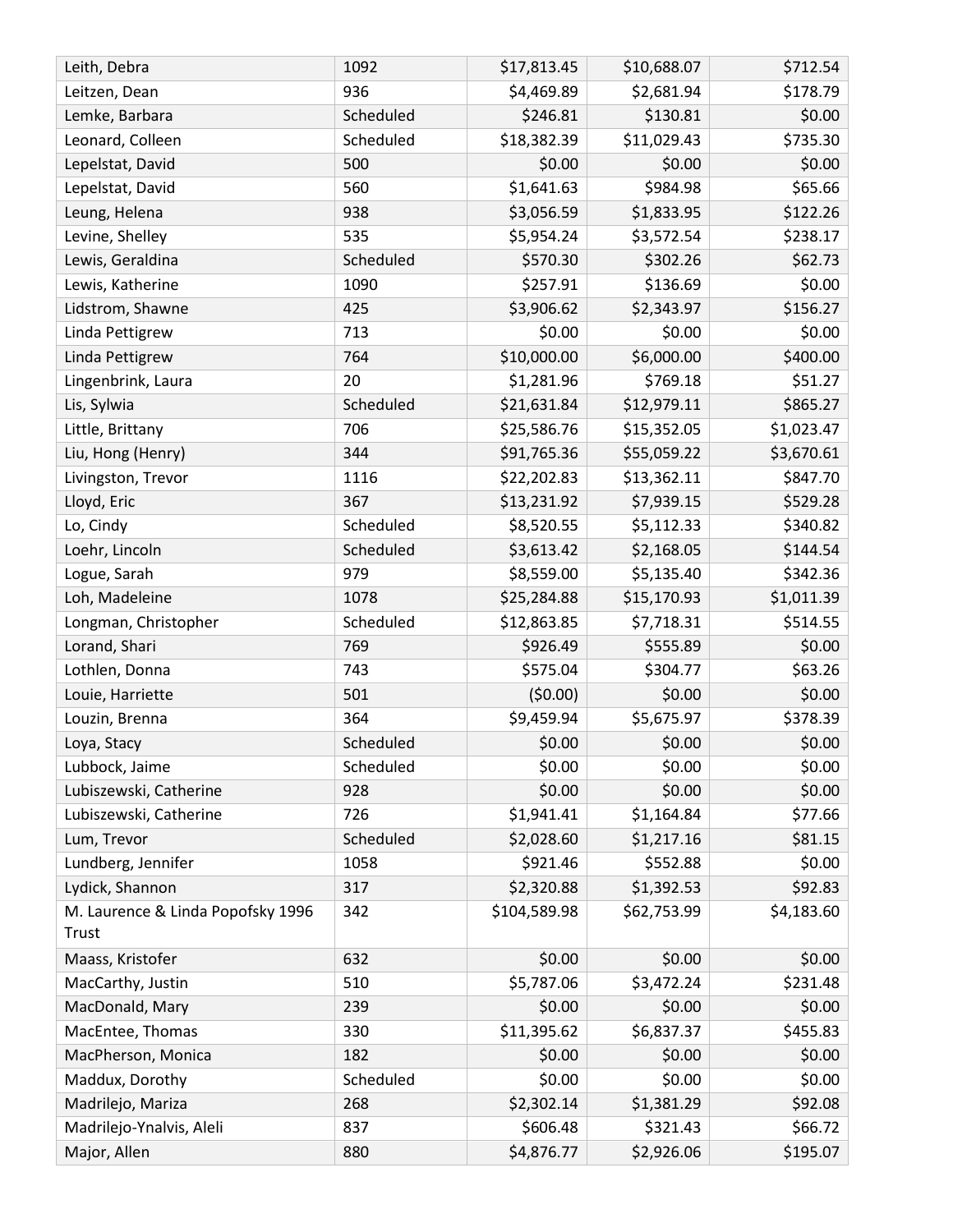| \$2,246.67<br>\$1,348.00<br>\$89.87<br>Maldonado, Jaszick<br>727<br>\$289.70<br>Malik, Jill<br>Scheduled<br>\$4,345.48<br>\$7,242.46<br>1051<br>\$3,223.47<br>\$1,934.08<br>\$128.94<br>Mallory, Adam<br>689<br>\$1,666.93<br>\$111.13<br>Mamon, Elizabeth<br>\$2,778.22<br>Scheduled<br>\$564.12<br>\$117.08<br>Manio, Lina<br>\$1,064.38<br>\$654.17<br>\$346.72<br>\$71.95<br>Marifosque, Cherry<br>1197-1<br>\$0.00<br>\$0.00<br>\$0.00<br>Marinovich, Peggy<br>180<br>\$1,915.99<br>\$1,149.60<br>\$76.64<br>Scheduled<br>Marquez-Santos, Rachelle<br>\$0.00<br>\$0.00<br>460<br>\$0.00<br>Marquis, Rosemarie<br>\$2,860.09<br>\$114.41<br>\$1,716.05<br>Scheduled<br>Marsh, Ryan<br>\$13,323.30<br>\$532.93<br>Scheduled<br>\$7,993.98<br>Martin, Judy<br>\$0.00<br>Scheduled<br>\$77.57<br>\$0.00<br>Martin, Letha<br>(50.00)<br>\$0.00<br>949<br>\$0.00<br>Masadao, Dawn<br>\$1,402.62<br>\$2,337.70<br>\$93.51<br>Masino, Rita<br>606<br>\$0.00<br>\$0.00<br>Scheduled<br>\$0.00<br>Massony, Richard<br>\$416.55<br>\$10,413.70<br>\$6,248.22<br>280<br>Mathews, Cynthia<br>453<br>\$2,160.21<br>\$86.40<br>Matteo, L. Michele<br>\$1,296.13<br>\$370.23<br>\$76.84<br>\$698.54<br>May, Kristine<br>Scheduled<br>\$86.63<br>1057<br>\$2,165.62<br>\$1,299.37<br>Mayo, Angelita<br>Scheduled<br>\$0.00<br>\$0.00<br>\$0.00<br>McCall-Guy, Cenetia<br>661<br>\$10,556.59<br>\$6,333.96<br>\$422.26<br>McCluskey, David<br>\$375.08<br>\$9,376.94<br>\$5,626.16<br>McCormack, Shannon<br>Scheduled<br>308<br>\$0.00<br>\$1,044.67<br>\$626.80<br>McCowan, Steven<br>\$0.00<br>McCullough, Matthew<br>Scheduled<br>\$0.00<br>\$0.00<br>\$790.66<br>\$19,766.58<br>\$11,859.95<br>1016<br>McDaniels, Laura<br>\$651.03<br>McDonald, Brian<br>685<br>\$16,275.76<br>\$9,765.46<br>356<br>\$0.00<br>\$0.00<br>\$0.00<br>McFadden, Darryl<br>\$14,462.69<br>\$8,677.61<br>\$578.51<br>McNary, Robert<br>411<br>Meadows, Robert<br>Scheduled<br>\$1,975.79<br>\$49,394.69<br>\$29,636.81<br>\$0.00<br>\$107.55<br>\$57.00<br>Melendez, Michelle<br>198<br>\$107.72<br>\$2,693.00<br>\$1,615.80<br>Melo, Darcy<br>490<br>Menicucci, Bonnie G.<br>1091<br>\$0.00<br>\$0.00<br>\$0.00<br>\$0.00<br>\$0.00<br>Mercer, Consuelo<br>659<br>\$0.00<br>\$14,263.12<br>\$570.53<br>Meyer, Sandra<br>\$8,557.87<br>433<br>\$0.00<br>\$435.96<br>\$261.57<br>Michaelson, Carl<br>877<br>\$30,166.33<br>\$50,277.22<br>\$2,011.09<br>Miles, Judith<br>692-2<br>\$17,423.99<br>\$1,161.60<br>Milholland, Scot<br>760<br>\$29,039.99<br>\$1,117.54<br>Millar, Aaron<br>582<br>\$27,938.54<br>\$16,763.13<br>\$0.00<br>\$0.00<br>\$0.00<br>Miller, Anita<br>373<br>\$0.00<br>Miller, Sheryl L. R.<br>\$0.00<br>\$0.00<br>856<br>\$0.00<br>Minamoto, Melyssa<br>\$0.00<br>\$0.00<br>1201-1<br>\$12,156.22<br>\$7,293.73<br>\$486.25<br>464<br>Minamoto, Melyssa<br>\$656.93<br>Mink, James<br>\$16,423.20<br>\$9,853.92<br>643<br>Minoli, Eugenio<br>952<br>\$41,291.38<br>\$24,774.83<br>\$1,651.66<br>\$628.76<br>Mitchell, Barbara<br>\$15,718.98<br>\$9,431.39<br>563 | Malaluan, Carina | 826 | \$3,257.80 | \$1,954.68 | \$130.31 |
|-----------------------------------------------------------------------------------------------------------------------------------------------------------------------------------------------------------------------------------------------------------------------------------------------------------------------------------------------------------------------------------------------------------------------------------------------------------------------------------------------------------------------------------------------------------------------------------------------------------------------------------------------------------------------------------------------------------------------------------------------------------------------------------------------------------------------------------------------------------------------------------------------------------------------------------------------------------------------------------------------------------------------------------------------------------------------------------------------------------------------------------------------------------------------------------------------------------------------------------------------------------------------------------------------------------------------------------------------------------------------------------------------------------------------------------------------------------------------------------------------------------------------------------------------------------------------------------------------------------------------------------------------------------------------------------------------------------------------------------------------------------------------------------------------------------------------------------------------------------------------------------------------------------------------------------------------------------------------------------------------------------------------------------------------------------------------------------------------------------------------------------------------------------------------------------------------------------------------------------------------------------------------------------------------------------------------------------------------------------------------------------------------------------------------------------------------------------------------------------------------------------------------------------------------------------------------------------------------------------------------------------------------------------------------------------------------------------------------------------------------------------------------------------------------------------------------------------------------------------------------------------------------------------------------------------------------------------------------------------------------------------------------------------------------------------|------------------|-----|------------|------------|----------|
|                                                                                                                                                                                                                                                                                                                                                                                                                                                                                                                                                                                                                                                                                                                                                                                                                                                                                                                                                                                                                                                                                                                                                                                                                                                                                                                                                                                                                                                                                                                                                                                                                                                                                                                                                                                                                                                                                                                                                                                                                                                                                                                                                                                                                                                                                                                                                                                                                                                                                                                                                                                                                                                                                                                                                                                                                                                                                                                                                                                                                                                           |                  |     |            |            |          |
|                                                                                                                                                                                                                                                                                                                                                                                                                                                                                                                                                                                                                                                                                                                                                                                                                                                                                                                                                                                                                                                                                                                                                                                                                                                                                                                                                                                                                                                                                                                                                                                                                                                                                                                                                                                                                                                                                                                                                                                                                                                                                                                                                                                                                                                                                                                                                                                                                                                                                                                                                                                                                                                                                                                                                                                                                                                                                                                                                                                                                                                           |                  |     |            |            |          |
|                                                                                                                                                                                                                                                                                                                                                                                                                                                                                                                                                                                                                                                                                                                                                                                                                                                                                                                                                                                                                                                                                                                                                                                                                                                                                                                                                                                                                                                                                                                                                                                                                                                                                                                                                                                                                                                                                                                                                                                                                                                                                                                                                                                                                                                                                                                                                                                                                                                                                                                                                                                                                                                                                                                                                                                                                                                                                                                                                                                                                                                           |                  |     |            |            |          |
|                                                                                                                                                                                                                                                                                                                                                                                                                                                                                                                                                                                                                                                                                                                                                                                                                                                                                                                                                                                                                                                                                                                                                                                                                                                                                                                                                                                                                                                                                                                                                                                                                                                                                                                                                                                                                                                                                                                                                                                                                                                                                                                                                                                                                                                                                                                                                                                                                                                                                                                                                                                                                                                                                                                                                                                                                                                                                                                                                                                                                                                           |                  |     |            |            |          |
|                                                                                                                                                                                                                                                                                                                                                                                                                                                                                                                                                                                                                                                                                                                                                                                                                                                                                                                                                                                                                                                                                                                                                                                                                                                                                                                                                                                                                                                                                                                                                                                                                                                                                                                                                                                                                                                                                                                                                                                                                                                                                                                                                                                                                                                                                                                                                                                                                                                                                                                                                                                                                                                                                                                                                                                                                                                                                                                                                                                                                                                           |                  |     |            |            |          |
|                                                                                                                                                                                                                                                                                                                                                                                                                                                                                                                                                                                                                                                                                                                                                                                                                                                                                                                                                                                                                                                                                                                                                                                                                                                                                                                                                                                                                                                                                                                                                                                                                                                                                                                                                                                                                                                                                                                                                                                                                                                                                                                                                                                                                                                                                                                                                                                                                                                                                                                                                                                                                                                                                                                                                                                                                                                                                                                                                                                                                                                           |                  |     |            |            |          |
|                                                                                                                                                                                                                                                                                                                                                                                                                                                                                                                                                                                                                                                                                                                                                                                                                                                                                                                                                                                                                                                                                                                                                                                                                                                                                                                                                                                                                                                                                                                                                                                                                                                                                                                                                                                                                                                                                                                                                                                                                                                                                                                                                                                                                                                                                                                                                                                                                                                                                                                                                                                                                                                                                                                                                                                                                                                                                                                                                                                                                                                           |                  |     |            |            |          |
|                                                                                                                                                                                                                                                                                                                                                                                                                                                                                                                                                                                                                                                                                                                                                                                                                                                                                                                                                                                                                                                                                                                                                                                                                                                                                                                                                                                                                                                                                                                                                                                                                                                                                                                                                                                                                                                                                                                                                                                                                                                                                                                                                                                                                                                                                                                                                                                                                                                                                                                                                                                                                                                                                                                                                                                                                                                                                                                                                                                                                                                           |                  |     |            |            |          |
|                                                                                                                                                                                                                                                                                                                                                                                                                                                                                                                                                                                                                                                                                                                                                                                                                                                                                                                                                                                                                                                                                                                                                                                                                                                                                                                                                                                                                                                                                                                                                                                                                                                                                                                                                                                                                                                                                                                                                                                                                                                                                                                                                                                                                                                                                                                                                                                                                                                                                                                                                                                                                                                                                                                                                                                                                                                                                                                                                                                                                                                           |                  |     |            |            |          |
|                                                                                                                                                                                                                                                                                                                                                                                                                                                                                                                                                                                                                                                                                                                                                                                                                                                                                                                                                                                                                                                                                                                                                                                                                                                                                                                                                                                                                                                                                                                                                                                                                                                                                                                                                                                                                                                                                                                                                                                                                                                                                                                                                                                                                                                                                                                                                                                                                                                                                                                                                                                                                                                                                                                                                                                                                                                                                                                                                                                                                                                           |                  |     |            |            |          |
|                                                                                                                                                                                                                                                                                                                                                                                                                                                                                                                                                                                                                                                                                                                                                                                                                                                                                                                                                                                                                                                                                                                                                                                                                                                                                                                                                                                                                                                                                                                                                                                                                                                                                                                                                                                                                                                                                                                                                                                                                                                                                                                                                                                                                                                                                                                                                                                                                                                                                                                                                                                                                                                                                                                                                                                                                                                                                                                                                                                                                                                           |                  |     |            |            |          |
|                                                                                                                                                                                                                                                                                                                                                                                                                                                                                                                                                                                                                                                                                                                                                                                                                                                                                                                                                                                                                                                                                                                                                                                                                                                                                                                                                                                                                                                                                                                                                                                                                                                                                                                                                                                                                                                                                                                                                                                                                                                                                                                                                                                                                                                                                                                                                                                                                                                                                                                                                                                                                                                                                                                                                                                                                                                                                                                                                                                                                                                           |                  |     |            |            |          |
|                                                                                                                                                                                                                                                                                                                                                                                                                                                                                                                                                                                                                                                                                                                                                                                                                                                                                                                                                                                                                                                                                                                                                                                                                                                                                                                                                                                                                                                                                                                                                                                                                                                                                                                                                                                                                                                                                                                                                                                                                                                                                                                                                                                                                                                                                                                                                                                                                                                                                                                                                                                                                                                                                                                                                                                                                                                                                                                                                                                                                                                           |                  |     |            |            |          |
|                                                                                                                                                                                                                                                                                                                                                                                                                                                                                                                                                                                                                                                                                                                                                                                                                                                                                                                                                                                                                                                                                                                                                                                                                                                                                                                                                                                                                                                                                                                                                                                                                                                                                                                                                                                                                                                                                                                                                                                                                                                                                                                                                                                                                                                                                                                                                                                                                                                                                                                                                                                                                                                                                                                                                                                                                                                                                                                                                                                                                                                           |                  |     |            |            |          |
|                                                                                                                                                                                                                                                                                                                                                                                                                                                                                                                                                                                                                                                                                                                                                                                                                                                                                                                                                                                                                                                                                                                                                                                                                                                                                                                                                                                                                                                                                                                                                                                                                                                                                                                                                                                                                                                                                                                                                                                                                                                                                                                                                                                                                                                                                                                                                                                                                                                                                                                                                                                                                                                                                                                                                                                                                                                                                                                                                                                                                                                           |                  |     |            |            |          |
|                                                                                                                                                                                                                                                                                                                                                                                                                                                                                                                                                                                                                                                                                                                                                                                                                                                                                                                                                                                                                                                                                                                                                                                                                                                                                                                                                                                                                                                                                                                                                                                                                                                                                                                                                                                                                                                                                                                                                                                                                                                                                                                                                                                                                                                                                                                                                                                                                                                                                                                                                                                                                                                                                                                                                                                                                                                                                                                                                                                                                                                           |                  |     |            |            |          |
|                                                                                                                                                                                                                                                                                                                                                                                                                                                                                                                                                                                                                                                                                                                                                                                                                                                                                                                                                                                                                                                                                                                                                                                                                                                                                                                                                                                                                                                                                                                                                                                                                                                                                                                                                                                                                                                                                                                                                                                                                                                                                                                                                                                                                                                                                                                                                                                                                                                                                                                                                                                                                                                                                                                                                                                                                                                                                                                                                                                                                                                           |                  |     |            |            |          |
|                                                                                                                                                                                                                                                                                                                                                                                                                                                                                                                                                                                                                                                                                                                                                                                                                                                                                                                                                                                                                                                                                                                                                                                                                                                                                                                                                                                                                                                                                                                                                                                                                                                                                                                                                                                                                                                                                                                                                                                                                                                                                                                                                                                                                                                                                                                                                                                                                                                                                                                                                                                                                                                                                                                                                                                                                                                                                                                                                                                                                                                           |                  |     |            |            |          |
|                                                                                                                                                                                                                                                                                                                                                                                                                                                                                                                                                                                                                                                                                                                                                                                                                                                                                                                                                                                                                                                                                                                                                                                                                                                                                                                                                                                                                                                                                                                                                                                                                                                                                                                                                                                                                                                                                                                                                                                                                                                                                                                                                                                                                                                                                                                                                                                                                                                                                                                                                                                                                                                                                                                                                                                                                                                                                                                                                                                                                                                           |                  |     |            |            |          |
|                                                                                                                                                                                                                                                                                                                                                                                                                                                                                                                                                                                                                                                                                                                                                                                                                                                                                                                                                                                                                                                                                                                                                                                                                                                                                                                                                                                                                                                                                                                                                                                                                                                                                                                                                                                                                                                                                                                                                                                                                                                                                                                                                                                                                                                                                                                                                                                                                                                                                                                                                                                                                                                                                                                                                                                                                                                                                                                                                                                                                                                           |                  |     |            |            |          |
|                                                                                                                                                                                                                                                                                                                                                                                                                                                                                                                                                                                                                                                                                                                                                                                                                                                                                                                                                                                                                                                                                                                                                                                                                                                                                                                                                                                                                                                                                                                                                                                                                                                                                                                                                                                                                                                                                                                                                                                                                                                                                                                                                                                                                                                                                                                                                                                                                                                                                                                                                                                                                                                                                                                                                                                                                                                                                                                                                                                                                                                           |                  |     |            |            |          |
|                                                                                                                                                                                                                                                                                                                                                                                                                                                                                                                                                                                                                                                                                                                                                                                                                                                                                                                                                                                                                                                                                                                                                                                                                                                                                                                                                                                                                                                                                                                                                                                                                                                                                                                                                                                                                                                                                                                                                                                                                                                                                                                                                                                                                                                                                                                                                                                                                                                                                                                                                                                                                                                                                                                                                                                                                                                                                                                                                                                                                                                           |                  |     |            |            |          |
|                                                                                                                                                                                                                                                                                                                                                                                                                                                                                                                                                                                                                                                                                                                                                                                                                                                                                                                                                                                                                                                                                                                                                                                                                                                                                                                                                                                                                                                                                                                                                                                                                                                                                                                                                                                                                                                                                                                                                                                                                                                                                                                                                                                                                                                                                                                                                                                                                                                                                                                                                                                                                                                                                                                                                                                                                                                                                                                                                                                                                                                           |                  |     |            |            |          |
|                                                                                                                                                                                                                                                                                                                                                                                                                                                                                                                                                                                                                                                                                                                                                                                                                                                                                                                                                                                                                                                                                                                                                                                                                                                                                                                                                                                                                                                                                                                                                                                                                                                                                                                                                                                                                                                                                                                                                                                                                                                                                                                                                                                                                                                                                                                                                                                                                                                                                                                                                                                                                                                                                                                                                                                                                                                                                                                                                                                                                                                           |                  |     |            |            |          |
|                                                                                                                                                                                                                                                                                                                                                                                                                                                                                                                                                                                                                                                                                                                                                                                                                                                                                                                                                                                                                                                                                                                                                                                                                                                                                                                                                                                                                                                                                                                                                                                                                                                                                                                                                                                                                                                                                                                                                                                                                                                                                                                                                                                                                                                                                                                                                                                                                                                                                                                                                                                                                                                                                                                                                                                                                                                                                                                                                                                                                                                           |                  |     |            |            |          |
|                                                                                                                                                                                                                                                                                                                                                                                                                                                                                                                                                                                                                                                                                                                                                                                                                                                                                                                                                                                                                                                                                                                                                                                                                                                                                                                                                                                                                                                                                                                                                                                                                                                                                                                                                                                                                                                                                                                                                                                                                                                                                                                                                                                                                                                                                                                                                                                                                                                                                                                                                                                                                                                                                                                                                                                                                                                                                                                                                                                                                                                           |                  |     |            |            |          |
|                                                                                                                                                                                                                                                                                                                                                                                                                                                                                                                                                                                                                                                                                                                                                                                                                                                                                                                                                                                                                                                                                                                                                                                                                                                                                                                                                                                                                                                                                                                                                                                                                                                                                                                                                                                                                                                                                                                                                                                                                                                                                                                                                                                                                                                                                                                                                                                                                                                                                                                                                                                                                                                                                                                                                                                                                                                                                                                                                                                                                                                           |                  |     |            |            |          |
|                                                                                                                                                                                                                                                                                                                                                                                                                                                                                                                                                                                                                                                                                                                                                                                                                                                                                                                                                                                                                                                                                                                                                                                                                                                                                                                                                                                                                                                                                                                                                                                                                                                                                                                                                                                                                                                                                                                                                                                                                                                                                                                                                                                                                                                                                                                                                                                                                                                                                                                                                                                                                                                                                                                                                                                                                                                                                                                                                                                                                                                           |                  |     |            |            |          |
|                                                                                                                                                                                                                                                                                                                                                                                                                                                                                                                                                                                                                                                                                                                                                                                                                                                                                                                                                                                                                                                                                                                                                                                                                                                                                                                                                                                                                                                                                                                                                                                                                                                                                                                                                                                                                                                                                                                                                                                                                                                                                                                                                                                                                                                                                                                                                                                                                                                                                                                                                                                                                                                                                                                                                                                                                                                                                                                                                                                                                                                           |                  |     |            |            |          |
|                                                                                                                                                                                                                                                                                                                                                                                                                                                                                                                                                                                                                                                                                                                                                                                                                                                                                                                                                                                                                                                                                                                                                                                                                                                                                                                                                                                                                                                                                                                                                                                                                                                                                                                                                                                                                                                                                                                                                                                                                                                                                                                                                                                                                                                                                                                                                                                                                                                                                                                                                                                                                                                                                                                                                                                                                                                                                                                                                                                                                                                           |                  |     |            |            |          |
|                                                                                                                                                                                                                                                                                                                                                                                                                                                                                                                                                                                                                                                                                                                                                                                                                                                                                                                                                                                                                                                                                                                                                                                                                                                                                                                                                                                                                                                                                                                                                                                                                                                                                                                                                                                                                                                                                                                                                                                                                                                                                                                                                                                                                                                                                                                                                                                                                                                                                                                                                                                                                                                                                                                                                                                                                                                                                                                                                                                                                                                           |                  |     |            |            |          |
|                                                                                                                                                                                                                                                                                                                                                                                                                                                                                                                                                                                                                                                                                                                                                                                                                                                                                                                                                                                                                                                                                                                                                                                                                                                                                                                                                                                                                                                                                                                                                                                                                                                                                                                                                                                                                                                                                                                                                                                                                                                                                                                                                                                                                                                                                                                                                                                                                                                                                                                                                                                                                                                                                                                                                                                                                                                                                                                                                                                                                                                           |                  |     |            |            |          |
|                                                                                                                                                                                                                                                                                                                                                                                                                                                                                                                                                                                                                                                                                                                                                                                                                                                                                                                                                                                                                                                                                                                                                                                                                                                                                                                                                                                                                                                                                                                                                                                                                                                                                                                                                                                                                                                                                                                                                                                                                                                                                                                                                                                                                                                                                                                                                                                                                                                                                                                                                                                                                                                                                                                                                                                                                                                                                                                                                                                                                                                           |                  |     |            |            |          |
|                                                                                                                                                                                                                                                                                                                                                                                                                                                                                                                                                                                                                                                                                                                                                                                                                                                                                                                                                                                                                                                                                                                                                                                                                                                                                                                                                                                                                                                                                                                                                                                                                                                                                                                                                                                                                                                                                                                                                                                                                                                                                                                                                                                                                                                                                                                                                                                                                                                                                                                                                                                                                                                                                                                                                                                                                                                                                                                                                                                                                                                           |                  |     |            |            |          |
|                                                                                                                                                                                                                                                                                                                                                                                                                                                                                                                                                                                                                                                                                                                                                                                                                                                                                                                                                                                                                                                                                                                                                                                                                                                                                                                                                                                                                                                                                                                                                                                                                                                                                                                                                                                                                                                                                                                                                                                                                                                                                                                                                                                                                                                                                                                                                                                                                                                                                                                                                                                                                                                                                                                                                                                                                                                                                                                                                                                                                                                           |                  |     |            |            |          |
|                                                                                                                                                                                                                                                                                                                                                                                                                                                                                                                                                                                                                                                                                                                                                                                                                                                                                                                                                                                                                                                                                                                                                                                                                                                                                                                                                                                                                                                                                                                                                                                                                                                                                                                                                                                                                                                                                                                                                                                                                                                                                                                                                                                                                                                                                                                                                                                                                                                                                                                                                                                                                                                                                                                                                                                                                                                                                                                                                                                                                                                           |                  |     |            |            |          |
|                                                                                                                                                                                                                                                                                                                                                                                                                                                                                                                                                                                                                                                                                                                                                                                                                                                                                                                                                                                                                                                                                                                                                                                                                                                                                                                                                                                                                                                                                                                                                                                                                                                                                                                                                                                                                                                                                                                                                                                                                                                                                                                                                                                                                                                                                                                                                                                                                                                                                                                                                                                                                                                                                                                                                                                                                                                                                                                                                                                                                                                           |                  |     |            |            |          |
|                                                                                                                                                                                                                                                                                                                                                                                                                                                                                                                                                                                                                                                                                                                                                                                                                                                                                                                                                                                                                                                                                                                                                                                                                                                                                                                                                                                                                                                                                                                                                                                                                                                                                                                                                                                                                                                                                                                                                                                                                                                                                                                                                                                                                                                                                                                                                                                                                                                                                                                                                                                                                                                                                                                                                                                                                                                                                                                                                                                                                                                           |                  |     |            |            |          |
|                                                                                                                                                                                                                                                                                                                                                                                                                                                                                                                                                                                                                                                                                                                                                                                                                                                                                                                                                                                                                                                                                                                                                                                                                                                                                                                                                                                                                                                                                                                                                                                                                                                                                                                                                                                                                                                                                                                                                                                                                                                                                                                                                                                                                                                                                                                                                                                                                                                                                                                                                                                                                                                                                                                                                                                                                                                                                                                                                                                                                                                           |                  |     |            |            |          |
|                                                                                                                                                                                                                                                                                                                                                                                                                                                                                                                                                                                                                                                                                                                                                                                                                                                                                                                                                                                                                                                                                                                                                                                                                                                                                                                                                                                                                                                                                                                                                                                                                                                                                                                                                                                                                                                                                                                                                                                                                                                                                                                                                                                                                                                                                                                                                                                                                                                                                                                                                                                                                                                                                                                                                                                                                                                                                                                                                                                                                                                           |                  |     |            |            |          |
|                                                                                                                                                                                                                                                                                                                                                                                                                                                                                                                                                                                                                                                                                                                                                                                                                                                                                                                                                                                                                                                                                                                                                                                                                                                                                                                                                                                                                                                                                                                                                                                                                                                                                                                                                                                                                                                                                                                                                                                                                                                                                                                                                                                                                                                                                                                                                                                                                                                                                                                                                                                                                                                                                                                                                                                                                                                                                                                                                                                                                                                           |                  |     |            |            |          |
|                                                                                                                                                                                                                                                                                                                                                                                                                                                                                                                                                                                                                                                                                                                                                                                                                                                                                                                                                                                                                                                                                                                                                                                                                                                                                                                                                                                                                                                                                                                                                                                                                                                                                                                                                                                                                                                                                                                                                                                                                                                                                                                                                                                                                                                                                                                                                                                                                                                                                                                                                                                                                                                                                                                                                                                                                                                                                                                                                                                                                                                           |                  |     |            |            |          |
|                                                                                                                                                                                                                                                                                                                                                                                                                                                                                                                                                                                                                                                                                                                                                                                                                                                                                                                                                                                                                                                                                                                                                                                                                                                                                                                                                                                                                                                                                                                                                                                                                                                                                                                                                                                                                                                                                                                                                                                                                                                                                                                                                                                                                                                                                                                                                                                                                                                                                                                                                                                                                                                                                                                                                                                                                                                                                                                                                                                                                                                           |                  |     |            |            |          |
|                                                                                                                                                                                                                                                                                                                                                                                                                                                                                                                                                                                                                                                                                                                                                                                                                                                                                                                                                                                                                                                                                                                                                                                                                                                                                                                                                                                                                                                                                                                                                                                                                                                                                                                                                                                                                                                                                                                                                                                                                                                                                                                                                                                                                                                                                                                                                                                                                                                                                                                                                                                                                                                                                                                                                                                                                                                                                                                                                                                                                                                           |                  |     |            |            |          |
|                                                                                                                                                                                                                                                                                                                                                                                                                                                                                                                                                                                                                                                                                                                                                                                                                                                                                                                                                                                                                                                                                                                                                                                                                                                                                                                                                                                                                                                                                                                                                                                                                                                                                                                                                                                                                                                                                                                                                                                                                                                                                                                                                                                                                                                                                                                                                                                                                                                                                                                                                                                                                                                                                                                                                                                                                                                                                                                                                                                                                                                           |                  |     |            |            |          |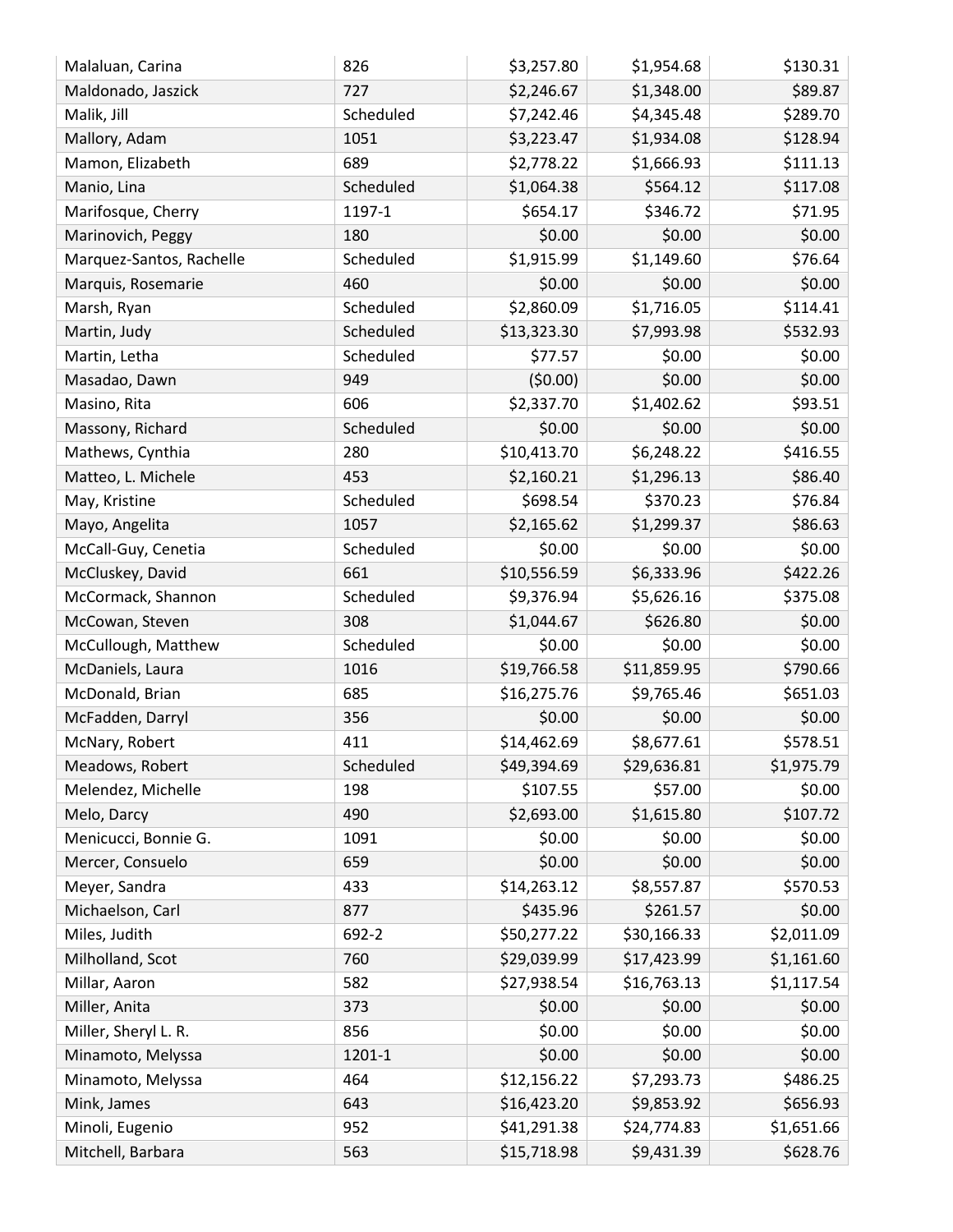| Mitchell, John        | Scheduled | \$11,137.88 | \$6,682.73  | \$445.51   |
|-----------------------|-----------|-------------|-------------|------------|
| Mitchell, Peggy       | 915       | (50.00)     | \$0.00      | \$0.00     |
| Mitterndorfer, Ericka | 872       | \$4,304.40  | \$2,582.64  | \$172.17   |
| Moffett, Martha       | 843       | (50.00)     | \$0.00      | \$0.00     |
| Moffett, Willie       | 845       | \$3,358.73  | \$2,015.24  | \$134.35   |
| Moll, Kathleen        | 444       | \$499.59    | \$299.75    | \$0.00     |
| Monteau, Emmanuel     | Scheduled | \$0.00      | \$0.00      | \$0.00     |
| Moody, Cheryle        | 842       | \$731.83    | \$439.10    | \$0.00     |
| Moody, Dwight         | 515       | \$18,753.80 | \$11,252.28 | \$750.15   |
| Moore, Kim            | Scheduled | \$6,475.65  | \$3,885.39  | \$259.03   |
| Moore, Steven         | 18        | \$37,147.63 | \$22,288.58 | \$1,485.90 |
| Morales, Robert       | 729       | \$7,573.07  | \$4,543.84  | \$302.92   |
| Moreno, Patricia      | Scheduled | (50.00)     | \$0.00      | \$0.00     |
| Morey, Bethann        | 890       | \$4,599.59  | \$2,759.75  | \$183.99   |
| Morgan, Luci          | 1143      | \$1,795.32  | \$1,077.19  | \$71.81    |
| Morreale, Michelle C. | 9         | \$0.00      | \$0.00      | \$0.00     |
| Morreale, Michelle C. | 194       | \$0.00      | \$0.00      | \$0.00     |
| Morreale, Michelle C. | 403       | \$0.00      | \$0.00      | \$0.00     |
| Morris, Cheryl        | 641       | \$0.00      | \$0.00      | \$0.00     |
| Moss, Matthew         | 1006      | \$479.33    | \$287.60    | \$0.00     |
| Mottman, Patricia     | 89        | \$0.00      | \$0.00      | \$0.00     |
| Mozaffarian, Erin     | 700       | \$27,390.57 | \$16,434.34 | \$1,095.62 |
| Mozingo, Donna        | Scheduled | \$6,432.68  | \$3,859.61  | \$257.31   |
| Mukherjee, Jayajit    | Scheduled | \$4,528.41  | \$2,717.05  | \$181.13   |
| Mullen, Kevin Michael | 745       | \$0.00      | \$0.00      | \$0.00     |
| Mullen, Kevin Michael | 829       | \$20.27     | \$0.00      | \$0.00     |
| Myers, Doreen         | 674       | \$0.00      | \$0.00      | \$0.00     |
| Nadas, Imre           | Scheduled | \$572.12    | \$303.22    | \$62.94    |
| Nakayama, Casey       | 304       | \$0.00      | \$0.00      | \$0.00     |
| Nakayama, Casey       | 730       | \$3,707.27  | \$2,224.36  | \$148.29   |
| Naraja, Pamela        | 667       | \$6,429.76  | \$3,857.86  | \$257.19   |
| Narensky, Matthew     | 657       | \$39,648.44 | \$23,789.06 | \$1,585.94 |
| Nelson, Bonnie        | Scheduled | (50.00)     | \$0.00      | \$0.00     |
| Nero, Autumn          | Scheduled | \$13,833.20 | \$8,299.92  | \$553.33   |
| Newland, Molly        | 348       | \$4,277.46  | \$2,566.48  | \$171.09   |
| Newton, Stephen E.    | Scheduled | \$26,358.98 | \$15,815.39 | \$1,054.36 |
| Nicholson, David      | 1229      | \$6,162.30  | \$3,697.38  | \$246.49   |
| Niemiec, Malgorzata   | 951       | \$6,059.69  | \$3,635.81  | \$242.39   |
| Nikravesh, Babak      | 333       | \$42,175.64 | \$25,305.38 | \$1,687.03 |
| Norris, Marjorie      | 751       | \$5,638.91  | \$3,383.35  | \$225.55   |
| Nuanez, Vern          | 830       | \$12,960.56 | \$7,776.33  | \$518.43   |
| Nygaard, Rose         | Scheduled | \$9,534.58  | \$5,720.75  | \$381.38   |
| O'Brien, Maureen      | 749       | \$11,105.13 | \$6,663.08  | \$444.20   |
| Ohanian, C Tyler      | 390       | \$12,217.49 | \$7,330.49  | \$488.70   |
| Olson, Christina      | Scheduled | \$6,237.78  | \$3,742.67  | \$249.51   |
| Orders, Nicole        | Scheduled | \$4,146.15  | \$2,487.69  | \$165.85   |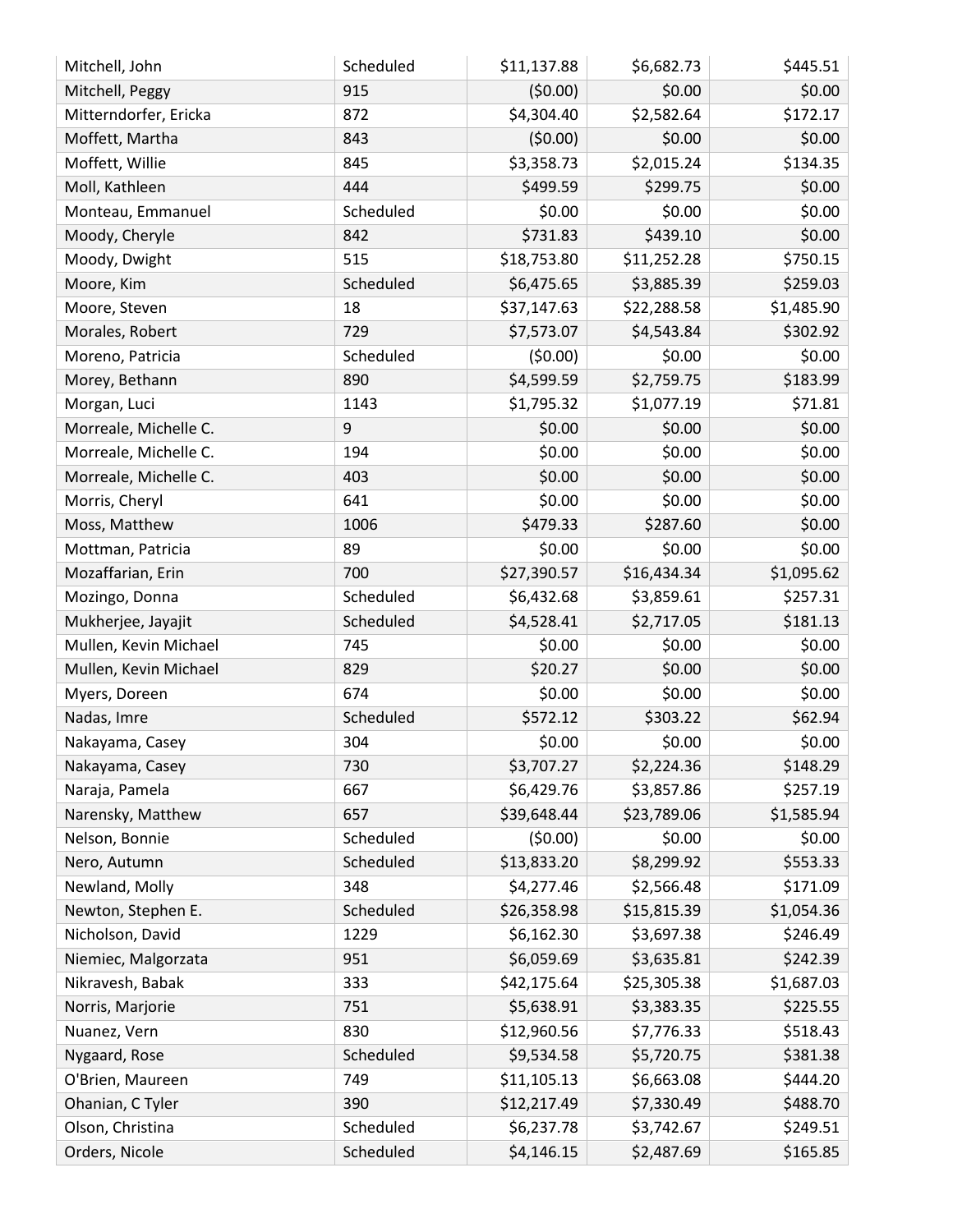| \$0.00<br>\$0.00<br>\$0.00<br>Scheduled<br>Ortiz, Yahaira<br>\$862.54<br>Scheduled<br>\$21,563.52<br>\$12,938.11<br>Orvald, Thomas<br>Scheduled<br>\$2,774.07<br>\$1,664.44<br>\$110.96<br>Osner, Miriam<br>\$0.00<br>Overholser, Beth<br>752<br>\$0.00<br>\$0.00<br>\$188.92<br>\$56.68<br>\$64.23<br>Overholser, Beth<br>943<br>\$1,338.21<br>\$33,455.22<br>\$20,073.13<br>Overman, Leslie<br>577<br>\$0.00<br>432<br>\$0.00<br>\$0.00<br>Oxwang, Kristen<br>\$8,558.70<br>\$5,135.22<br>\$342.35<br>483<br>Oxwang, Kristen<br>\$0.00<br>420<br>\$0.00<br>\$0.00<br>Ozenne-Eakin, Michelle<br>\$69,846.52<br>\$41,907.91<br>\$2,793.87<br>Pace, Brandon<br>528<br>\$0.00<br>663<br>\$0.00<br>\$0.00<br>Pahk, Kyungae<br>\$857.18<br>\$12,857.73<br>Palmer, Robert<br>Scheduled<br>\$21,429.54<br>\$0.00<br>Scheduled<br>\$0.00<br>\$0.00<br>Palmer, Tallulah<br>\$49,194.82<br>\$29,516.89<br>\$1,967.79<br>Pan, Xichun<br>Scheduled<br>\$540.27<br>666<br>\$13,506.77<br>\$8,104.06<br>Papciak, Walter<br>1021<br>\$11,180.63<br>\$6,708.38<br>\$447.22<br>Parlovecchio, Gina<br>539<br>\$1,913.96<br>\$1,148.38<br>\$76.55<br>Parviz, Ahmad<br>\$0.00<br>621<br>\$0.00<br>\$0.00<br>Parviz, Miyuki<br>\$0.00<br>Scheduled<br>\$0.00<br>\$0.00<br>Pascual, Marjorie<br>\$14,999.04<br>\$8,999.42<br>\$599.97<br>690<br>Patel, Menesh<br>665<br>\$468.96<br>Patrick, Lindy<br>\$281.37<br>\$0.00<br>\$0.00<br>Patterson, Daisy Patricia<br>1206-1<br>\$1,186.12<br>\$711.67<br>\$0.00<br>Paulson, David I.<br>876<br>\$0.00<br>\$0.00<br>\$501.18<br>\$12,529.73<br>\$7,517.84<br>909<br>Payne, Laina<br>\$0.00<br>\$0.00<br>Scheduled<br>\$0.00<br>Payne, Regina<br>\$157.99<br>616<br>\$3,949.68<br>\$2,369.81<br>Peardon, Kristin<br>Scheduled<br>\$0.00<br>\$0.00<br>Pearson-Gibbs, Linda<br>\$0.00<br>\$0.00<br>\$0.00<br>\$0.00<br>Pehrson, Elizabeth<br>Scheduled<br>\$15,920.05<br>\$1,061.33<br>Peng, Michael<br>753<br>\$26,533.41<br>\$990.42<br>\$24,760.71<br>Perez, Gabriel<br>1075<br>\$14,856.43<br>Perez, Isabel<br>\$4,091.91<br>\$2,455.15<br>\$163.68<br>417<br>\$10,162.07<br>\$6,097.24<br>\$406.48<br>Peters, Saxon<br>554<br>\$3,533.81<br>Peterson, Leslie<br>\$2,120.28<br>\$141.36<br>248<br>\$5,528.02<br>\$3,316.81<br>\$221.12<br>Peterson, Linda<br>786<br>\$616.78<br>Peterson, Tyler<br>\$15,419.49<br>\$9,251.69<br>646<br>Piccolo, Cynthia<br>\$0.00<br>\$0.00<br>\$0.00<br>1065<br>(50.00)<br>\$0.00<br>\$0.00<br>Pickens, Jennifer A.<br>1176<br>\$4,307.30<br>\$2,584.38<br>\$172.29<br>Pierre, Nicole<br>1126<br>\$8,483.73<br>Pildis, Sara<br>508<br>\$14,139.55<br>\$565.58<br>\$0.00<br>\$0.00<br>\$0.00<br>Pitre, Suzanne<br>686<br>\$28,333.24<br>\$16,999.94<br>\$1,133.33<br>Pixley, Michael<br>511<br>\$107.38<br>\$2,684.40<br>\$1,610.64<br>472<br>Plant, Barbara<br>Plotts, Karen<br>$773-2$<br>\$23,531.80<br>\$14,119.08<br>\$941.27<br>Pohlman, Matthew<br>Scheduled<br>\$18,079.33<br>\$10,847.60<br>\$723.17 | Ortiz, Heather | Scheduled | \$641.02 | \$339.74 | \$70.51 |
|------------------------------------------------------------------------------------------------------------------------------------------------------------------------------------------------------------------------------------------------------------------------------------------------------------------------------------------------------------------------------------------------------------------------------------------------------------------------------------------------------------------------------------------------------------------------------------------------------------------------------------------------------------------------------------------------------------------------------------------------------------------------------------------------------------------------------------------------------------------------------------------------------------------------------------------------------------------------------------------------------------------------------------------------------------------------------------------------------------------------------------------------------------------------------------------------------------------------------------------------------------------------------------------------------------------------------------------------------------------------------------------------------------------------------------------------------------------------------------------------------------------------------------------------------------------------------------------------------------------------------------------------------------------------------------------------------------------------------------------------------------------------------------------------------------------------------------------------------------------------------------------------------------------------------------------------------------------------------------------------------------------------------------------------------------------------------------------------------------------------------------------------------------------------------------------------------------------------------------------------------------------------------------------------------------------------------------------------------------------------------------------------------------------------------------------------------------------------------------------------------------------------------------------------------------------------------------------------------------------------------------------------------------------------------------------------------------------------------------------------------------------------------------------------------------------------------------------------------------------------------------------------------------------------------------------------------------------------|----------------|-----------|----------|----------|---------|
|                                                                                                                                                                                                                                                                                                                                                                                                                                                                                                                                                                                                                                                                                                                                                                                                                                                                                                                                                                                                                                                                                                                                                                                                                                                                                                                                                                                                                                                                                                                                                                                                                                                                                                                                                                                                                                                                                                                                                                                                                                                                                                                                                                                                                                                                                                                                                                                                                                                                                                                                                                                                                                                                                                                                                                                                                                                                                                                                                                        |                |           |          |          |         |
|                                                                                                                                                                                                                                                                                                                                                                                                                                                                                                                                                                                                                                                                                                                                                                                                                                                                                                                                                                                                                                                                                                                                                                                                                                                                                                                                                                                                                                                                                                                                                                                                                                                                                                                                                                                                                                                                                                                                                                                                                                                                                                                                                                                                                                                                                                                                                                                                                                                                                                                                                                                                                                                                                                                                                                                                                                                                                                                                                                        |                |           |          |          |         |
|                                                                                                                                                                                                                                                                                                                                                                                                                                                                                                                                                                                                                                                                                                                                                                                                                                                                                                                                                                                                                                                                                                                                                                                                                                                                                                                                                                                                                                                                                                                                                                                                                                                                                                                                                                                                                                                                                                                                                                                                                                                                                                                                                                                                                                                                                                                                                                                                                                                                                                                                                                                                                                                                                                                                                                                                                                                                                                                                                                        |                |           |          |          |         |
|                                                                                                                                                                                                                                                                                                                                                                                                                                                                                                                                                                                                                                                                                                                                                                                                                                                                                                                                                                                                                                                                                                                                                                                                                                                                                                                                                                                                                                                                                                                                                                                                                                                                                                                                                                                                                                                                                                                                                                                                                                                                                                                                                                                                                                                                                                                                                                                                                                                                                                                                                                                                                                                                                                                                                                                                                                                                                                                                                                        |                |           |          |          |         |
|                                                                                                                                                                                                                                                                                                                                                                                                                                                                                                                                                                                                                                                                                                                                                                                                                                                                                                                                                                                                                                                                                                                                                                                                                                                                                                                                                                                                                                                                                                                                                                                                                                                                                                                                                                                                                                                                                                                                                                                                                                                                                                                                                                                                                                                                                                                                                                                                                                                                                                                                                                                                                                                                                                                                                                                                                                                                                                                                                                        |                |           |          |          |         |
|                                                                                                                                                                                                                                                                                                                                                                                                                                                                                                                                                                                                                                                                                                                                                                                                                                                                                                                                                                                                                                                                                                                                                                                                                                                                                                                                                                                                                                                                                                                                                                                                                                                                                                                                                                                                                                                                                                                                                                                                                                                                                                                                                                                                                                                                                                                                                                                                                                                                                                                                                                                                                                                                                                                                                                                                                                                                                                                                                                        |                |           |          |          |         |
|                                                                                                                                                                                                                                                                                                                                                                                                                                                                                                                                                                                                                                                                                                                                                                                                                                                                                                                                                                                                                                                                                                                                                                                                                                                                                                                                                                                                                                                                                                                                                                                                                                                                                                                                                                                                                                                                                                                                                                                                                                                                                                                                                                                                                                                                                                                                                                                                                                                                                                                                                                                                                                                                                                                                                                                                                                                                                                                                                                        |                |           |          |          |         |
|                                                                                                                                                                                                                                                                                                                                                                                                                                                                                                                                                                                                                                                                                                                                                                                                                                                                                                                                                                                                                                                                                                                                                                                                                                                                                                                                                                                                                                                                                                                                                                                                                                                                                                                                                                                                                                                                                                                                                                                                                                                                                                                                                                                                                                                                                                                                                                                                                                                                                                                                                                                                                                                                                                                                                                                                                                                                                                                                                                        |                |           |          |          |         |
|                                                                                                                                                                                                                                                                                                                                                                                                                                                                                                                                                                                                                                                                                                                                                                                                                                                                                                                                                                                                                                                                                                                                                                                                                                                                                                                                                                                                                                                                                                                                                                                                                                                                                                                                                                                                                                                                                                                                                                                                                                                                                                                                                                                                                                                                                                                                                                                                                                                                                                                                                                                                                                                                                                                                                                                                                                                                                                                                                                        |                |           |          |          |         |
|                                                                                                                                                                                                                                                                                                                                                                                                                                                                                                                                                                                                                                                                                                                                                                                                                                                                                                                                                                                                                                                                                                                                                                                                                                                                                                                                                                                                                                                                                                                                                                                                                                                                                                                                                                                                                                                                                                                                                                                                                                                                                                                                                                                                                                                                                                                                                                                                                                                                                                                                                                                                                                                                                                                                                                                                                                                                                                                                                                        |                |           |          |          |         |
|                                                                                                                                                                                                                                                                                                                                                                                                                                                                                                                                                                                                                                                                                                                                                                                                                                                                                                                                                                                                                                                                                                                                                                                                                                                                                                                                                                                                                                                                                                                                                                                                                                                                                                                                                                                                                                                                                                                                                                                                                                                                                                                                                                                                                                                                                                                                                                                                                                                                                                                                                                                                                                                                                                                                                                                                                                                                                                                                                                        |                |           |          |          |         |
|                                                                                                                                                                                                                                                                                                                                                                                                                                                                                                                                                                                                                                                                                                                                                                                                                                                                                                                                                                                                                                                                                                                                                                                                                                                                                                                                                                                                                                                                                                                                                                                                                                                                                                                                                                                                                                                                                                                                                                                                                                                                                                                                                                                                                                                                                                                                                                                                                                                                                                                                                                                                                                                                                                                                                                                                                                                                                                                                                                        |                |           |          |          |         |
|                                                                                                                                                                                                                                                                                                                                                                                                                                                                                                                                                                                                                                                                                                                                                                                                                                                                                                                                                                                                                                                                                                                                                                                                                                                                                                                                                                                                                                                                                                                                                                                                                                                                                                                                                                                                                                                                                                                                                                                                                                                                                                                                                                                                                                                                                                                                                                                                                                                                                                                                                                                                                                                                                                                                                                                                                                                                                                                                                                        |                |           |          |          |         |
|                                                                                                                                                                                                                                                                                                                                                                                                                                                                                                                                                                                                                                                                                                                                                                                                                                                                                                                                                                                                                                                                                                                                                                                                                                                                                                                                                                                                                                                                                                                                                                                                                                                                                                                                                                                                                                                                                                                                                                                                                                                                                                                                                                                                                                                                                                                                                                                                                                                                                                                                                                                                                                                                                                                                                                                                                                                                                                                                                                        |                |           |          |          |         |
|                                                                                                                                                                                                                                                                                                                                                                                                                                                                                                                                                                                                                                                                                                                                                                                                                                                                                                                                                                                                                                                                                                                                                                                                                                                                                                                                                                                                                                                                                                                                                                                                                                                                                                                                                                                                                                                                                                                                                                                                                                                                                                                                                                                                                                                                                                                                                                                                                                                                                                                                                                                                                                                                                                                                                                                                                                                                                                                                                                        |                |           |          |          |         |
|                                                                                                                                                                                                                                                                                                                                                                                                                                                                                                                                                                                                                                                                                                                                                                                                                                                                                                                                                                                                                                                                                                                                                                                                                                                                                                                                                                                                                                                                                                                                                                                                                                                                                                                                                                                                                                                                                                                                                                                                                                                                                                                                                                                                                                                                                                                                                                                                                                                                                                                                                                                                                                                                                                                                                                                                                                                                                                                                                                        |                |           |          |          |         |
|                                                                                                                                                                                                                                                                                                                                                                                                                                                                                                                                                                                                                                                                                                                                                                                                                                                                                                                                                                                                                                                                                                                                                                                                                                                                                                                                                                                                                                                                                                                                                                                                                                                                                                                                                                                                                                                                                                                                                                                                                                                                                                                                                                                                                                                                                                                                                                                                                                                                                                                                                                                                                                                                                                                                                                                                                                                                                                                                                                        |                |           |          |          |         |
|                                                                                                                                                                                                                                                                                                                                                                                                                                                                                                                                                                                                                                                                                                                                                                                                                                                                                                                                                                                                                                                                                                                                                                                                                                                                                                                                                                                                                                                                                                                                                                                                                                                                                                                                                                                                                                                                                                                                                                                                                                                                                                                                                                                                                                                                                                                                                                                                                                                                                                                                                                                                                                                                                                                                                                                                                                                                                                                                                                        |                |           |          |          |         |
|                                                                                                                                                                                                                                                                                                                                                                                                                                                                                                                                                                                                                                                                                                                                                                                                                                                                                                                                                                                                                                                                                                                                                                                                                                                                                                                                                                                                                                                                                                                                                                                                                                                                                                                                                                                                                                                                                                                                                                                                                                                                                                                                                                                                                                                                                                                                                                                                                                                                                                                                                                                                                                                                                                                                                                                                                                                                                                                                                                        |                |           |          |          |         |
|                                                                                                                                                                                                                                                                                                                                                                                                                                                                                                                                                                                                                                                                                                                                                                                                                                                                                                                                                                                                                                                                                                                                                                                                                                                                                                                                                                                                                                                                                                                                                                                                                                                                                                                                                                                                                                                                                                                                                                                                                                                                                                                                                                                                                                                                                                                                                                                                                                                                                                                                                                                                                                                                                                                                                                                                                                                                                                                                                                        |                |           |          |          |         |
|                                                                                                                                                                                                                                                                                                                                                                                                                                                                                                                                                                                                                                                                                                                                                                                                                                                                                                                                                                                                                                                                                                                                                                                                                                                                                                                                                                                                                                                                                                                                                                                                                                                                                                                                                                                                                                                                                                                                                                                                                                                                                                                                                                                                                                                                                                                                                                                                                                                                                                                                                                                                                                                                                                                                                                                                                                                                                                                                                                        |                |           |          |          |         |
|                                                                                                                                                                                                                                                                                                                                                                                                                                                                                                                                                                                                                                                                                                                                                                                                                                                                                                                                                                                                                                                                                                                                                                                                                                                                                                                                                                                                                                                                                                                                                                                                                                                                                                                                                                                                                                                                                                                                                                                                                                                                                                                                                                                                                                                                                                                                                                                                                                                                                                                                                                                                                                                                                                                                                                                                                                                                                                                                                                        |                |           |          |          |         |
|                                                                                                                                                                                                                                                                                                                                                                                                                                                                                                                                                                                                                                                                                                                                                                                                                                                                                                                                                                                                                                                                                                                                                                                                                                                                                                                                                                                                                                                                                                                                                                                                                                                                                                                                                                                                                                                                                                                                                                                                                                                                                                                                                                                                                                                                                                                                                                                                                                                                                                                                                                                                                                                                                                                                                                                                                                                                                                                                                                        |                |           |          |          |         |
|                                                                                                                                                                                                                                                                                                                                                                                                                                                                                                                                                                                                                                                                                                                                                                                                                                                                                                                                                                                                                                                                                                                                                                                                                                                                                                                                                                                                                                                                                                                                                                                                                                                                                                                                                                                                                                                                                                                                                                                                                                                                                                                                                                                                                                                                                                                                                                                                                                                                                                                                                                                                                                                                                                                                                                                                                                                                                                                                                                        |                |           |          |          |         |
|                                                                                                                                                                                                                                                                                                                                                                                                                                                                                                                                                                                                                                                                                                                                                                                                                                                                                                                                                                                                                                                                                                                                                                                                                                                                                                                                                                                                                                                                                                                                                                                                                                                                                                                                                                                                                                                                                                                                                                                                                                                                                                                                                                                                                                                                                                                                                                                                                                                                                                                                                                                                                                                                                                                                                                                                                                                                                                                                                                        |                |           |          |          |         |
|                                                                                                                                                                                                                                                                                                                                                                                                                                                                                                                                                                                                                                                                                                                                                                                                                                                                                                                                                                                                                                                                                                                                                                                                                                                                                                                                                                                                                                                                                                                                                                                                                                                                                                                                                                                                                                                                                                                                                                                                                                                                                                                                                                                                                                                                                                                                                                                                                                                                                                                                                                                                                                                                                                                                                                                                                                                                                                                                                                        |                |           |          |          |         |
|                                                                                                                                                                                                                                                                                                                                                                                                                                                                                                                                                                                                                                                                                                                                                                                                                                                                                                                                                                                                                                                                                                                                                                                                                                                                                                                                                                                                                                                                                                                                                                                                                                                                                                                                                                                                                                                                                                                                                                                                                                                                                                                                                                                                                                                                                                                                                                                                                                                                                                                                                                                                                                                                                                                                                                                                                                                                                                                                                                        |                |           |          |          |         |
|                                                                                                                                                                                                                                                                                                                                                                                                                                                                                                                                                                                                                                                                                                                                                                                                                                                                                                                                                                                                                                                                                                                                                                                                                                                                                                                                                                                                                                                                                                                                                                                                                                                                                                                                                                                                                                                                                                                                                                                                                                                                                                                                                                                                                                                                                                                                                                                                                                                                                                                                                                                                                                                                                                                                                                                                                                                                                                                                                                        |                |           |          |          |         |
|                                                                                                                                                                                                                                                                                                                                                                                                                                                                                                                                                                                                                                                                                                                                                                                                                                                                                                                                                                                                                                                                                                                                                                                                                                                                                                                                                                                                                                                                                                                                                                                                                                                                                                                                                                                                                                                                                                                                                                                                                                                                                                                                                                                                                                                                                                                                                                                                                                                                                                                                                                                                                                                                                                                                                                                                                                                                                                                                                                        |                |           |          |          |         |
|                                                                                                                                                                                                                                                                                                                                                                                                                                                                                                                                                                                                                                                                                                                                                                                                                                                                                                                                                                                                                                                                                                                                                                                                                                                                                                                                                                                                                                                                                                                                                                                                                                                                                                                                                                                                                                                                                                                                                                                                                                                                                                                                                                                                                                                                                                                                                                                                                                                                                                                                                                                                                                                                                                                                                                                                                                                                                                                                                                        |                |           |          |          |         |
|                                                                                                                                                                                                                                                                                                                                                                                                                                                                                                                                                                                                                                                                                                                                                                                                                                                                                                                                                                                                                                                                                                                                                                                                                                                                                                                                                                                                                                                                                                                                                                                                                                                                                                                                                                                                                                                                                                                                                                                                                                                                                                                                                                                                                                                                                                                                                                                                                                                                                                                                                                                                                                                                                                                                                                                                                                                                                                                                                                        |                |           |          |          |         |
|                                                                                                                                                                                                                                                                                                                                                                                                                                                                                                                                                                                                                                                                                                                                                                                                                                                                                                                                                                                                                                                                                                                                                                                                                                                                                                                                                                                                                                                                                                                                                                                                                                                                                                                                                                                                                                                                                                                                                                                                                                                                                                                                                                                                                                                                                                                                                                                                                                                                                                                                                                                                                                                                                                                                                                                                                                                                                                                                                                        |                |           |          |          |         |
|                                                                                                                                                                                                                                                                                                                                                                                                                                                                                                                                                                                                                                                                                                                                                                                                                                                                                                                                                                                                                                                                                                                                                                                                                                                                                                                                                                                                                                                                                                                                                                                                                                                                                                                                                                                                                                                                                                                                                                                                                                                                                                                                                                                                                                                                                                                                                                                                                                                                                                                                                                                                                                                                                                                                                                                                                                                                                                                                                                        |                |           |          |          |         |
|                                                                                                                                                                                                                                                                                                                                                                                                                                                                                                                                                                                                                                                                                                                                                                                                                                                                                                                                                                                                                                                                                                                                                                                                                                                                                                                                                                                                                                                                                                                                                                                                                                                                                                                                                                                                                                                                                                                                                                                                                                                                                                                                                                                                                                                                                                                                                                                                                                                                                                                                                                                                                                                                                                                                                                                                                                                                                                                                                                        |                |           |          |          |         |
|                                                                                                                                                                                                                                                                                                                                                                                                                                                                                                                                                                                                                                                                                                                                                                                                                                                                                                                                                                                                                                                                                                                                                                                                                                                                                                                                                                                                                                                                                                                                                                                                                                                                                                                                                                                                                                                                                                                                                                                                                                                                                                                                                                                                                                                                                                                                                                                                                                                                                                                                                                                                                                                                                                                                                                                                                                                                                                                                                                        |                |           |          |          |         |
|                                                                                                                                                                                                                                                                                                                                                                                                                                                                                                                                                                                                                                                                                                                                                                                                                                                                                                                                                                                                                                                                                                                                                                                                                                                                                                                                                                                                                                                                                                                                                                                                                                                                                                                                                                                                                                                                                                                                                                                                                                                                                                                                                                                                                                                                                                                                                                                                                                                                                                                                                                                                                                                                                                                                                                                                                                                                                                                                                                        |                |           |          |          |         |
|                                                                                                                                                                                                                                                                                                                                                                                                                                                                                                                                                                                                                                                                                                                                                                                                                                                                                                                                                                                                                                                                                                                                                                                                                                                                                                                                                                                                                                                                                                                                                                                                                                                                                                                                                                                                                                                                                                                                                                                                                                                                                                                                                                                                                                                                                                                                                                                                                                                                                                                                                                                                                                                                                                                                                                                                                                                                                                                                                                        |                |           |          |          |         |
|                                                                                                                                                                                                                                                                                                                                                                                                                                                                                                                                                                                                                                                                                                                                                                                                                                                                                                                                                                                                                                                                                                                                                                                                                                                                                                                                                                                                                                                                                                                                                                                                                                                                                                                                                                                                                                                                                                                                                                                                                                                                                                                                                                                                                                                                                                                                                                                                                                                                                                                                                                                                                                                                                                                                                                                                                                                                                                                                                                        |                |           |          |          |         |
|                                                                                                                                                                                                                                                                                                                                                                                                                                                                                                                                                                                                                                                                                                                                                                                                                                                                                                                                                                                                                                                                                                                                                                                                                                                                                                                                                                                                                                                                                                                                                                                                                                                                                                                                                                                                                                                                                                                                                                                                                                                                                                                                                                                                                                                                                                                                                                                                                                                                                                                                                                                                                                                                                                                                                                                                                                                                                                                                                                        |                |           |          |          |         |
|                                                                                                                                                                                                                                                                                                                                                                                                                                                                                                                                                                                                                                                                                                                                                                                                                                                                                                                                                                                                                                                                                                                                                                                                                                                                                                                                                                                                                                                                                                                                                                                                                                                                                                                                                                                                                                                                                                                                                                                                                                                                                                                                                                                                                                                                                                                                                                                                                                                                                                                                                                                                                                                                                                                                                                                                                                                                                                                                                                        |                |           |          |          |         |
|                                                                                                                                                                                                                                                                                                                                                                                                                                                                                                                                                                                                                                                                                                                                                                                                                                                                                                                                                                                                                                                                                                                                                                                                                                                                                                                                                                                                                                                                                                                                                                                                                                                                                                                                                                                                                                                                                                                                                                                                                                                                                                                                                                                                                                                                                                                                                                                                                                                                                                                                                                                                                                                                                                                                                                                                                                                                                                                                                                        |                |           |          |          |         |
|                                                                                                                                                                                                                                                                                                                                                                                                                                                                                                                                                                                                                                                                                                                                                                                                                                                                                                                                                                                                                                                                                                                                                                                                                                                                                                                                                                                                                                                                                                                                                                                                                                                                                                                                                                                                                                                                                                                                                                                                                                                                                                                                                                                                                                                                                                                                                                                                                                                                                                                                                                                                                                                                                                                                                                                                                                                                                                                                                                        |                |           |          |          |         |
|                                                                                                                                                                                                                                                                                                                                                                                                                                                                                                                                                                                                                                                                                                                                                                                                                                                                                                                                                                                                                                                                                                                                                                                                                                                                                                                                                                                                                                                                                                                                                                                                                                                                                                                                                                                                                                                                                                                                                                                                                                                                                                                                                                                                                                                                                                                                                                                                                                                                                                                                                                                                                                                                                                                                                                                                                                                                                                                                                                        |                |           |          |          |         |
|                                                                                                                                                                                                                                                                                                                                                                                                                                                                                                                                                                                                                                                                                                                                                                                                                                                                                                                                                                                                                                                                                                                                                                                                                                                                                                                                                                                                                                                                                                                                                                                                                                                                                                                                                                                                                                                                                                                                                                                                                                                                                                                                                                                                                                                                                                                                                                                                                                                                                                                                                                                                                                                                                                                                                                                                                                                                                                                                                                        |                |           |          |          |         |
| Scheduled<br>\$6,792.34<br>\$4,075.40<br>\$271.70<br>Pojanowski, Sarah                                                                                                                                                                                                                                                                                                                                                                                                                                                                                                                                                                                                                                                                                                                                                                                                                                                                                                                                                                                                                                                                                                                                                                                                                                                                                                                                                                                                                                                                                                                                                                                                                                                                                                                                                                                                                                                                                                                                                                                                                                                                                                                                                                                                                                                                                                                                                                                                                                                                                                                                                                                                                                                                                                                                                                                                                                                                                                 |                |           |          |          |         |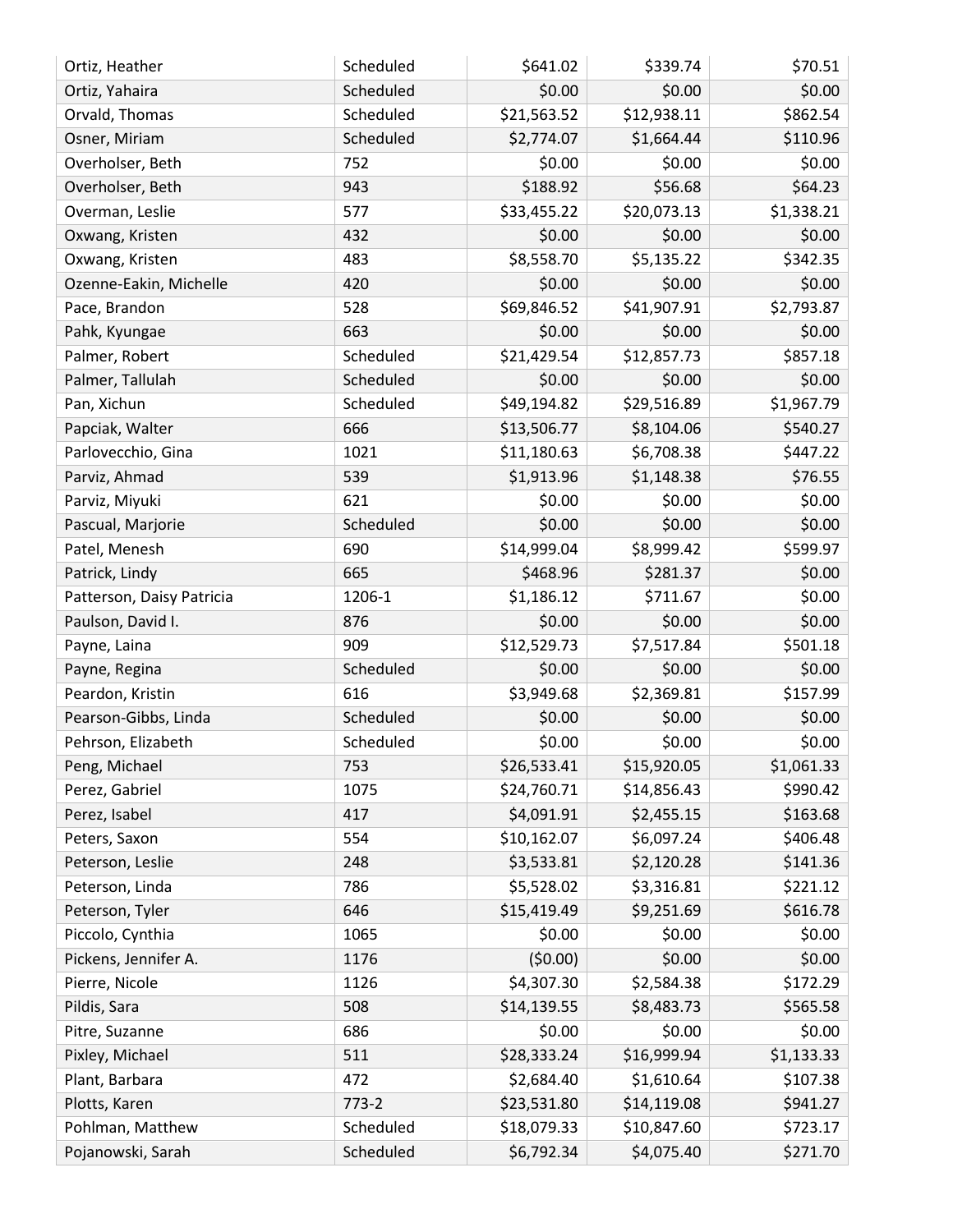| Pollock, Mark             | 385       | \$0.00       | \$0.00      | \$0.00     |
|---------------------------|-----------|--------------|-------------|------------|
| Pond, Tawny               | 98        | (50.00)      | \$0.00      | \$0.00     |
| Ponsness, Karen           | Scheduled | \$3,137.93   | \$1,882.76  | \$125.52   |
| Poston, Jennifer          | 1059      | \$970.65     | \$582.39    | \$0.00     |
| Priefer, Janet            | $906 - 2$ | \$12,311.42  | \$7,386.85  | \$492.46   |
| Pulido, Elsa              | 696       | \$2,427.51   | \$1,456.51  | \$97.10    |
| Quintero, Jose            | Scheduled | \$0.00       | \$0.00      | \$0.00     |
| Rabinovitch, Tima         | 482       | (50.00)      | \$0.00      | \$0.00     |
| Rades, Jane               | 415       | \$186.51     | \$111.91    | \$0.00     |
| Rafoth, Angela            | 1079      | \$20,207.48  | \$12,124.49 | \$808.30   |
| Raichelson, Deborah       | 189       | \$3,470.52   | \$2,082.31  | \$138.82   |
| Ramirez, Mila             | 426       | \$1,133.02   | \$679.81    | \$0.00     |
| Ramirez, Robin            | 935       | \$2,687.27   | \$1,612.36  | \$107.49   |
| Ramos, Priscilla          | Scheduled | \$0.00       | \$0.00      | \$0.00     |
| Rasmussen, Peggy W.       | 635       | \$11,577.55  | \$6,946.53  | \$463.10   |
| Ravner, Ofer              | 527       | \$6,897.29   | \$4,138.37  | \$275.90   |
| Redman, Eric              | Scheduled | \$54,050.05  | \$32,430.03 | \$2,162.00 |
| Rehal, Stephanie          | Scheduled | \$0.00       | \$0.00      | \$0.00     |
| Reich, Claudius           | Scheduled | \$0.00       | \$0.00      | \$0.00     |
| Reinsdorf, Jonathan       | 920       | \$13,796.19  | \$8,277.72  | \$551.84   |
| Remennik, Marina          | 1081      | \$10,775.07  | \$6,465.04  | \$431.00   |
| Reynaert, Cristine        | 968       | \$14,506.94  | \$8,704.16  | \$580.28   |
| Reynolds, Tony            | Scheduled | \$1,759.80   | \$1,055.88  | \$70.39    |
| Ricci, Elayne             | Scheduled | \$2,332.58   | \$1,399.55  | \$93.30    |
| Rice, Eugene              | Scheduled | \$142.52     | \$54.87     | \$0.00     |
| Rice, Richard             | Scheduled | \$5,438.64   | \$3,263.18  | \$217.55   |
| Richmond, Jeffrey         | 639       | \$14,503.99  | \$8,702.39  | \$580.16   |
| Riegels, Hans             | Scheduled | \$10,815.92  | \$6,489.55  | \$432.64   |
| Rinkema, Richard          | Scheduled | \$2,241.18   | \$1,344.71  | \$89.65    |
| Rivera, Wanda             | Scheduled | \$1,932.51   | \$1,159.51  | \$77.30    |
| Roach, Krystal            | 1135.2    | \$0.00       | \$0.00      | \$0.00     |
| Robbins, Regina           | 731       | \$19,097.68  | \$11,458.61 | \$763.91   |
| Roberts, Cheryl           | 410       | (50.00)      | \$0.00      | \$0.00     |
| Roberts, Sirena           | 366       | \$3,409.23   | \$2,045.54  | \$136.37   |
| Robinson, Elba            | Scheduled | \$1,163.06   | \$697.84    | \$0.00     |
| Rockey, Daniel            | 884       | \$105,052.85 | \$63,031.71 | \$4,202.11 |
| Rodrigues, Susan          | Scheduled | \$1,052.88   | \$558.03    | \$115.81   |
| Rodriguez, Elaine         | Scheduled | \$0.00       | \$0.00      | \$0.00     |
| Rodriguez, Lisa           | Scheduled | (50.00)      | \$0.00      | \$0.00     |
| Rodriguez, Richard        | 811       | \$388.45     | \$364.67    | \$0.00     |
| Rodriguez, Tamara Smedley | 541       | \$534.97     | \$320.98    | \$0.00     |
| Rogan, Daniel             | 671       | \$3,007.75   | \$1,804.65  | \$120.31   |
| Rogers, Kathleen          | 662       | \$5,104.41   | \$3,062.65  | \$204.17   |
| Roldan, Nilda             | Scheduled | \$156.91     | \$60.41     | \$0.00     |
| Romanow-Phillips, Julie   | 871       | \$2,953.27   | \$1,771.96  | \$118.13   |
| Ros, Laura                | 537       | \$1,011.44   | \$606.86    | \$0.00     |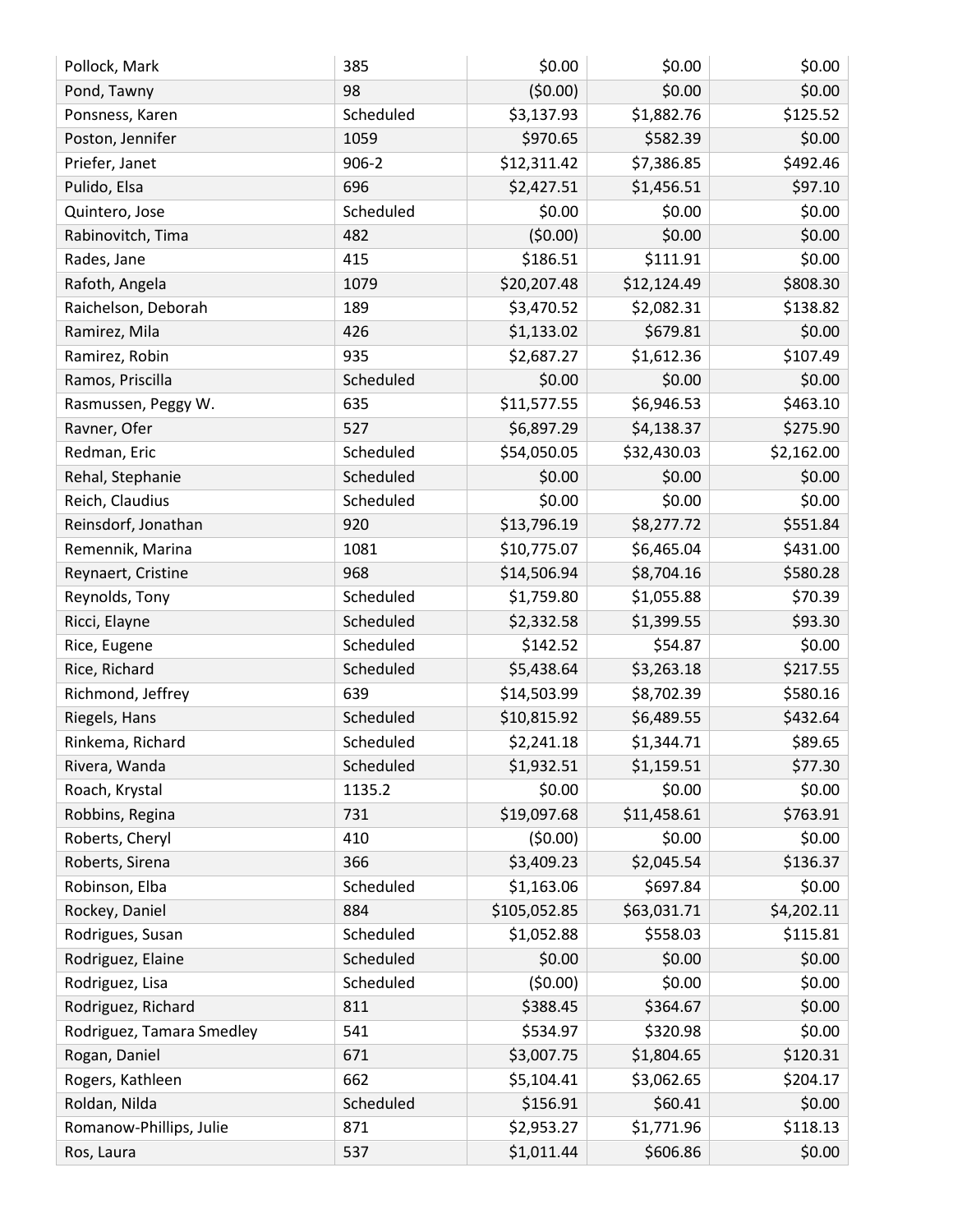| Rose, Allen            | 1040      | \$4,708.12   | \$2,824.87   | \$188.33    |
|------------------------|-----------|--------------|--------------|-------------|
| Rose, Paul             | 711       | \$45,702.83  | \$27,421.70  | \$1,828.11  |
| Rosenbaum, Evan        | Scheduled | \$0.00       | \$0.00       | \$0.00      |
| Rosenberg, Nicholas    | 732       | \$15,123.94  | \$9,074.36   | \$604.96    |
| Rosenthal, Sol         | 687       | \$16,233.91  | \$9,740.34   | \$649.36    |
| Rosing, Robert         | 327       | \$6,340.69   | \$3,804.42   | \$253.62    |
| Royer, Mark            | 833       | \$27,701.87  | \$16,621.12  | \$1,108.08  |
| Rugani, Paul           | Scheduled | \$11,751.76  | \$7,051.05   | \$470.07    |
| Russell, Wondie        | 932       | \$80,716.00  | \$48,429.60  | \$3,228.64  |
| Rutledge, Felicia      | 1142      | \$0.00       | \$0.00       | \$0.00      |
| Sadasivan, Bhanu       | 766       | \$10,619.39  | \$6,371.63   | \$424.78    |
| Sage, Jann             | Scheduled | \$4,508.56   | \$2,705.14   | \$180.34    |
| Salim, Zakiyyah        | 1138      | \$24,795.80  | \$14,877.48  | \$991.83    |
| Salinero, Shelley      | 1023      | \$25,279.21  | \$15,167.53  | \$1,011.16  |
| Salvi, Dedra           | 1200-1    | \$1,897.59   | \$1,138.55   | \$75.91     |
| Samarakkody, Niroshana | 72        | \$9,239.76   | \$5,543.86   | \$369.59    |
| Samuelson, Andrew      | Scheduled | \$0.00       | \$0.00       | \$0.00      |
| Sana, Marilou          | 654       | \$5,634.60   | \$3,380.76   | \$225.38    |
| Sanchez, Chantal       | 491       | \$125.48     | \$55.21      | \$0.00      |
| Sandall, Leon          | 1141      | \$850.58     | \$450.80     | \$93.57     |
| Sanders, Carmela       | 279       | \$4,843.25   | \$2,905.95   | \$193.73    |
| Sanders, David         | 565       | \$48,270.76  | \$28,962.46  | \$1,930.83  |
| Sanoguet, Myra         | 755       | (50.00)      | \$0.00       | \$0.00      |
| Santos, Jaime          | 636       | \$27,603.96  | \$16,562.38  | \$1,104.15  |
| Sardar, Michael        | 1101      | \$6,483.28   | \$3,889.97   | \$259.33    |
| Sartori, James         | 358       | \$8,813.68   | \$5,288.21   | \$352.54    |
| Saurey, Heber          | 405       | \$2,966.94   | \$1,780.16   | \$118.68    |
| Sborea, Luigi          | 440       | \$3,767.56   | \$2,260.54   | \$150.70    |
| Scanlon, Kathleen      | 315       | \$13,191.53  | \$7,914.92   | \$527.66    |
| Scarpa, Anna           | 551       | \$10,178.56  | \$6,107.14   | \$407.14    |
| Scasny, Melissa        | Scheduled | \$0.00       | \$0.00       | \$0.00      |
| Schapira, Lisa         | 699       | \$8,057.90   | \$4,834.74   | \$322.32    |
| Schendel, Jason        | 65        | \$12,355.25  | \$7,413.15   | \$494.21    |
| Schmelzer, Barbara     | 49        | \$43.81      | \$0.00       | \$0.00      |
| Schmidt, Phillip       | 708       | \$3,501.59   | \$2,100.96   | \$140.06    |
| Schmidt, Stella        | 1122      | \$0.00       | \$0.00       | \$0.00      |
| Scholl, Jacob          | 599       | \$22,747.61  | \$13,648.57  | \$909.90    |
| Schoos, Rebecca        | Scheduled | \$45.93      | \$0.00       | \$0.00      |
| Schultz, Cheryl        | 1031      | (50.00)      | \$0.00       | \$0.00      |
| Schultz, Kathryn       | 940       | \$33,715.89  | \$20,229.53  | \$1,348.64  |
| Schwab, Douglas        | 1215-1    | \$104,307.01 | \$62,584.21  | \$4,172.28  |
| Schwegmann, Gregory    | Scheduled | \$3,389.01   | \$1,796.17   | \$372.80    |
| Schweigert, Mollie     | Scheduled | \$910.27     | \$546.16     | \$0.00      |
| Scimeca, Dario         | 392       | \$0.00       | \$0.00       | \$0.00      |
| Scimeca, Dario         | 422       | \$18,648.28  | \$11,188.97  | \$745.93    |
| Scott, Brad            | 834       | \$433,659.10 | \$260,195.46 | \$17,346.36 |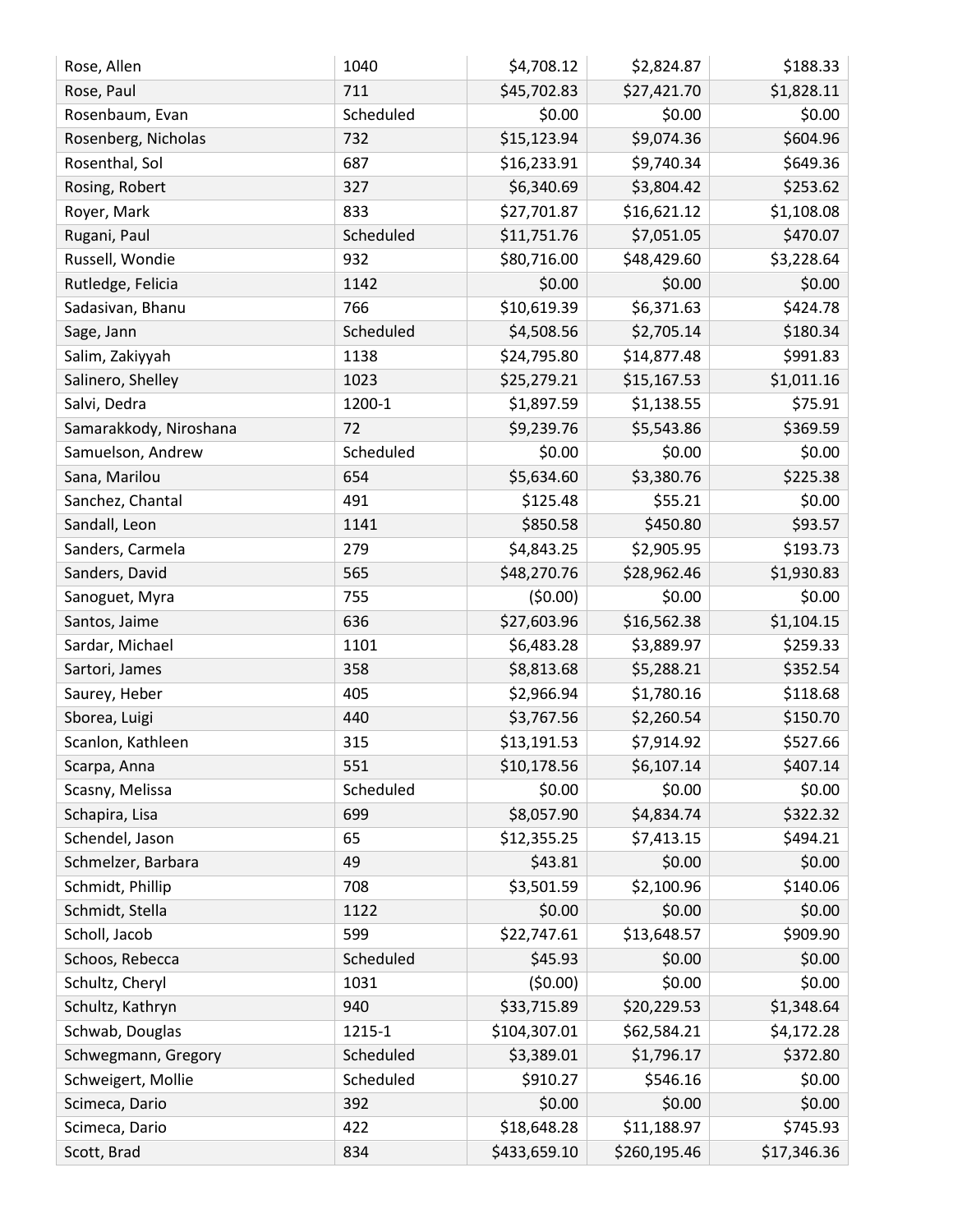| Scuffil, Theresa           | Scheduled | \$0.00      | \$0.00      | \$0.00     |
|----------------------------|-----------|-------------|-------------|------------|
| Seyferth, Zina             | 15        | \$240.78    | \$127.61    | \$0.00     |
| Shabi, Mojisola            | 1096      | \$5,526.44  | \$3,315.86  | \$221.06   |
| Shallenberger, Karen       | Scheduled | \$0.00      | \$0.00      | \$0.00     |
| Sharp, Lael                | 492.1     | \$3,393.94  | \$2,036.36  | \$135.76   |
| Shaw, Gary                 | 401       | \$2,804.98  | \$1,682.99  | \$112.20   |
| Shea, Mary F.              | 454       | \$1,978.45  | \$1,187.07  | \$79.14    |
| Sheen, Raymond             | 875       | \$0.00      | \$0.00      | \$0.00     |
| Sheller, Miriam            | 42        | \$0.00      | \$0.00      | \$0.00     |
| Sheller, Miriam            | 1194-1    | \$0.00      | \$0.00      | \$0.00     |
| Sheller, Miriam            | 568       | \$2,234.42  | \$1,340.65  | \$89.38    |
| Shenk, George              | Scheduled | \$2,487.24  | \$1,492.34  | \$99.49    |
| Sheth, Bhavit              | 762       | \$9,207.11  | \$5,524.27  | \$368.28   |
| Shiang, Catherine          | 703       | \$48,931.85 | \$29,359.11 | \$1,957.27 |
| Sikes, David               | 412       | \$14,491.15 | \$8,694.69  | \$579.65   |
| Simon, David               | 1039      | \$25,365.46 | \$15,219.28 | \$1,014.62 |
| Singh, Vishal              | 1036      | \$1,616.62  | \$969.97    | \$64.67    |
| Siraj, Hussein             | Scheduled | \$8,969.75  | \$5,381.85  | \$358.79   |
| Sisgold, Jesse             | 185       | \$34,313.64 | \$20,588.18 | \$1,372.55 |
| Sivadd-Alexander, Patricia | 763       | (50.00)     | \$0.00      | \$0.00     |
| Skolnik - Murley, Robin    | 888       | (50.00)     | \$0.00      | \$0.00     |
| Smith, Catherine           | 536       | \$26,956.96 | \$16,174.18 | \$1,078.27 |
| Smith, Diana               | 427       | \$1,152.83  | \$691.70    | \$0.00     |
| Smutny, David F.           | 859       | \$0.00      | \$0.00      | \$0.00     |
| Snider, Darryl             | Scheduled | \$19,425.19 | \$11,655.11 | \$777.01   |
| Soboleva, Larissa          | Scheduled | \$110.00    | \$58.30     | \$0.00     |
| Soboleva, Larissa          | 439       | \$625.45    | \$331.49    | \$68.80    |
| Solomon, Robin             | 1025      | \$13,675.57 | \$8,205.34  | \$547.02   |
| Soohoo, Khanh              | 59        | \$6,437.22  | \$3,862.33  | \$257.49   |
| Sorensen, Todd             | 1094      | \$3,974.81  | \$2,384.88  | \$159.00   |
| Soulier, Paul              | 488       | \$14,302.59 | \$8,581.55  | \$572.11   |
| Spector, Naomi             | 640       | \$36,346.07 | \$21,807.64 | \$1,453.85 |
| Spencer-Mork, Nathaniel    | 694       | \$9,600.43  | \$5,760.26  | \$384.02   |
| Squires, Ellen             | 1026      | (50.00)     | \$0.00      | \$0.00     |
| Staley, Ryan               | Scheduled | \$31,655.85 | \$18,993.51 | \$1,266.23 |
| Stefanova, Irena           | Scheduled | \$0.00      | \$0.00      | \$0.00     |
| Stermer, Tara              | 449       | \$2,240.83  | \$1,344.50  | \$89.63    |
| Stevens, Bethany           | 847       | \$18,543.87 | \$11,126.32 | \$741.75   |
| Stevenson, Stacey          | 787       | \$1,456.52  | \$873.91    | \$58.26    |
| Stone, Kimberly            | 1108      | \$4,558.54  | \$2,735.12  | \$182.34   |
| Stone, Matthew             | 805       | \$0.00      | \$0.00      | \$0.00     |
| Strangways, Brittan        | 1104      | \$20,856.58 | \$12,513.95 | \$834.26   |
| Sudra, Dipa                | 272       | \$14,518.92 | \$8,711.35  | \$580.76   |
| Suess, Benjamin            | 1027      | \$25,447.79 | \$15,268.67 | \$1,017.92 |
| Sugarman, Paul             | 623       | \$37,112.53 | \$22,267.52 | \$1,484.50 |
| Sugnet, Joshua             | 702       | \$13,782.90 | \$8,269.74  | \$551.32   |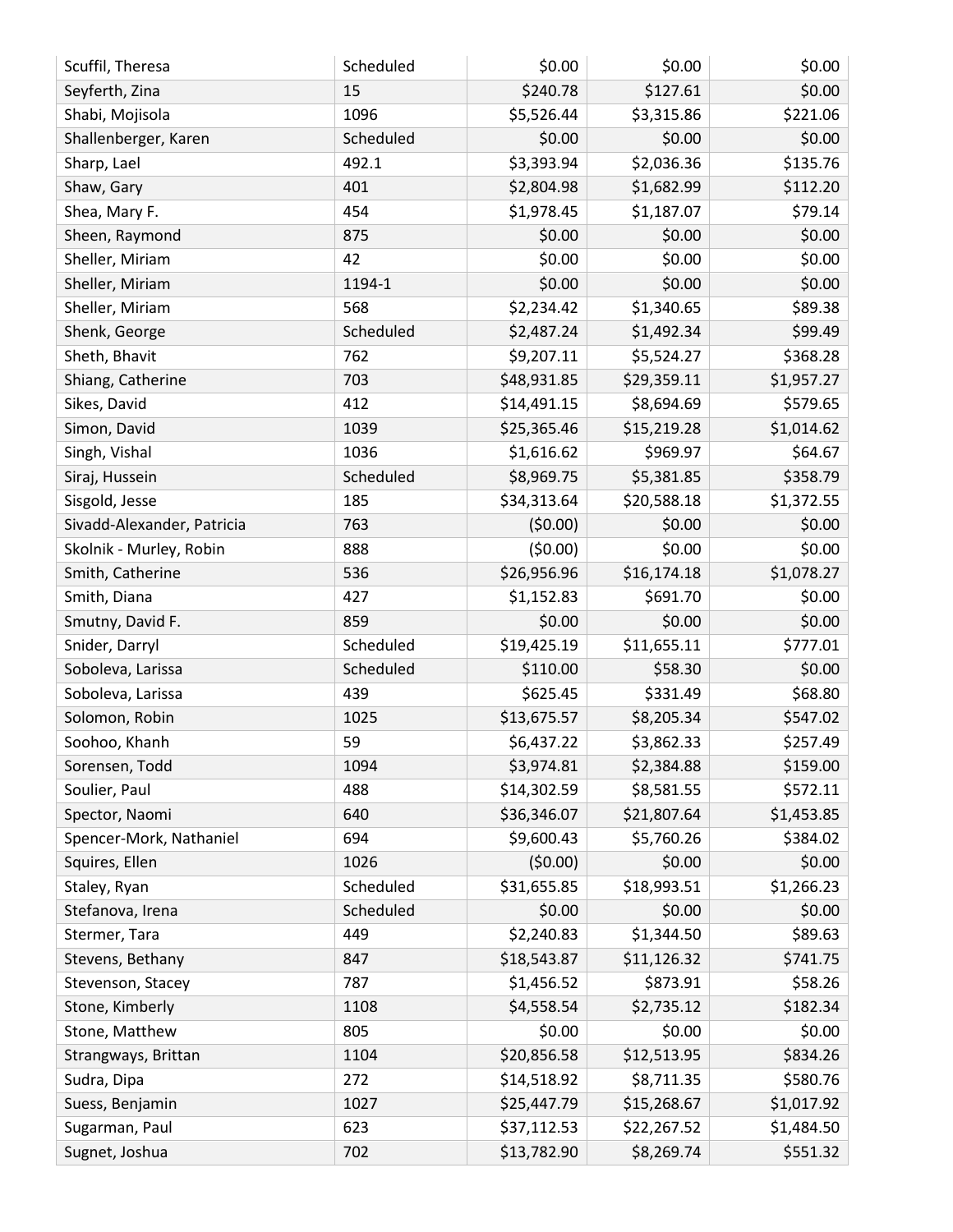| \$22,416.49<br>\$896.66<br>Suh, Paul<br>\$13,449.89<br>648<br>\$10,690.40<br>\$427.62<br>Sullivan, Sean<br>902<br>\$6,414.24<br>Scheduled<br>\$0.00<br>\$0.00<br>\$0.00<br>Sumiran, Reshna<br>\$0.00<br>\$0.00<br>Scheduled<br>\$0.00<br>Suomela, Kirt<br>\$35,259.50<br>\$1,410.38<br>Syrdal, Daniel<br>898<br>\$21,155.70<br>\$366.27<br>673<br>\$9,156.57<br>\$5,493.94<br>Szeto, Yee Wun<br>\$9,139.05<br>\$365.56<br>Szydlo, Amy<br>Scheduled<br>\$5,483.43<br>386<br>\$1,495.40<br>\$897.24<br>\$59.82<br>Takahashi, Pauline<br>\$900.09<br>\$540.05<br>\$0.00<br>Tan, Rico<br>546<br>\$5,326.99<br>\$3,196.19<br>\$213.08<br>Tanuatmadja, Martha<br>1158<br>\$1,275.66<br>Tardiff, Janis<br>\$31,891.43<br>\$19,134.86<br>810<br>\$0.00<br>Taub, Winslow<br>Scheduled<br>\$0.00<br>\$0.00<br>\$26,754.73<br>\$1,070.19<br>969<br>\$16,052.84<br>Taylor, Zachary<br>\$598.35<br>Tcheng, Connie<br>\$14,958.86<br>\$8,975.32<br>1134<br>Terwilliger, Molly<br>835<br>\$16,973.09<br>\$1,131.54<br>\$28,288.49<br>\$335.11<br>521<br>\$8,377.65<br>\$5,026.59<br>Teshima, Darren<br>Scheduled<br>\$2,348.02<br>\$1,408.81<br>\$93.92<br>Thiebaut, Rose<br>318<br>\$739.44<br>Thill, Richard<br>\$11,091.59<br>\$18,485.99<br>Thomas, David<br>\$32,957.34<br>\$19,774.40<br>\$1,318.30<br>644<br>509<br>\$17,496.89<br>\$1,166.46<br>Thompson, Allan<br>\$29,161.49<br>Thornhill, Thomas<br>\$1,150.47<br>1112<br>\$28,761.74<br>\$17,257.04<br>\$665.84<br>Thurlow, Matthew<br>966<br>\$16,646.00<br>\$9,987.60<br>\$8,540.31<br>\$569.35<br>Tian, Yuan<br>571<br>\$14,233.85<br>836<br>\$9,596.44<br>\$383.86<br>Tieu, Toan<br>\$5,757.86<br>\$0.00<br>\$1,137.23<br>Tipler, Brad<br>104<br>\$682.34<br>\$882.20<br>Todderud, Eric<br>Scheduled<br>\$22,055.19<br>\$13,233.12<br>Toilolo, Eterei<br>Scheduled<br>\$276.32<br>\$146.45<br>\$0.00<br>\$369.10<br>\$221.46<br>\$0.00<br>Tracey, Malissa<br>774<br>\$0.00<br>\$0.00<br>Trodella, Robert A.<br>874<br>\$0.00<br>\$40,557.70<br>\$24,334.62<br>\$1,622.31<br>Tuggy, Stephen<br>784<br>(50.00)<br>\$0.00<br>\$0.00<br>Turbeville, Bonnie<br>516<br>\$6,024.79<br>\$3,614.87<br>\$241.00<br>Scheduled<br>Turner, Geoffrey<br>Turpin, Taisha<br>Scheduled<br>\$0.00<br>\$0.00<br>\$0.00<br>Scheduled<br>\$0.00<br>\$0.00<br>\$0.00<br>Urueta, Enrique<br>\$854.62<br>\$0.00<br>\$512.77<br>Vail, Jennifer<br>352<br>Vakilian, Shabnam<br>\$1,653.60<br>\$992.16<br>\$66.15<br>903<br>\$0.00<br>\$0.00<br>\$0.00<br>Valat, Diana<br>121<br>\$108.79<br>\$2,719.93<br>\$1,631.96<br>983<br>Valat, Diana<br>Scheduled<br>(50.00)<br>\$0.00<br>\$0.00<br>Valdiviezo, Victor<br>\$22,866.95<br>\$13,720.17<br>\$914.68<br>Scheduled<br>Valenzuela, Ronald<br>\$500.77<br>\$300.46<br>\$0.00<br>655<br>Valle, Eva<br>\$0.00<br>\$0.00<br>Van Bourg, Eva<br>750<br>\$0.00<br>\$0.00<br>988<br>\$0.00<br>\$0.00<br>Van Bourg, Eva<br>\$2,353.35<br>\$1,412.01<br>\$94.13<br>Vance, Cheryl<br>Scheduled<br>\$1,117.78<br>\$670.67<br>\$0.00<br>Vanhousen, Lori<br>504 | Suh, Paul | 597 | \$0.00 | \$0.00 | \$0.00 |
|---------------------------------------------------------------------------------------------------------------------------------------------------------------------------------------------------------------------------------------------------------------------------------------------------------------------------------------------------------------------------------------------------------------------------------------------------------------------------------------------------------------------------------------------------------------------------------------------------------------------------------------------------------------------------------------------------------------------------------------------------------------------------------------------------------------------------------------------------------------------------------------------------------------------------------------------------------------------------------------------------------------------------------------------------------------------------------------------------------------------------------------------------------------------------------------------------------------------------------------------------------------------------------------------------------------------------------------------------------------------------------------------------------------------------------------------------------------------------------------------------------------------------------------------------------------------------------------------------------------------------------------------------------------------------------------------------------------------------------------------------------------------------------------------------------------------------------------------------------------------------------------------------------------------------------------------------------------------------------------------------------------------------------------------------------------------------------------------------------------------------------------------------------------------------------------------------------------------------------------------------------------------------------------------------------------------------------------------------------------------------------------------------------------------------------------------------------------------------------------------------------------------------------------------------------------------------------------------------------------------------------------------------------------------------------------------------------------------------------------------------------------------------------------------------------------------------------------------------------------------------------------------------------------------------------------------------------------------------------------------------------------------------|-----------|-----|--------|--------|--------|
|                                                                                                                                                                                                                                                                                                                                                                                                                                                                                                                                                                                                                                                                                                                                                                                                                                                                                                                                                                                                                                                                                                                                                                                                                                                                                                                                                                                                                                                                                                                                                                                                                                                                                                                                                                                                                                                                                                                                                                                                                                                                                                                                                                                                                                                                                                                                                                                                                                                                                                                                                                                                                                                                                                                                                                                                                                                                                                                                                                                                                           |           |     |        |        |        |
|                                                                                                                                                                                                                                                                                                                                                                                                                                                                                                                                                                                                                                                                                                                                                                                                                                                                                                                                                                                                                                                                                                                                                                                                                                                                                                                                                                                                                                                                                                                                                                                                                                                                                                                                                                                                                                                                                                                                                                                                                                                                                                                                                                                                                                                                                                                                                                                                                                                                                                                                                                                                                                                                                                                                                                                                                                                                                                                                                                                                                           |           |     |        |        |        |
|                                                                                                                                                                                                                                                                                                                                                                                                                                                                                                                                                                                                                                                                                                                                                                                                                                                                                                                                                                                                                                                                                                                                                                                                                                                                                                                                                                                                                                                                                                                                                                                                                                                                                                                                                                                                                                                                                                                                                                                                                                                                                                                                                                                                                                                                                                                                                                                                                                                                                                                                                                                                                                                                                                                                                                                                                                                                                                                                                                                                                           |           |     |        |        |        |
|                                                                                                                                                                                                                                                                                                                                                                                                                                                                                                                                                                                                                                                                                                                                                                                                                                                                                                                                                                                                                                                                                                                                                                                                                                                                                                                                                                                                                                                                                                                                                                                                                                                                                                                                                                                                                                                                                                                                                                                                                                                                                                                                                                                                                                                                                                                                                                                                                                                                                                                                                                                                                                                                                                                                                                                                                                                                                                                                                                                                                           |           |     |        |        |        |
|                                                                                                                                                                                                                                                                                                                                                                                                                                                                                                                                                                                                                                                                                                                                                                                                                                                                                                                                                                                                                                                                                                                                                                                                                                                                                                                                                                                                                                                                                                                                                                                                                                                                                                                                                                                                                                                                                                                                                                                                                                                                                                                                                                                                                                                                                                                                                                                                                                                                                                                                                                                                                                                                                                                                                                                                                                                                                                                                                                                                                           |           |     |        |        |        |
|                                                                                                                                                                                                                                                                                                                                                                                                                                                                                                                                                                                                                                                                                                                                                                                                                                                                                                                                                                                                                                                                                                                                                                                                                                                                                                                                                                                                                                                                                                                                                                                                                                                                                                                                                                                                                                                                                                                                                                                                                                                                                                                                                                                                                                                                                                                                                                                                                                                                                                                                                                                                                                                                                                                                                                                                                                                                                                                                                                                                                           |           |     |        |        |        |
|                                                                                                                                                                                                                                                                                                                                                                                                                                                                                                                                                                                                                                                                                                                                                                                                                                                                                                                                                                                                                                                                                                                                                                                                                                                                                                                                                                                                                                                                                                                                                                                                                                                                                                                                                                                                                                                                                                                                                                                                                                                                                                                                                                                                                                                                                                                                                                                                                                                                                                                                                                                                                                                                                                                                                                                                                                                                                                                                                                                                                           |           |     |        |        |        |
|                                                                                                                                                                                                                                                                                                                                                                                                                                                                                                                                                                                                                                                                                                                                                                                                                                                                                                                                                                                                                                                                                                                                                                                                                                                                                                                                                                                                                                                                                                                                                                                                                                                                                                                                                                                                                                                                                                                                                                                                                                                                                                                                                                                                                                                                                                                                                                                                                                                                                                                                                                                                                                                                                                                                                                                                                                                                                                                                                                                                                           |           |     |        |        |        |
|                                                                                                                                                                                                                                                                                                                                                                                                                                                                                                                                                                                                                                                                                                                                                                                                                                                                                                                                                                                                                                                                                                                                                                                                                                                                                                                                                                                                                                                                                                                                                                                                                                                                                                                                                                                                                                                                                                                                                                                                                                                                                                                                                                                                                                                                                                                                                                                                                                                                                                                                                                                                                                                                                                                                                                                                                                                                                                                                                                                                                           |           |     |        |        |        |
|                                                                                                                                                                                                                                                                                                                                                                                                                                                                                                                                                                                                                                                                                                                                                                                                                                                                                                                                                                                                                                                                                                                                                                                                                                                                                                                                                                                                                                                                                                                                                                                                                                                                                                                                                                                                                                                                                                                                                                                                                                                                                                                                                                                                                                                                                                                                                                                                                                                                                                                                                                                                                                                                                                                                                                                                                                                                                                                                                                                                                           |           |     |        |        |        |
|                                                                                                                                                                                                                                                                                                                                                                                                                                                                                                                                                                                                                                                                                                                                                                                                                                                                                                                                                                                                                                                                                                                                                                                                                                                                                                                                                                                                                                                                                                                                                                                                                                                                                                                                                                                                                                                                                                                                                                                                                                                                                                                                                                                                                                                                                                                                                                                                                                                                                                                                                                                                                                                                                                                                                                                                                                                                                                                                                                                                                           |           |     |        |        |        |
|                                                                                                                                                                                                                                                                                                                                                                                                                                                                                                                                                                                                                                                                                                                                                                                                                                                                                                                                                                                                                                                                                                                                                                                                                                                                                                                                                                                                                                                                                                                                                                                                                                                                                                                                                                                                                                                                                                                                                                                                                                                                                                                                                                                                                                                                                                                                                                                                                                                                                                                                                                                                                                                                                                                                                                                                                                                                                                                                                                                                                           |           |     |        |        |        |
|                                                                                                                                                                                                                                                                                                                                                                                                                                                                                                                                                                                                                                                                                                                                                                                                                                                                                                                                                                                                                                                                                                                                                                                                                                                                                                                                                                                                                                                                                                                                                                                                                                                                                                                                                                                                                                                                                                                                                                                                                                                                                                                                                                                                                                                                                                                                                                                                                                                                                                                                                                                                                                                                                                                                                                                                                                                                                                                                                                                                                           |           |     |        |        |        |
|                                                                                                                                                                                                                                                                                                                                                                                                                                                                                                                                                                                                                                                                                                                                                                                                                                                                                                                                                                                                                                                                                                                                                                                                                                                                                                                                                                                                                                                                                                                                                                                                                                                                                                                                                                                                                                                                                                                                                                                                                                                                                                                                                                                                                                                                                                                                                                                                                                                                                                                                                                                                                                                                                                                                                                                                                                                                                                                                                                                                                           |           |     |        |        |        |
|                                                                                                                                                                                                                                                                                                                                                                                                                                                                                                                                                                                                                                                                                                                                                                                                                                                                                                                                                                                                                                                                                                                                                                                                                                                                                                                                                                                                                                                                                                                                                                                                                                                                                                                                                                                                                                                                                                                                                                                                                                                                                                                                                                                                                                                                                                                                                                                                                                                                                                                                                                                                                                                                                                                                                                                                                                                                                                                                                                                                                           |           |     |        |        |        |
|                                                                                                                                                                                                                                                                                                                                                                                                                                                                                                                                                                                                                                                                                                                                                                                                                                                                                                                                                                                                                                                                                                                                                                                                                                                                                                                                                                                                                                                                                                                                                                                                                                                                                                                                                                                                                                                                                                                                                                                                                                                                                                                                                                                                                                                                                                                                                                                                                                                                                                                                                                                                                                                                                                                                                                                                                                                                                                                                                                                                                           |           |     |        |        |        |
|                                                                                                                                                                                                                                                                                                                                                                                                                                                                                                                                                                                                                                                                                                                                                                                                                                                                                                                                                                                                                                                                                                                                                                                                                                                                                                                                                                                                                                                                                                                                                                                                                                                                                                                                                                                                                                                                                                                                                                                                                                                                                                                                                                                                                                                                                                                                                                                                                                                                                                                                                                                                                                                                                                                                                                                                                                                                                                                                                                                                                           |           |     |        |        |        |
|                                                                                                                                                                                                                                                                                                                                                                                                                                                                                                                                                                                                                                                                                                                                                                                                                                                                                                                                                                                                                                                                                                                                                                                                                                                                                                                                                                                                                                                                                                                                                                                                                                                                                                                                                                                                                                                                                                                                                                                                                                                                                                                                                                                                                                                                                                                                                                                                                                                                                                                                                                                                                                                                                                                                                                                                                                                                                                                                                                                                                           |           |     |        |        |        |
|                                                                                                                                                                                                                                                                                                                                                                                                                                                                                                                                                                                                                                                                                                                                                                                                                                                                                                                                                                                                                                                                                                                                                                                                                                                                                                                                                                                                                                                                                                                                                                                                                                                                                                                                                                                                                                                                                                                                                                                                                                                                                                                                                                                                                                                                                                                                                                                                                                                                                                                                                                                                                                                                                                                                                                                                                                                                                                                                                                                                                           |           |     |        |        |        |
|                                                                                                                                                                                                                                                                                                                                                                                                                                                                                                                                                                                                                                                                                                                                                                                                                                                                                                                                                                                                                                                                                                                                                                                                                                                                                                                                                                                                                                                                                                                                                                                                                                                                                                                                                                                                                                                                                                                                                                                                                                                                                                                                                                                                                                                                                                                                                                                                                                                                                                                                                                                                                                                                                                                                                                                                                                                                                                                                                                                                                           |           |     |        |        |        |
|                                                                                                                                                                                                                                                                                                                                                                                                                                                                                                                                                                                                                                                                                                                                                                                                                                                                                                                                                                                                                                                                                                                                                                                                                                                                                                                                                                                                                                                                                                                                                                                                                                                                                                                                                                                                                                                                                                                                                                                                                                                                                                                                                                                                                                                                                                                                                                                                                                                                                                                                                                                                                                                                                                                                                                                                                                                                                                                                                                                                                           |           |     |        |        |        |
|                                                                                                                                                                                                                                                                                                                                                                                                                                                                                                                                                                                                                                                                                                                                                                                                                                                                                                                                                                                                                                                                                                                                                                                                                                                                                                                                                                                                                                                                                                                                                                                                                                                                                                                                                                                                                                                                                                                                                                                                                                                                                                                                                                                                                                                                                                                                                                                                                                                                                                                                                                                                                                                                                                                                                                                                                                                                                                                                                                                                                           |           |     |        |        |        |
|                                                                                                                                                                                                                                                                                                                                                                                                                                                                                                                                                                                                                                                                                                                                                                                                                                                                                                                                                                                                                                                                                                                                                                                                                                                                                                                                                                                                                                                                                                                                                                                                                                                                                                                                                                                                                                                                                                                                                                                                                                                                                                                                                                                                                                                                                                                                                                                                                                                                                                                                                                                                                                                                                                                                                                                                                                                                                                                                                                                                                           |           |     |        |        |        |
|                                                                                                                                                                                                                                                                                                                                                                                                                                                                                                                                                                                                                                                                                                                                                                                                                                                                                                                                                                                                                                                                                                                                                                                                                                                                                                                                                                                                                                                                                                                                                                                                                                                                                                                                                                                                                                                                                                                                                                                                                                                                                                                                                                                                                                                                                                                                                                                                                                                                                                                                                                                                                                                                                                                                                                                                                                                                                                                                                                                                                           |           |     |        |        |        |
|                                                                                                                                                                                                                                                                                                                                                                                                                                                                                                                                                                                                                                                                                                                                                                                                                                                                                                                                                                                                                                                                                                                                                                                                                                                                                                                                                                                                                                                                                                                                                                                                                                                                                                                                                                                                                                                                                                                                                                                                                                                                                                                                                                                                                                                                                                                                                                                                                                                                                                                                                                                                                                                                                                                                                                                                                                                                                                                                                                                                                           |           |     |        |        |        |
|                                                                                                                                                                                                                                                                                                                                                                                                                                                                                                                                                                                                                                                                                                                                                                                                                                                                                                                                                                                                                                                                                                                                                                                                                                                                                                                                                                                                                                                                                                                                                                                                                                                                                                                                                                                                                                                                                                                                                                                                                                                                                                                                                                                                                                                                                                                                                                                                                                                                                                                                                                                                                                                                                                                                                                                                                                                                                                                                                                                                                           |           |     |        |        |        |
|                                                                                                                                                                                                                                                                                                                                                                                                                                                                                                                                                                                                                                                                                                                                                                                                                                                                                                                                                                                                                                                                                                                                                                                                                                                                                                                                                                                                                                                                                                                                                                                                                                                                                                                                                                                                                                                                                                                                                                                                                                                                                                                                                                                                                                                                                                                                                                                                                                                                                                                                                                                                                                                                                                                                                                                                                                                                                                                                                                                                                           |           |     |        |        |        |
|                                                                                                                                                                                                                                                                                                                                                                                                                                                                                                                                                                                                                                                                                                                                                                                                                                                                                                                                                                                                                                                                                                                                                                                                                                                                                                                                                                                                                                                                                                                                                                                                                                                                                                                                                                                                                                                                                                                                                                                                                                                                                                                                                                                                                                                                                                                                                                                                                                                                                                                                                                                                                                                                                                                                                                                                                                                                                                                                                                                                                           |           |     |        |        |        |
|                                                                                                                                                                                                                                                                                                                                                                                                                                                                                                                                                                                                                                                                                                                                                                                                                                                                                                                                                                                                                                                                                                                                                                                                                                                                                                                                                                                                                                                                                                                                                                                                                                                                                                                                                                                                                                                                                                                                                                                                                                                                                                                                                                                                                                                                                                                                                                                                                                                                                                                                                                                                                                                                                                                                                                                                                                                                                                                                                                                                                           |           |     |        |        |        |
|                                                                                                                                                                                                                                                                                                                                                                                                                                                                                                                                                                                                                                                                                                                                                                                                                                                                                                                                                                                                                                                                                                                                                                                                                                                                                                                                                                                                                                                                                                                                                                                                                                                                                                                                                                                                                                                                                                                                                                                                                                                                                                                                                                                                                                                                                                                                                                                                                                                                                                                                                                                                                                                                                                                                                                                                                                                                                                                                                                                                                           |           |     |        |        |        |
|                                                                                                                                                                                                                                                                                                                                                                                                                                                                                                                                                                                                                                                                                                                                                                                                                                                                                                                                                                                                                                                                                                                                                                                                                                                                                                                                                                                                                                                                                                                                                                                                                                                                                                                                                                                                                                                                                                                                                                                                                                                                                                                                                                                                                                                                                                                                                                                                                                                                                                                                                                                                                                                                                                                                                                                                                                                                                                                                                                                                                           |           |     |        |        |        |
|                                                                                                                                                                                                                                                                                                                                                                                                                                                                                                                                                                                                                                                                                                                                                                                                                                                                                                                                                                                                                                                                                                                                                                                                                                                                                                                                                                                                                                                                                                                                                                                                                                                                                                                                                                                                                                                                                                                                                                                                                                                                                                                                                                                                                                                                                                                                                                                                                                                                                                                                                                                                                                                                                                                                                                                                                                                                                                                                                                                                                           |           |     |        |        |        |
|                                                                                                                                                                                                                                                                                                                                                                                                                                                                                                                                                                                                                                                                                                                                                                                                                                                                                                                                                                                                                                                                                                                                                                                                                                                                                                                                                                                                                                                                                                                                                                                                                                                                                                                                                                                                                                                                                                                                                                                                                                                                                                                                                                                                                                                                                                                                                                                                                                                                                                                                                                                                                                                                                                                                                                                                                                                                                                                                                                                                                           |           |     |        |        |        |
|                                                                                                                                                                                                                                                                                                                                                                                                                                                                                                                                                                                                                                                                                                                                                                                                                                                                                                                                                                                                                                                                                                                                                                                                                                                                                                                                                                                                                                                                                                                                                                                                                                                                                                                                                                                                                                                                                                                                                                                                                                                                                                                                                                                                                                                                                                                                                                                                                                                                                                                                                                                                                                                                                                                                                                                                                                                                                                                                                                                                                           |           |     |        |        |        |
|                                                                                                                                                                                                                                                                                                                                                                                                                                                                                                                                                                                                                                                                                                                                                                                                                                                                                                                                                                                                                                                                                                                                                                                                                                                                                                                                                                                                                                                                                                                                                                                                                                                                                                                                                                                                                                                                                                                                                                                                                                                                                                                                                                                                                                                                                                                                                                                                                                                                                                                                                                                                                                                                                                                                                                                                                                                                                                                                                                                                                           |           |     |        |        |        |
|                                                                                                                                                                                                                                                                                                                                                                                                                                                                                                                                                                                                                                                                                                                                                                                                                                                                                                                                                                                                                                                                                                                                                                                                                                                                                                                                                                                                                                                                                                                                                                                                                                                                                                                                                                                                                                                                                                                                                                                                                                                                                                                                                                                                                                                                                                                                                                                                                                                                                                                                                                                                                                                                                                                                                                                                                                                                                                                                                                                                                           |           |     |        |        |        |
|                                                                                                                                                                                                                                                                                                                                                                                                                                                                                                                                                                                                                                                                                                                                                                                                                                                                                                                                                                                                                                                                                                                                                                                                                                                                                                                                                                                                                                                                                                                                                                                                                                                                                                                                                                                                                                                                                                                                                                                                                                                                                                                                                                                                                                                                                                                                                                                                                                                                                                                                                                                                                                                                                                                                                                                                                                                                                                                                                                                                                           |           |     |        |        |        |
|                                                                                                                                                                                                                                                                                                                                                                                                                                                                                                                                                                                                                                                                                                                                                                                                                                                                                                                                                                                                                                                                                                                                                                                                                                                                                                                                                                                                                                                                                                                                                                                                                                                                                                                                                                                                                                                                                                                                                                                                                                                                                                                                                                                                                                                                                                                                                                                                                                                                                                                                                                                                                                                                                                                                                                                                                                                                                                                                                                                                                           |           |     |        |        |        |
|                                                                                                                                                                                                                                                                                                                                                                                                                                                                                                                                                                                                                                                                                                                                                                                                                                                                                                                                                                                                                                                                                                                                                                                                                                                                                                                                                                                                                                                                                                                                                                                                                                                                                                                                                                                                                                                                                                                                                                                                                                                                                                                                                                                                                                                                                                                                                                                                                                                                                                                                                                                                                                                                                                                                                                                                                                                                                                                                                                                                                           |           |     |        |        |        |
|                                                                                                                                                                                                                                                                                                                                                                                                                                                                                                                                                                                                                                                                                                                                                                                                                                                                                                                                                                                                                                                                                                                                                                                                                                                                                                                                                                                                                                                                                                                                                                                                                                                                                                                                                                                                                                                                                                                                                                                                                                                                                                                                                                                                                                                                                                                                                                                                                                                                                                                                                                                                                                                                                                                                                                                                                                                                                                                                                                                                                           |           |     |        |        |        |
|                                                                                                                                                                                                                                                                                                                                                                                                                                                                                                                                                                                                                                                                                                                                                                                                                                                                                                                                                                                                                                                                                                                                                                                                                                                                                                                                                                                                                                                                                                                                                                                                                                                                                                                                                                                                                                                                                                                                                                                                                                                                                                                                                                                                                                                                                                                                                                                                                                                                                                                                                                                                                                                                                                                                                                                                                                                                                                                                                                                                                           |           |     |        |        |        |
|                                                                                                                                                                                                                                                                                                                                                                                                                                                                                                                                                                                                                                                                                                                                                                                                                                                                                                                                                                                                                                                                                                                                                                                                                                                                                                                                                                                                                                                                                                                                                                                                                                                                                                                                                                                                                                                                                                                                                                                                                                                                                                                                                                                                                                                                                                                                                                                                                                                                                                                                                                                                                                                                                                                                                                                                                                                                                                                                                                                                                           |           |     |        |        |        |
|                                                                                                                                                                                                                                                                                                                                                                                                                                                                                                                                                                                                                                                                                                                                                                                                                                                                                                                                                                                                                                                                                                                                                                                                                                                                                                                                                                                                                                                                                                                                                                                                                                                                                                                                                                                                                                                                                                                                                                                                                                                                                                                                                                                                                                                                                                                                                                                                                                                                                                                                                                                                                                                                                                                                                                                                                                                                                                                                                                                                                           |           |     |        |        |        |
|                                                                                                                                                                                                                                                                                                                                                                                                                                                                                                                                                                                                                                                                                                                                                                                                                                                                                                                                                                                                                                                                                                                                                                                                                                                                                                                                                                                                                                                                                                                                                                                                                                                                                                                                                                                                                                                                                                                                                                                                                                                                                                                                                                                                                                                                                                                                                                                                                                                                                                                                                                                                                                                                                                                                                                                                                                                                                                                                                                                                                           |           |     |        |        |        |
|                                                                                                                                                                                                                                                                                                                                                                                                                                                                                                                                                                                                                                                                                                                                                                                                                                                                                                                                                                                                                                                                                                                                                                                                                                                                                                                                                                                                                                                                                                                                                                                                                                                                                                                                                                                                                                                                                                                                                                                                                                                                                                                                                                                                                                                                                                                                                                                                                                                                                                                                                                                                                                                                                                                                                                                                                                                                                                                                                                                                                           |           |     |        |        |        |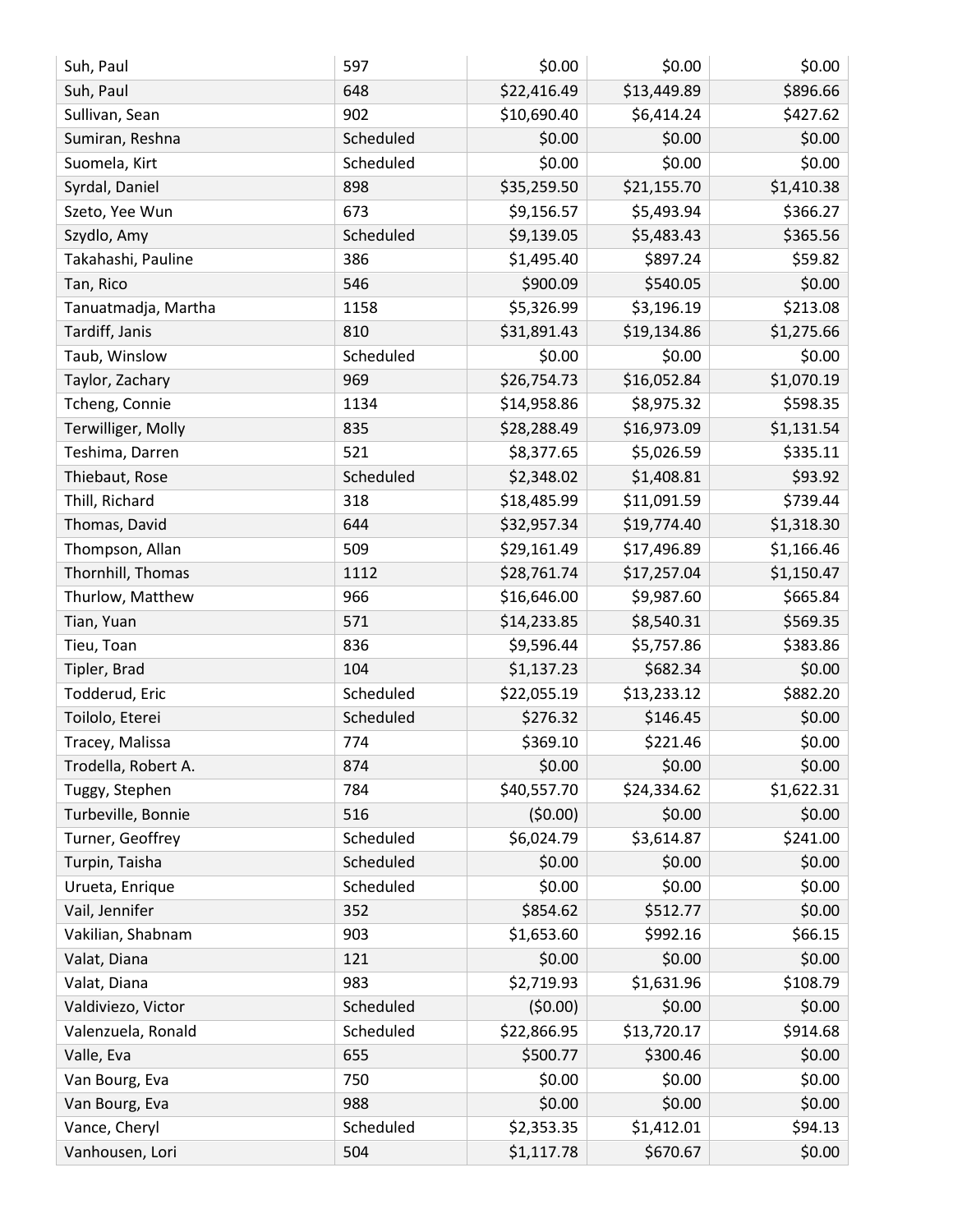| Vasudevan, Anita      | 555       | \$23,916.95  | \$14,350.17  | \$956.68   |
|-----------------------|-----------|--------------|--------------|------------|
| Vaughn, Aileen        | Scheduled | \$0.00       | \$0.00       | \$0.00     |
| Vega, Clara           | 733       | \$0.00       | \$0.00       | \$0.00     |
| Venkatesan, Jaideep   | 768-2     | \$39,271.12  | \$23,562.67  | \$1,570.84 |
| Venning 2002 Trust    | 610       | \$175,240.80 | \$105,144.48 | \$7,009.63 |
| Verstandig, Adam      | Scheduled | \$4,218.71   | \$2,531.23   | \$168.74   |
| Vertal, Karen         | 1109      | (50.00)      | \$0.00       | \$0.00     |
| Vigil, Timothy        | 573       | \$141.70     | \$54.55      | \$0.00     |
| Villa, Justin         | 529       | \$7,789.16   | \$4,673.49   | \$311.57   |
| Villalovos, Matthew   | 1055      | \$2,569.11   | \$1,541.47   | \$102.76   |
| Villanueva, Joevannie | Scheduled | \$0.00       | \$0.00       | \$0.00     |
| Virgile, Lorraine     | Scheduled | \$0.00       | \$0.00       | \$0.00     |
| Vita, Delia           | Scheduled | (50.00)      | \$0.00       | \$0.00     |
| Vu, Vi                | Scheduled | \$5,235.61   | \$3,141.37   | \$209.42   |
| Wald, Samuel          | 678       | \$13,986.10  | \$8,391.66   | \$559.44   |
| Walkenhorst, Sarah    | Scheduled | \$20,342.94  | \$12,205.76  | \$813.72   |
| Walker, Amanda        | 848       | \$11,361.16  | \$6,816.70   | \$454.44   |
| Walker, Jeffrey       | Scheduled | \$4,404.11   | \$2,642.47   | \$176.16   |
| Washburn, Valerie     | Scheduled | \$332.47     | \$176.21     | \$0.00     |
| Watson, Paula         | 543       | \$1,538.08   | \$922.85     | \$61.52    |
| Waul, Franziska       | 421       | \$0.00       | \$0.00       | \$0.00     |
| Waul, Franziska       | 391       | \$6,600.51   | \$3,960.31   | \$264.02   |
| Wechkin, Robin        | Scheduled | \$27,221.15  | \$16,332.69  | \$1,088.85 |
| Weeks, Delilah        | Scheduled | \$0.00       | \$0.00       | \$0.00     |
| Wellington, Ann       | 1038      | \$4,845.40   | \$2,907.24   | \$193.82   |
| Wells, Wanda          | Scheduled | \$1,100.62   | \$660.37     | \$0.00     |
| Wells, Warren         | 878       | \$0.00       | \$0.00       | \$0.00     |
| Wenstad, Steve        | 1052      | \$0.00       | \$0.00       | \$0.00     |
| Werbel, Robert H.     | 900       | \$43,832.00  | \$26,299.20  | \$1,753.28 |
| Werth, Laura          | 747       | (50.00)      | \$0.00       | \$0.00     |
| Wharton, David        | Scheduled | \$1,454.82   | \$872.89     | \$58.19    |
| Whetstone, Evelyn     | Scheduled | \$826.62     | \$495.97     | \$0.00     |
| Whitley, Alice        | Scheduled | (50.00)      | \$0.00       | \$0.00     |
| Whitlock, Joseph      | Scheduled | \$16,423.46  | \$9,854.08   | \$656.93   |
| Wickey, Michael       | 413       | \$14,050.00  | \$8,430.00   | \$562.00   |
| Wilkins, Bonita       | Scheduled | \$0.00       | \$0.00       | \$0.00     |
| Wilkins, Debbie       | 387       | \$4,991.59   | \$2,994.95   | \$199.67   |
| Willard, Michael      | 957       | \$401.41     | \$240.85     | \$0.00     |
| Willard, Michael      | 101       | \$0.00       | \$0.00       | \$0.00     |
| Willard, Michael      | 512       | \$0.00       | \$0.00       | \$0.00     |
| Williams, Daneen      | 530       | (50.00)      | \$0.00       | \$0.00     |
| Williams, Mark        | Scheduled | \$0.00       | \$0.00       | \$0.00     |
| Williams, Robert      | 480.1     | \$2,668.91   | \$1,601.35   | \$106.75   |
| Wilson, David R.      | 1213-1    | \$0.00       | \$0.00       | \$0.00     |
| Wismer, Deborah       | 477       | \$2,913.33   | \$1,748.00   | \$116.53   |
| Wolszon, Jamie        | Scheduled | \$12,876.64  | \$7,725.98   | \$515.07   |